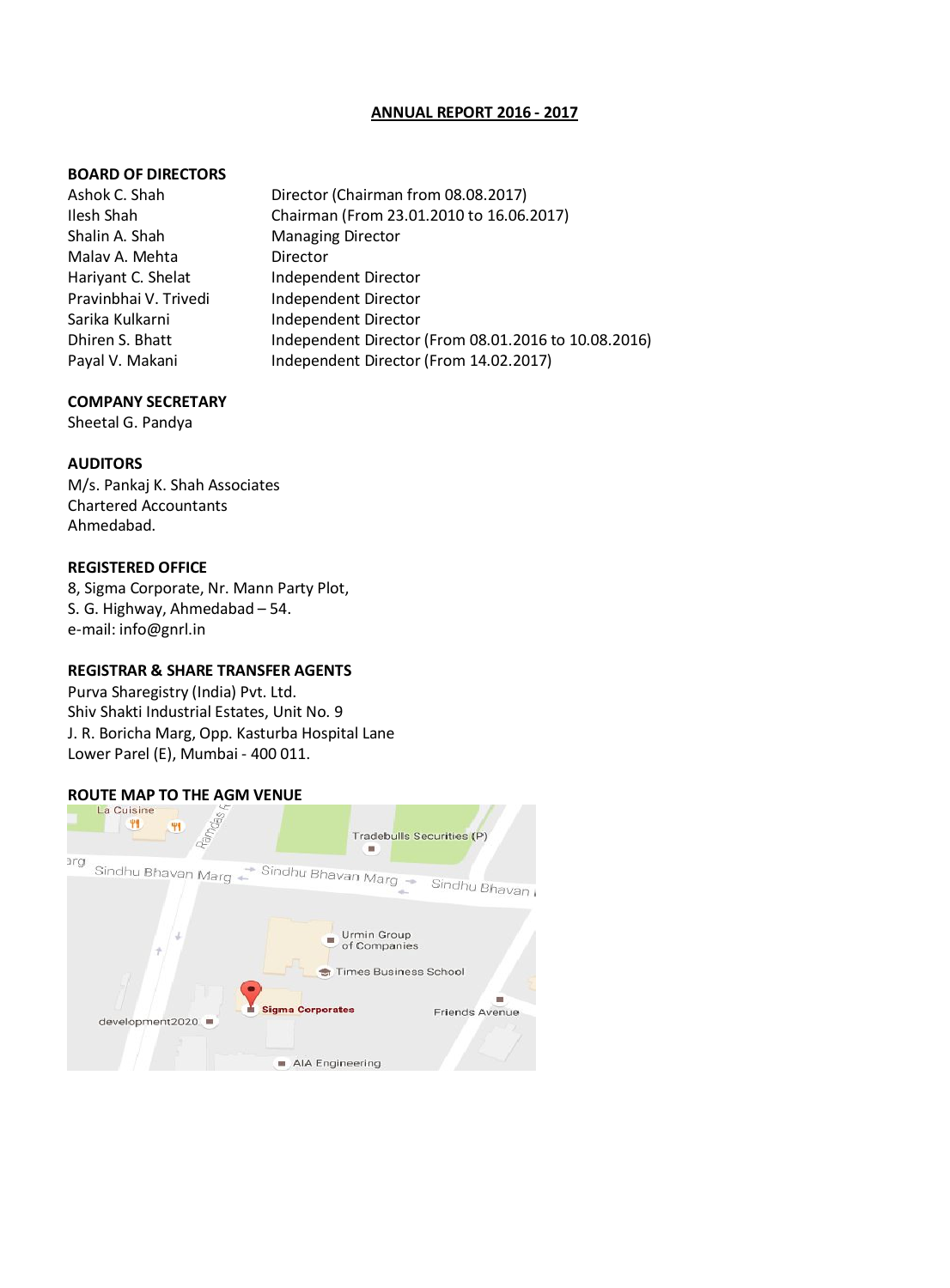## **NOTICE**

Notice is hereby given that the **26th Annual General Meeting** of **Gujarat Natural Resources Limited** will be held at the registered office of the Company on Friday, 29<sup>th</sup> Day of September, 2017 at 12:00 noon to transact following business:

### **ORDINARY BUSINESS:**

- **1.** To receive, consider and adopt the Standalone and Consolidated Financial Statements of the Company for the year ended 31<sup>st</sup> March, 2017 including audited Balance Sheet as at 31<sup>st</sup> March, 2017 and Statement of Profit and Loss and the cash flow statement for the year ended on that date and the Reports of the Directors and the Auditors thereon.
- **2.** To declare dividend of Rs. 0.10/- i.e. 1% per Equity Share on fully paid up equity shares of Face Value of Rs 10/- each
- **3.** To appoint a Director in place of Mr. Ashok C. Shah (DIN: 02467830), who retires by rotation at this Annual General Meeting, in terms of Section 152(6) of the Companies Act, 2013 and, being eligible, has offered himself for re-appointment.
- **4.** To appoint Auditors of the Company and to fix their remuneration.

To consider and if thought fit, to pass, with or without modification(s), the following resolution as an ordinary Resolution:

**"RESOLVED THAT** pursuant to the provisions of section 139 of the Companies Act, 2013 and other applicable provisions if any and the Rules made thereunder, M/s. GMCA & Co., Chartered Accountants (Firm Registration No.109850W), be and are hereby appointed as the statutory Auditors of the Company for a term of five years, to hold office from the conclusion of this Annual General Meeting (AGM) till the conclusion of the Annual General Meeting to be held in 2022 (subject to ratification of reappointment by the members at every AGM held after this AGM) of the Company to fill the casual vacancy caused by the resignation of M/s. Pankaj K. Shah Associates, Chartered Accountants (Firm Registration No.107352W) , on a remuneration as may be agreed upon by the Board of Directors and the Auditors.**"** 

### **SPECIAL BUSINESS:**

### **5. Appointment of Ms. Payal V. Makani (DIN 07658223) as an Independent Director.**

To consider and if thought fit, to pass, with or without modification(s) the following resolution as an **Ordinary Resolution:**

**"RESOLVED THAT** pursuant to the provisions of section 149, 152 and all other applicable provisions of the Companies Act, 2013, if any and Companies (Appointment and Qualification of Directors) Rules, 2014 (including any statutory modification(s) or re-enactment thereof for the time being in force) read with Schedule IV, Ms. Payal V. Makani (DIN 07658223) who was appointed as an Additional Director pursuant to the provisions of Section 161 of the Companies Act, 2013 and the Articles of Association of the Company and who holds office up to the date of this Annual General Meeting and in respect of whom the Company has received a notice in writing under Section 160 of the Companies Act, 2013, from a member proposing her candidature for the office of Director, be and is hereby appointed as an Independent Director of the Company to hold office for 5 consecutive years for a term from February 14, 2017 to February 13, 2022, not liable to retire by rotation."

**"RESOLVED FURTHER THAT** Board of Directors of the Company be and are hereby authorized as to do all such acts, deeds and things incidental thereto to give effect to aforesaid resolution."

**Place: Ahmedabad Date: 8th August, 2017**

### **For and on behalf of the Board**

**Sd/- Shalin A Shah Managing Director DIN: 00297447**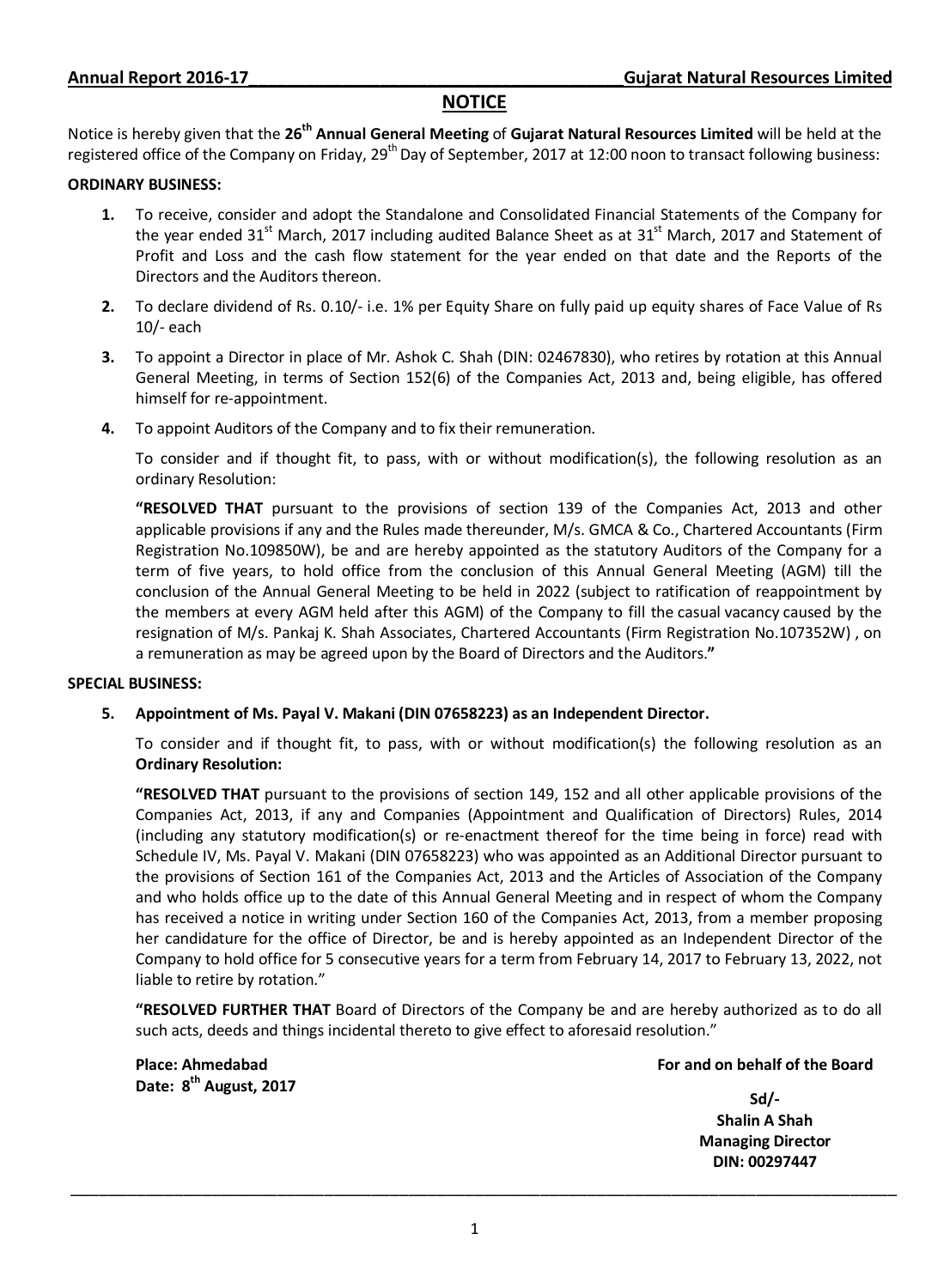## **Explanatory Statement as required under Section 102 of the Companies Act, 2013**

### **Item No. 4 of the Notice:**

M/s. Pankaj K. Shah Associates, Chartered Accountants (Firm Registration No.107352W) had tendered their resignation from the position of Statutory Auditors w.e.f. August 1, 2017 due to pre-occupancy, resulting into a casual vacancy in the office of Statutory Auditors of the company as envisaged by section 139(8) of the Companies Act, 2013 ("Act"). Accordingly, in compliance with provisions of the Companies (Audit and Auditors) Rules, 2014, the Board of Directors of the Company, at their Meeting held on August 8, 2017, on the recommendation of the Audit Committee, had appointed M/s. GMCA & Co., Chartered Accountants (Firm Registration No.109850W) as the Statutory Auditors of the Company, and recommended their appointment for a term of five years from the conclusion of this Annual General Meeting (AGM) held in 2017 till the conclusion of the Annual General Meeting to be held in 2022. M/s. GMCA & Co., Chartered Accountants (Firm Registration No.109850W), have conveyed their consent to be appointed as the Statutory Auditors of the Company along with a confirmation that, their appointment, if made by the members, would be within the limits prescribed under the Companies Act, 2013.

Accordingly, Resolution is submitted to the meeting for the consideration and approval of members.

None of the Directors, Key Managerial Persons or their relatives, is in any way, concerned or interested in the said resolution.

### **Item No. 5 of the Notice:**

The Board of Directors, on the recommendation of Nomination and Remuneration Committee, had appointed Ms. Payal V. Makani (DIN 07658223), as an Independent, Additional Director of the Company with effect from February 14, 2017.

Ms. Payal V. Makani (DIN 07658223) is a Commerce graduate and a Company Secretary. She specialises in company law and related matters. Copy of the draft letter for appointment of Ms. Payal V. Makani as an Independent Director would be available for inspection without any fee by the members at the Registered Office of the Company.

In the opinion of the Board, Ms. Payal V. Makani fulfils the conditions specified in the Companies Act, 2013 and rules made there under for her appointment as an Independent Director of the Company

The Board of Directors is of the opinion that her vast knowledge and varied experience will be of great value to the Company and hence recommends the Resolution at Item No. 5 of this Notice for your approval. Ms. Payal V. Makani does not hold any shares in the company.

None of the Directors, Key Managerial Personnel and relatives thereof other than, Ms. Payal V. Makani has any concern or interest, financial or otherwise, in the resolution at Item No. 5 of the Notice.

**Place: Ahmedabad Date: 8th August, 2017**

### **For and on behalf of the Board**

**Sd/- Shalin A Shah Managing Director DIN: 00297447**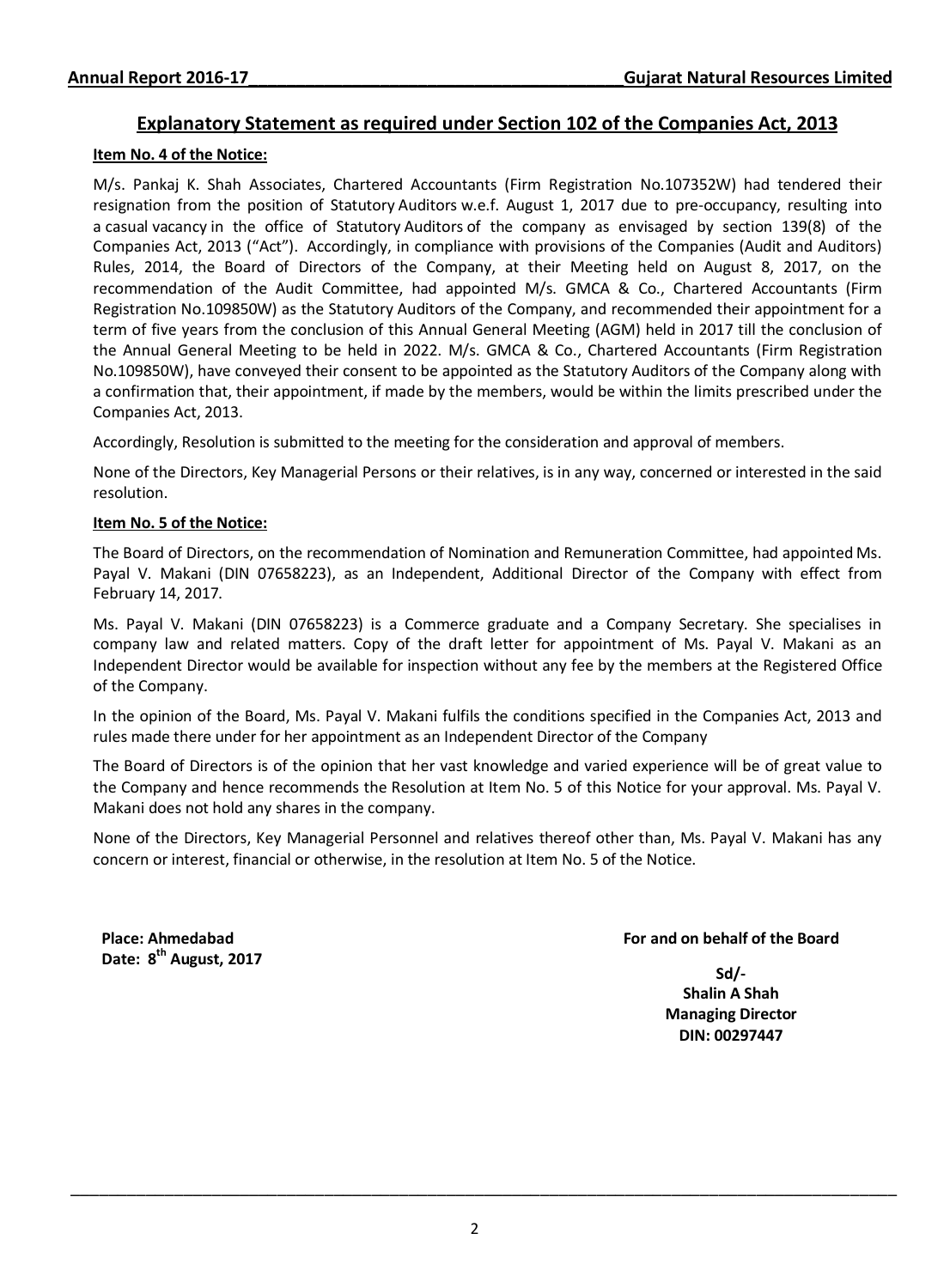### **Annexure to the Notice of Annual General Meeting Details of Directors seeking Appointment/Reappointment in Annual General Meeting**

| Name of the Director         | Mr. Ashok C. Shah (DIN: 02467830)             | Ms. Payal V. Makani (DIN: 07658223)        |
|------------------------------|-----------------------------------------------|--------------------------------------------|
| Age (Yrs.)                   | 72 years                                      | 29 years                                   |
| Date of birth                | 07/09/1944                                    | 15/12/1987                                 |
| Brief Resume and expertise   | Engineering<br>and<br>Administrative          | Commerce graduate and a Company            |
|                              | Degree. He has vast experience of             | Secretary. Specializes in Company          |
|                              | more than 40 years in technical and           | law and allied activities.                 |
|                              | administrative fields.                        |                                            |
| Designation                  | Director, Chairman                            | Independent Director                       |
| Chairman/Member of the       | Member of Audit Committee and                 | Member of Audit Committee and              |
| Committee of the Board of    | Nomination<br>And<br>Remuneration             | Nomination<br>And<br>Remuneration          |
| Directors of the Company     | Committee<br>Gujarat<br>in<br>Natural         | Committee<br>in Lesha<br><b>Industries</b> |
|                              | Resources Limited.                            | Limited.                                   |
|                              | of<br>Stakeholders'<br>Chairman               |                                            |
|                              | Relationship Committee and Member             |                                            |
|                              | of Nomination And Remuneration                |                                            |
|                              | Committee<br>Lesha<br><b>Industries</b><br>in |                                            |
|                              | Limited.                                      |                                            |
| No. of Shares held in the    | 125100                                        | Nil                                        |
| Company                      |                                               |                                            |
| Directorship in Other Listed | Lesha Industries Limited                      | Lesha Industries Limited                   |
| Company                      |                                               |                                            |
| Related to other directors   | Mr. Ashok C. Shah and Mr. Shalin A.           | Not related to any other Director          |
|                              | Shah are related as Father-Son. No            |                                            |
|                              | other directors are related inter se.         |                                            |

**Place: Ahmedabad Date: 8th August, 2017**

## **For and on behalf of the Board**

## **Sd/- Shalin Shah Managing Director DIN: 00297447**

### **NOTES:**

- 1. ANY MEMBER ENTITLED TO ATTEND AND VOTE IS ENTITLED TO APPOINT A PROXY TO ATTEND AND VOTE INSTEAD OF HIMSELF/HERSELF AND SUCH PROXY NEED NOT BE A MEMBER OF THE COMPANY.
- 2. A person can act as a proxy on behalf of members not exceeding fifty and holding in the aggregate not more than ten percent of the total share capital of the Company carrying voting rights. A member holding more than ten percent of the total share capital of the Company carrying voting rights may appoint a single person as proxy, provided such person shall not act as a proxy for any other person or shareholder.
- 3. The Proxy form duly completed must reach the Registered Office of the Company not later than forty-eight hours before the time of commencement of the meeting.
- 4. Corporate Members intending to send their authorised representatives to attend the Annual General Meeting are requested to send to the Company a certified copy of the Board resolution authorizing their representative to attend and vote on their behalf at the Meeting.
- 5. The Register of Members and share transfer books of the Company will remain closed from 23<sup>rd</sup> September, 2017 to 29<sup>th</sup> September, 2017 (both days inclusive).
- 6. Members, Proxies and Authorised Representatives are requested to bring to the meeting, the Attendance Slip enclosed herewith, duly completed and signed, mentioning therein details of their DP ID and Client ID / Folio No.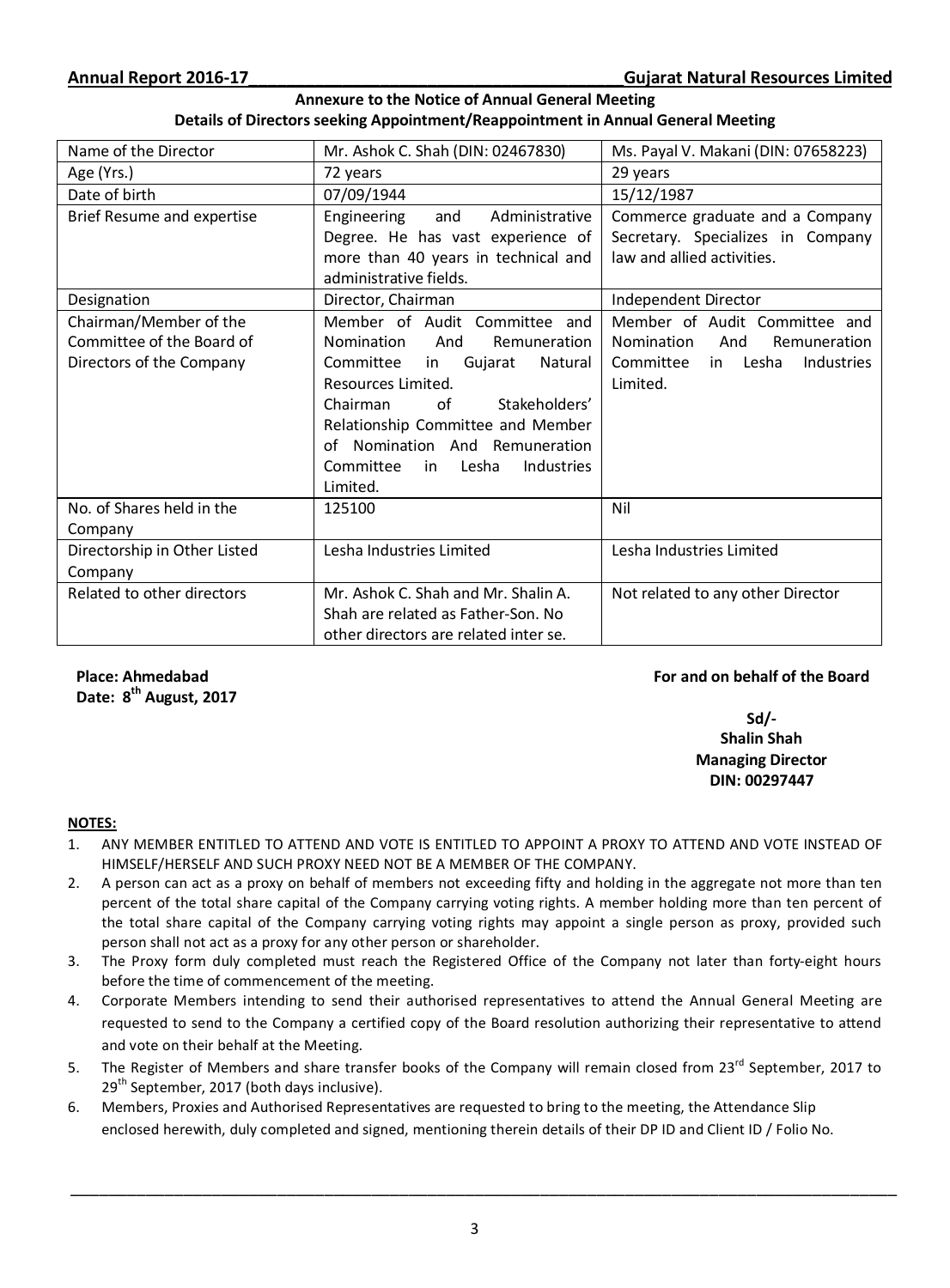### **Annual Report 2016-17\_\_\_\_\_\_\_\_\_\_\_\_\_\_\_\_\_\_\_\_\_\_\_\_\_\_\_\_\_\_\_\_\_\_\_\_\_\_\_\_Gujarat Natural Resources Limited**

- 7. All documents referred to in the Notice are open for inspection at the Registered Office of the Company between 11:00 a.m. and 1:00 p.m. on any working day except Saturdays and holidays up to the date of Annual General Meeting. Shareholders seeking any information with regards to accounts are requested to write to the Company at least 10 days before the date of Annual General Meeting so as to enable the management to keep the information ready. This Notice and the Annual Report will also be available on the Company's website www.gnrl.in for download.
- 8. Updation of Email Id: The Shareholders are requested to intimate their Email Id to the Company or update their email registered with Depository Participants, if the same is changed.
- 9. The relative Explanatory Statement pursuant to Section 102 of the Companies Act, 2013 ("Act") setting out material facts concerning the business under Item No. 5 of the Notice, is annexed hereto. The relevant details as required under Regulation 36(3) of SEBI (Listing Obligations and Disclosure Requirements) Regulations, 2015 ("SEBI Listing Regulations"), of the person seeking appointment /re-appointment as Director under Item No. 3 and 5 of the Notice, are also annexed.
- 10. The Notice of the AGM along with the Annual Report 2016-17 is being sent by electronic mode to those Members whose e-mail addresses are registered with the Company / Depositories, unless any Member has requested for a physical copy of the same. For Members who have not registered their e-mail addresses, physical copies are being sent by the permitted mode.
- 11. Members holding shares in dematerialised mode are requested to intimate all changes pertaining to their bank details, National Electronic Clearing Service (NECS), Electronic Clearing Service (ECS), mandates, nominations, power of attorney, change of address/name, e-mail address, contact numbers, etc. to their Depository Participant (DP) only, and not to the Company's Registrar & Share Transfer Agent.

Changes intimated to the Depository Participant will then be automatically reflected in the Company's records which will help the Company and its Registrar & Share Transfer Agent to provide efficient and better services to the Members.

- 12. Members holding shares in physical form are requested to intimate all changes pertaining to their bank details, National Electronic Clearing Service (NECS), Electronic Clearing Service (ECS), mandates, nominations, power of attorney, change of address / name, etc. to the Company's Registrar & Share Transfer Agent, quoting their Registered Folio Number.
- 13. Members holding shares in physical form are requested to consider converting their shareholding in dematerialised form to eliminate all risks associated with physical shares and for ease of portfolio management. Members can contact the Company or the Company's Registrar & Share Transfer Agent for assistance in this regard.
- 14. To support the 'Green Initiative', Members who have not registered their e-mail addresses are requested to register the same with DPs/ RTA. The registered e-mail address will be used for sending future communications. Members whose email ids are already registered may update the changes therein, if any.
- 15. The Securities and Exchange Board of India (SEBI) has mandated the submission of Permanent Account Number (PAN) by every participant in securities market. Members holding shares in electronic form are, therefore, requested to submit their PAN to their Depository Participants with whom they are maintaining their demat accounts. Members holding shares in physical form can submit their PAN to the Company/ Company's Registrar & Share Transfer Agent.
- 16. The dividend as recommended by the Board of Directors, if approved at the Meeting, will be paid within statutory time limit of 30 days, as under :
	- (a) To all Beneficial Owners in respect of shares held in dematerialised form as per the data made available by the National Securities Depository Limited and Central Depository Services (India) Limited as at the close of business hours on 22<sup>nd</sup> September, 2017.
	- (b) To all Members in respect of shares held in physical form after giving effect to valid transfers in respect of transfer requests lodged with the Company on or before the close of business hours on 22<sup>nd</sup> September, 2017.

### 17. **Voting through electronic means:**

Pursuant to the provisions of Section 108 of the Companies Act, 2013 and Rule 20 of the Companies (Management and Administration) Amendment Rules, 2015, and in terms of Regulation 44 of the Securities and Exchange Board of India (Listing Obligations and Disclosure Requirements) Regulations, 2015, the Company is pleased to provide its members the facility to exercise their right to vote by electronic means. The facility of casting votes using an electronic voting system from a place other than the AGM venue ('remote e-voting') will be provided to the members by Central Depository Services (India) Limited (CDSL).

The Company is providing facility for voting by electronic means and the business may be transacted through such electronic voting. The facility for voting through ballot paper shall also be made available at the meeting and members attending the meeting who have not already cast their vote by remote e-voting shall be able to exercise their right at the meeting. The members who have cast their vote by remote e-voting prior to the meeting may also attend the meeting but shall not be entitled to cast their vote again.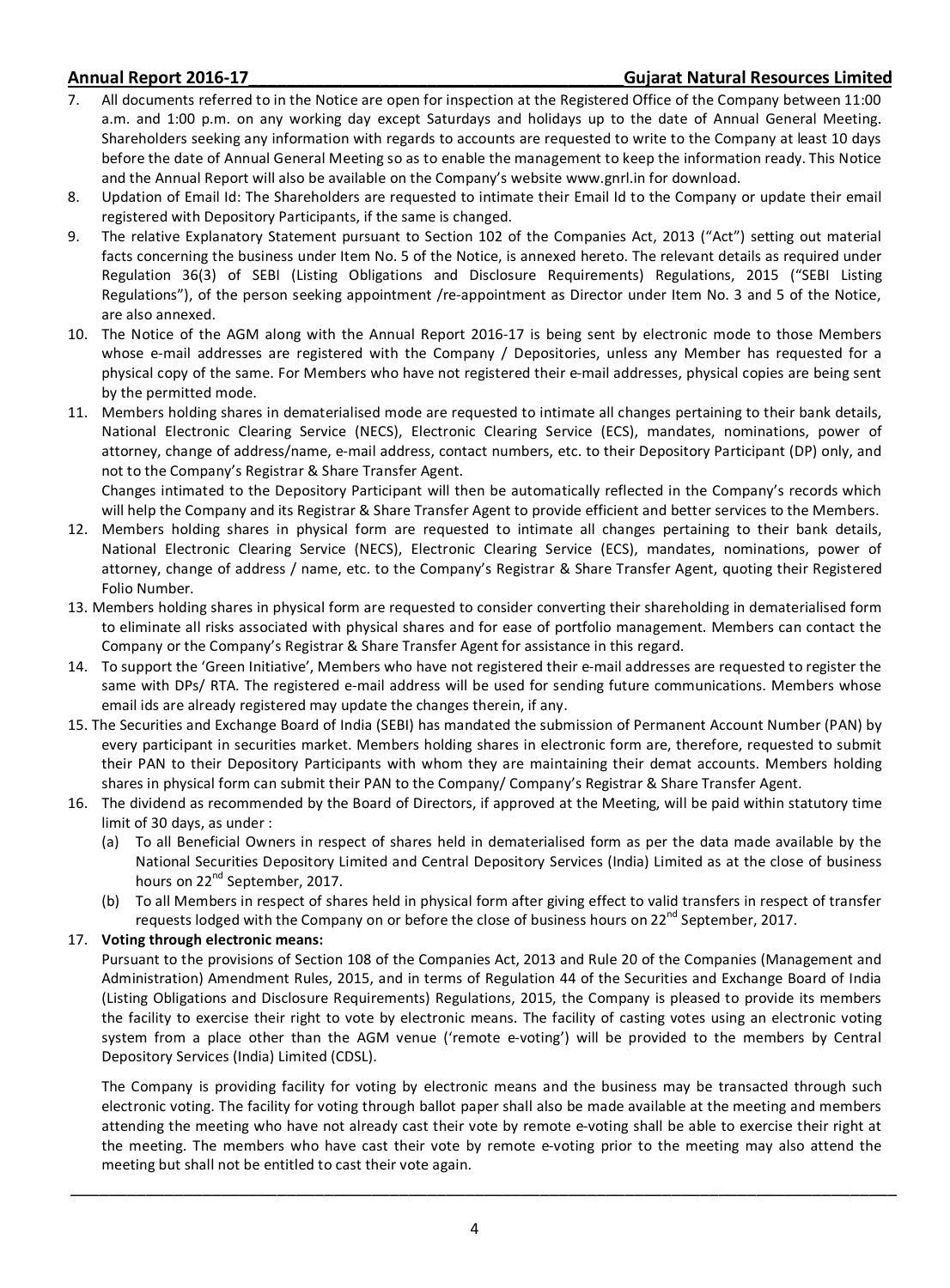In case of joint holders attending the Meeting, only such joint holder who is higher in the order of names will be entitled to vote. The voting rights of Members shall be in the proportion of their shareholding in the Company as on Cut-off Date. The Company has appointed Mr. Chintan Patel, Partner, M/s. Patel & Associates, Company Secretaries, Ahmedabad, as the Scrutinizer, to scrutinize the entire voting process including remote e-Voting in a fair and transparent manner.

### **The instructions for shareholders voting electronically are as under:**

- (i) The voting period begins on <September 26, 2017, 9:00 a.m.> and ends on < September 28, 2017, 5:00 p.m.>. During this period shareholders' of the Company, holding shares either in physical form or in dematerialized form, as on the cut-off date September 22, 2017, may cast their vote electronically. The e-voting module shall be disabled by CDSL for voting thereafter.
- (ii) Shareholders who have already voted prior to the meeting date would not be entitled to vote at the meeting venue.
- (iii) The shareholders should log on to the e-voting website www.evotingindia.com.
- (iv) Click on Shareholders.
- (v) Now Enter your User ID
	- a. For CDSL: 16 digits beneficiary ID,
	- b. For NSDL: 8 Character DP ID followed by 8 Digits Client ID,
	- c. Members holding shares in Physical Form should enter Folio Number registered with the Company.
- (vi) Next enter the Image Verification as displayed and Click on Login.
- (vii) If you are holding shares in demat form and had logged on to www.evotingindia.com and voted on an earlier voting of any company, then your existing password is to be used.
- (viii) If you are a first time user follow the steps given below:

|                                 | For Members holding shares in Demat Form and Physical Form                                                                                                                                                                                                                     |
|---------------------------------|--------------------------------------------------------------------------------------------------------------------------------------------------------------------------------------------------------------------------------------------------------------------------------|
| <b>PAN</b>                      | For demat shareholders: Enter your 10 digit alpha-numeric *PAN issued by Income<br>Tax Department.                                                                                                                                                                             |
|                                 | For physical shareholders, please use the first two letters of your name and the 8<br>digits of the sequence number in the PAN field.                                                                                                                                          |
|                                 | In case the sequence number is less than 8 digits enter the applicable number of<br>O's before the number after the first two characters of the name in CAPITAL<br>letters. Eg. If your name is Ramesh Kumar with sequence number 1 then enter<br>RA00000001 in the PAN field. |
| Dividend Bank<br>Details<br>OR. | Enter the Dividend Bank Details or Date of Birth (in dd/mm/yyyy format) as<br>recorded in your demat account or in the company records in order to login.<br>• If both the details are not recorded with the depository or company please enter                                |
| Date of Birth<br>(DOB)          | the member id / folio number in the Dividend Bank details field as mentioned in<br>instruction $(v)$ .                                                                                                                                                                         |

- (ix) After entering these details appropriately, click on "SUBMIT" tab.
- (x) Members holding shares in physical form will then directly reach the Company selection screen. However, members holding shares in demat form will now reach 'Password Creation' menu wherein they are required to mandatorily enter their login password in the new password field. Kindly note that this password is to be also used by the demat holders for voting for resolutions of any other company on which they are eligible to vote, provided that company opts for e-voting through CDSL platform. It is strongly recommended not to share your password with any other person and take utmost care to keep your password confidential.
- (xi) For Members holding shares in physical form, the details can be used only for e-voting on the resolutions contained in this Notice.
- (xii) Click on the EVSN for Gujarat Natural Resources Limited.
- (xiii) On the voting page, you will see "RESOLUTION DESCRIPTION" and against the same the option "YES/NO" for voting. Select the option YES or NO as desired. The option YES implies that you assent to the Resolution and option NO implies that you dissent to the Resolution.
- (xiv) Click on the "RESOLUTIONS FILE LINK" if you wish to view the entire Resolution details.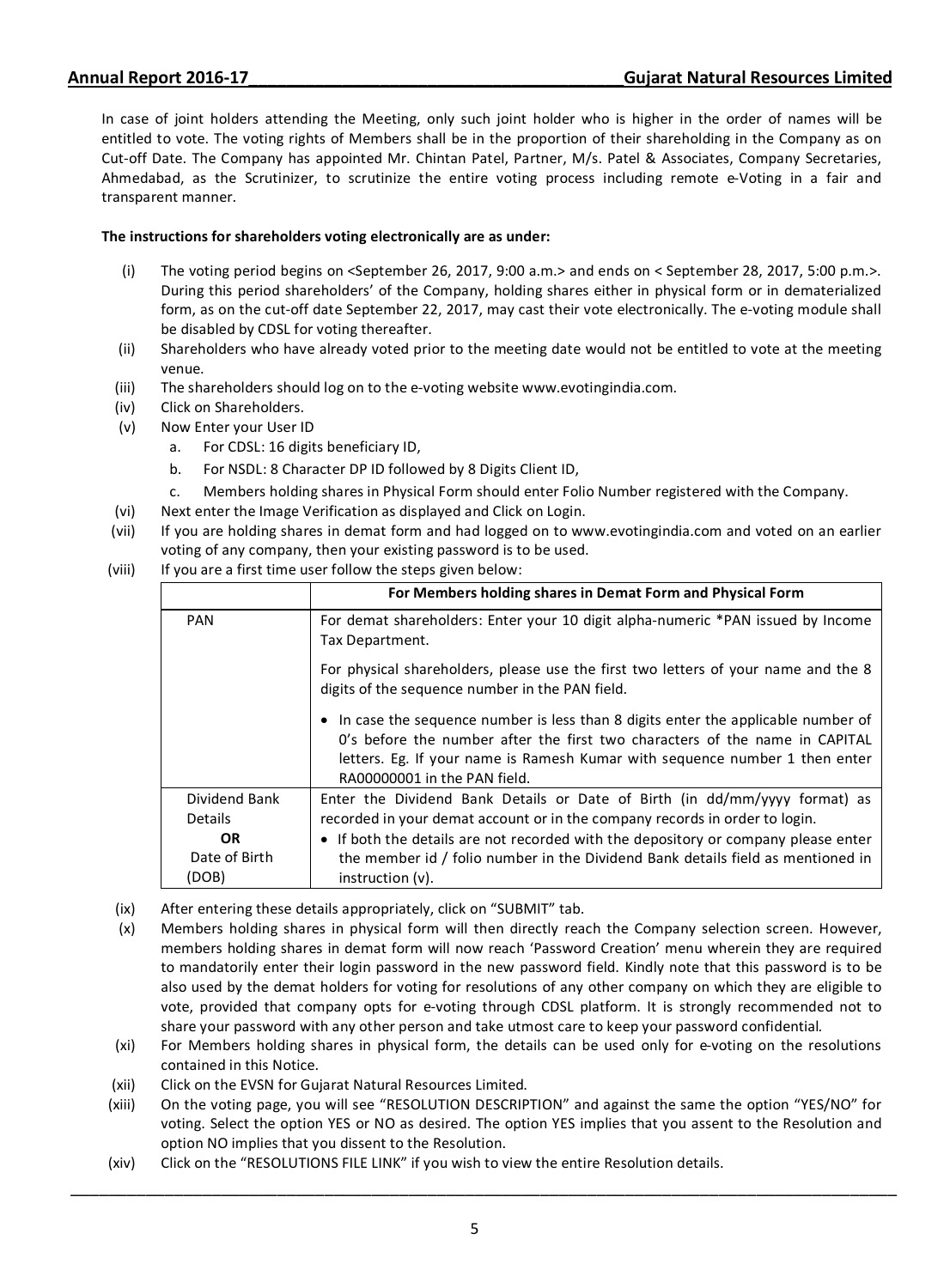- (xv) After selecting the resolution you have decided to vote on, click on "SUBMIT". A confirmation box will be displayed. If you wish to confirm your vote, click on "OK", else to change your vote, click on "CANCEL" and accordingly modify your vote.
- (xvi) Once you "CONFIRM" your vote on the resolution, you will not be allowed to modify your vote.
- (xvii) You can also take a print of the votes cast by clicking on "Click here to print" option on the Voting page.
- (xviii) If a demat account holder has forgotten the login password then Enter the User ID and the image verification code and click on Forgot Password& enter the details as prompted by the system.
- (xix) Shareholders can also cast their vote using CDSL's mobile app CDSL m-Voting available for iphone as well as android and windows based mobiles. Please follow the instructions as prompted by the mobile app while voting on your mobile.

### **I. Note for Non – Individual Shareholders and Custodians**

- Non-Individual shareholders (i.e. other than Individuals, HUF, NRI etc.) and Custodian are required to log on to www.evotingindia.com and register themselves as Corporates.
- A scanned copy of the Registration Form bearing the stamp and sign of the entity should be emailed to helpdesk.evoting@cdslindia.com.
- After receiving the login details a Compliance User should be created using the admin login and password. The Compliance User would be able to link the account(s) for which they wish to vote on.
- The list of accounts linked in the login should be mailed to helpdesk.evoting@cdslindia.com and on approval of the accounts they would be able to cast their vote.
- A scanned copy of the Board Resolution and Power of Attorney (POA) which they have issued in favour of the Custodian, if any, should be uploaded in PDF format in the system for the scrutinizer to verify the same.
- **II.** In case you have any queries or issues regarding e-voting, you may refer the Frequently Asked Questions ("FAQs") and e-voting manual available at www.evotingindia.com, under help section or write an email to helpdesk.evoting@cdslindia.com.
- **III**. Any person, who acquires shares of the Company and become Member of the Company after dispatch of the notice and holding shares as of the Cut-off Date i.e. September 22, 2017, may obtain the login ID and password by sending a request at helpdesk.evoting@cdslindia.com. However, if he/she is already registered with CDSL for remote e-Voting then he/she can use his/ her existing User ID and password for casting vote. If you forgot your password, you can reset your password by using "Forgot User Details/Password" option available on www.evotingindia.com or contact CDSL at the Toll Free No.: 1800-200-5533.
- **V**. A person, whose name is recorded in the Register of Members or in the list of Beneficial Owners maintained by the Depositories as on Cut-off Date only shall be entitled to avail the facility of remote e-Voting as well as voting at the Meeting through Polling Paper.
- **VI**. The result of voting at the Meeting including remote e-Voting shall be declared after the Meeting but not later than Forty Eight Hours of the conclusion of the Meeting.
- **VII**. The result declared alongwith the Report of the Scrutinizer shall be placed on the website of the Company www.gnrl.in and on the website of CDSL immediately after the declaration of result by the Chairman or a person authorised by him in writing. The Company shall simultaneously forward the results to BSE Limited where the shares of the Company are listed.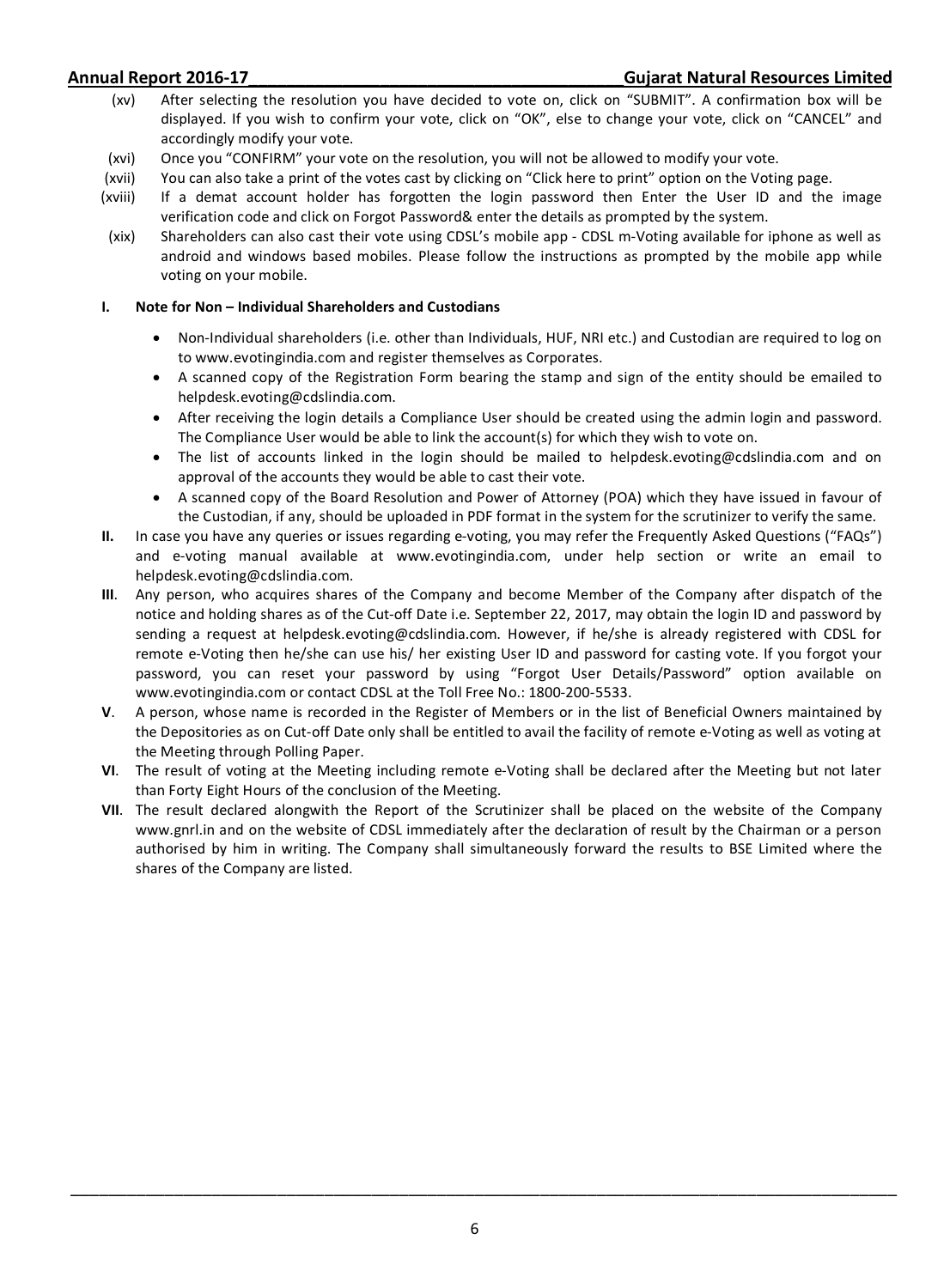## **Directors' Report**

### Dear Members,

Your Directors have pleasure in presenting the 26<sup>th</sup> Annual Report on the business and operations of the Company and the Audited Accounts for the Financial Year ended  $31<sup>st</sup>$  March, 2017.

## **1. FINANCIAL SUMMARY/HIGHLIGHTS OF PERFORMANCE OF THE COMPANY:**

|                                    |                   |            |              | (₹ in Lacs)  |
|------------------------------------|-------------------|------------|--------------|--------------|
| <b>Particulars</b>                 | <b>Standalone</b> |            | Consolidated |              |
|                                    | Year ended        | Year ended | Year ended   | Year ended   |
|                                    | 31/03/2017        | 31/03/2016 | 31/03/2017   | 31/03/2016   |
| Sales & Other Income               | 127.37            | 16.73      | 986.67       | 1279.94      |
| <b>Exceptional Items</b>           | 0.00              | 0.00       |              | $\mathbf{0}$ |
| Expenditure                        | 50.59             | 45.69      | 673.54       | 893.04       |
| Profit Before Depreciation and Tax | 76.78             | (28.96)    | 313.13       | 386.90       |
| Depreciation                       | 2.62              | 2.63       | 233.08       | 359.84       |
| Taxation                           | 32.82             | 2.57       | 37.91        | (3.33)       |
| Net Profit (Loss) for the year     | 41.34             | (34.16)    | 42.13        | 30.40        |

## **2. PERFORMANCE & STATE OF AFFAIRS OF THE COMPANY:**

The Company made profit of Rs. 41.34 lacs during the year compare to the loss of Rs. 34.16 lacs of the previous year. The Board of Directors of the Company is continuously making efforts to enhance the business for the growth and development of the Company.

### **3. DIVIDEND:**

The Board of Directors of the Company have recommended a dividend of Rs. 0.10/- i.e. 1% per Equity Share on 3,87,51,645 fully paid up equity shares of Face Value of Rs 10/- each.

The total sum of the dividend, if approved, including Corporate Dividend Tax, will be  $\bar{\zeta}$  46.64 Lacs.

## **4. SHARE CAPITAL:**

At present, the Company has only one class of shares – equity shares with face value of  $\bar{z}$  10/- each. The authorized share capital of the company is ₹ 40,00,00,000/- divided into 4,00,00,000 equity shares of ₹10/- each. The paid up share capital of the company is  $\bar{\tau}$  38,75,16,450/- divided into 3,87,51,645 equity shares of  $\bar{\tau}$ 10/each.

### **5. RESERVES:**

Reserves & Surplus at the end of the year stood at  $\bar{\xi}$  43,71,34,599 as compared to  $\bar{\xi}$  43,68,75,326 at the beginning of the year.

## **6. DEPOSITS:**

Your Company has not accepted any deposits within the meaning of Section 73 of the Companies Act, 2013 and the Companies (Acceptance of Deposits) Rules, 2014.

## **7. ENERGY, TECHNOLOGY AND FOREIGN EXCHANGE:**

During the period under review, several energy conservation initiatives were adopted and were taken by the Company and its subsidiaries. There are no plans to import any kind of technology for the project and hence information regarding its absorption is not applicable. There was no research activities carried out during the year as well as no foreign exchange income or outgo during the year.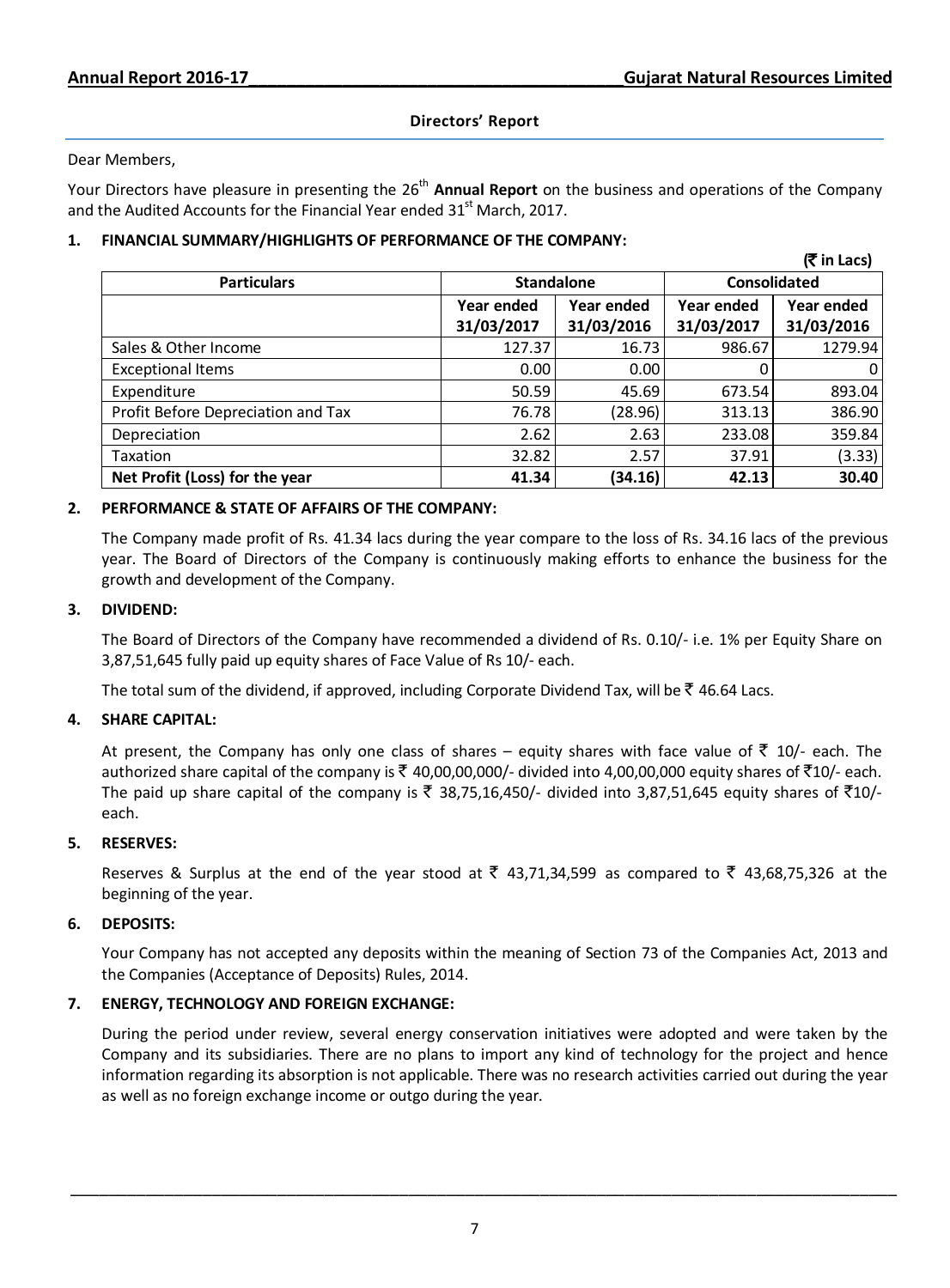### **8. MATERIAL CHANGES AND COMMITMENTS AFFECTING THE FINANCIAL POSITION OF THE COMPANY:**

There have been no material changes and commitments affecting the financial position of the Company since the close of financial year i.e. since  $31<sup>st</sup>$  March, 2017. Further, it is hereby confirmed that there has been no change in the nature of business of the Company.

### **9. DETAILS OF SIGNIFICANT AND MATERIAL ORDERS:**

No such Orders have been passed by the Regulators/Court or Tribunals which can impact the going concern status and Company's operation in future.

### **10. DETAILS OF SUBSIDIARY/JOINT VENTURES/ASSOCIATE COMPANIES:**

With a view to market the Company across the globe, your company has 5 International subsidiaries. Apart from International subsidiaries, there is one wholly owned Indian subsidiary. There are no associate companies or joint venture companies within the meaning of section 2 (6) of the Companies Act, 2013 ("Act"). There has been no material change in the nature of the business of the subsidiaries.

As required under Rule 8 (1) of the Companies (Accounts) Rules, 2014, the Board's Report has been prepared on standalone financial statements and a report on performance and financial position of each of the subsidiaries included in the consolidated financial statements is included in the financial statements in Form  $AOC - 1$  and consolidated performance and financial position given here in above.

In accordance with third proviso of Section 136 (1) of the Companies Act, 2013, the Annual Report of the Company, containing therein its standalone and the consolidated financial statements has been placed on the website of the Company, www.gnrl.in. Shareholders interested in obtaining a copy of the audited annual accounts of the subsidiary companies may write to the Company Secretary at the Company's registered office.

Pursuant to the provisions of Section 129 (3) of the Companies Act, 2013 read with Rule 8 (1) of the Companies (Accounts) Rules, 2014, a statement containing salient features of the Financial Statements of your Company's subsidiaries in Form AOC-1 is attached to the Financial Statements.

### **11. PARTICULARS OF LOANS, GUARANTEES OR INVESTMENT BY THE COMPANY:**

Details of Loans, Guarantees and Investments, if any covered under the provisions of Section 186 of the Act are given in the notes to the Financial Statements.

### **12. MEETING OF BOARD OF DIRECTORS:**

During the year under the review, 4 (Four) Board meetings were held, with gap between Meetings not exceeding the period prescribed under the Companies Act, 2013 and Rules made thereunder. Details of Board and Board committee meetings held during the year are given in the Corporate Governance Report.

Board meeting dates are finalized in consultation with all directors and agenda papers backed up by comprehensive notes and detailed background information are circulated well in advance before the date of the meeting thereby enabling the Board to take informed decisions.

## **13. EXTRACTS OF ANNUAL RETURN:**

An extract of Annual Return in Form **MGT-9** is attached herewith as **ANNEXURE-II.** 

## **14. RELATED PARTY TRANSACTIONS:**

There are no materially significant related party transactions made by the Company which may have a potential conflict with the interest of the Company at large and thus disclosure in Form AOC-2 is not required.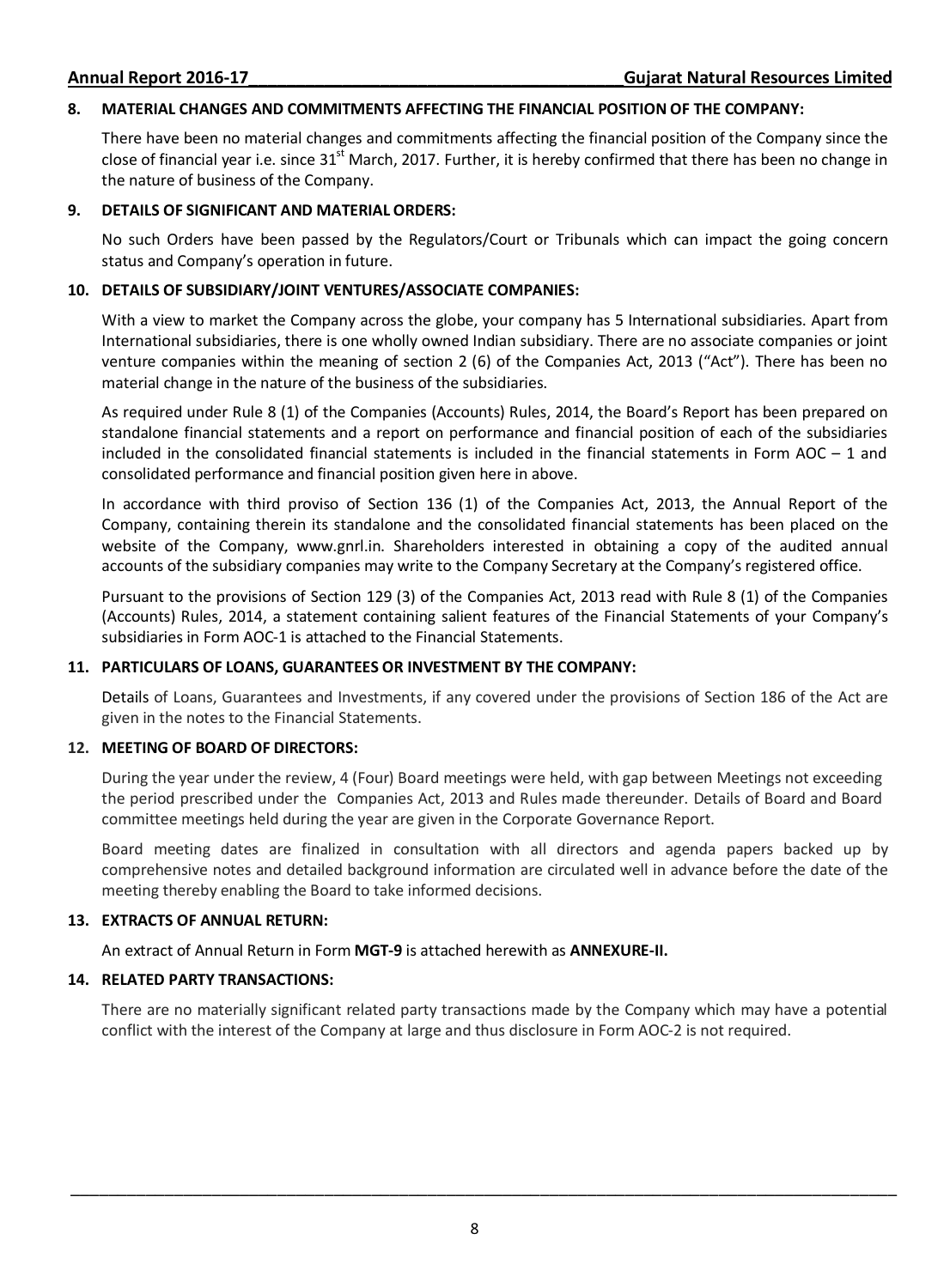### **15. DIRECTORATE AND KEY MANAGERIAL PERSONNEL:**

The Board of Directors of your company has various executive and non-executive directors including Independent Directors who have wide and varied experience in different disciplines of corporate functioning.

In accordance with the provisions of Section 152 of the Companies Act, 2013 and Articles of Association of the Company, Mr. Ashok C. Shah (DIN: 02467830) retires by rotation at the ensuing Annual General Meeting and being eligible in terms of Section 164 of the Act offers himself for re-appointment.

All Independent Directors have given declarations that they meet the criteria of independence as laid down under Section 149(6) of the Companies Act, 2013 and SEBI Listing Regulations and there has been no change in the circumstances which may affect their status as independent director during the year.

There is change in the constitution of Board of Directors during the year. Ms. Payal V. Makani was appointed as an Independent, Additional Director of the Company *w.e.f.* 14.02.2017.

Mr. Ilesh Shah, Chairman and Director of the Company resigned from his office of Director on 16.06.2017 and Mr. Dhiren Bhatt independent Director of the Company resigned from his office of Director on 10.08.2016.

As required under Section 203 of the Companies Act, 2013, the Company has Mr. Shalin A. Shah (Managing Director) and Ms. Sheetal G. Pandya (Company Secretary) as Key Managerial Personnel of the Company.

### **16. EVALUATION OF BOARD, COMMITTEES AND DIRECTORS:**

Pursuant to the provisions of the Act and the corporate governance requirements as prescribed by Securities and Exchange Board of India (Listing Obligations and Disclosure Requirements), Regulations 2015 ("SEBI Listing Regulations"), the Board had carried out performance evaluation of its own, the Board Committees and of the Independent directors. Independent Directors at a separate meeting evaluated performance of the Non-Independent Directors, Board as a whole and of the Chairman of the Board.

The following were the Evaluation Criteria:

### **(a) For Independent Directors:**

- Knowledge and Skills
- Professional conduct
- Duties, Role and functions
- **(b) For Executive Directors:** 
	- Performance as Team Leader/Member.
	- Evaluating Business Opportunity and analysis of Risk Reward Scenarios
	- Key set Goals and achievements
	- Professional Conduct, Integrity
	- Sharing of Information with the Board

The Directors expressed their satisfaction with the evaluation process.

## **17. POLICY ON APPOINTMENT AND REMUNERATION OF DIRECTORS:**

 The Board has on the recommendation of the Nomination & Remuneration Committee, formulated criteria for determining Qualifications, Positive Attributes and Independence of a Director and also a Policy for remuneration of Directors, Key managerial Personnel and senior management. The details of criteria laid down and the Remuneration Policy are given in the Corporate Governance Report.

### **18. MANAGERIAL REMUNERATION**

The Company has paid Mr. Shalin A. Shah (Managing Director) remuneration during the year. A detail of the remuneration paid is elaborated in extract of Annual Return (MGT-9) in Annexure II.

### **19. INDEPENDENT DIRECTORS' MEETING:**

Independent Directors of the Company had met on 24.03.2017 during the year, review details of which are given in the Corporate Governance Report.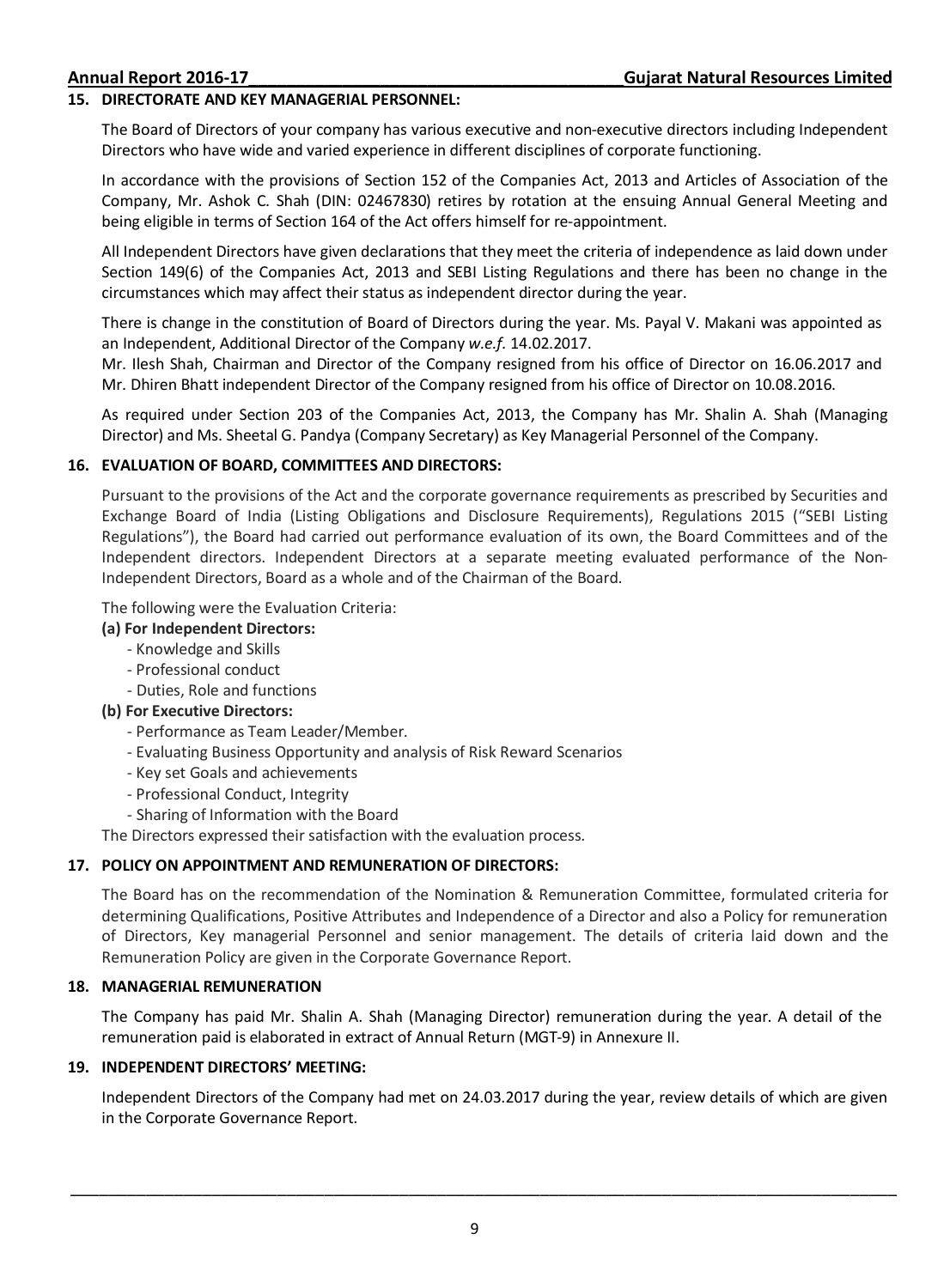### **20. COMMITTEES OF THE BOARD:**

There are currently **Three Committees** of the Board, as follows:

- 1. Audit Committee
- 2. Nomination and Remuneration Committee
- 3. Stakeholders' Relationship Committee

Details of all the Committees along with their charters, composition and meetings held during the year, are provided in the **"Report on Corporate Governance"**, a part of this Annual Report.

## **21. AUDITORS:**

## **A. Statutory Auditors**

M/s. Pankaj K. Shah Associates, Chartered Accountants (Firm Registration No.107352W) had tendered their resignation from the position of Statutory Auditors due to pre-occupancy in other assignments, resulting into a casual vacancy in the office of Statutory Auditors of the company as envisaged by section 139 (8) of the Companies Act, 2013 ("Act"). Accordingly, in compliance with provisions of the Companies (Audit and Auditors) Rules, 2014, the Board of Directors of the Company, at their Meeting held on August 8, 2017, on the recommendation of the Audit Committee, has appointed M/s. GMCA & Co., Chartered Accountants (Firm Registration No.109850W) as the Statutory Auditors of the Company, and recommended their appointment for a term of five years from the conclusion of conclusion of Annual General Meeting (AGM) held in 2017 till the conclusion of the Annual General Meeting to be held in 2022. M/s. GMCA & Co., Chartered Accountants (Firm Registration No.109850W), have conveyed their consent to be appointed as the Statutory Auditors of the Company along with a confirmation that, their appointment, if made by the members, would be within the limits prescribed under the Companies Act, 2013.

The Report given by the Auditors, M/s. Pankaj K. Shah Associates, on the financial statements of the Company is a part of the Annual Report. The notes to the accounts referred to in the Auditors' Report are self-explanatory and therefore do not call for any further comments.

## **There has been no qualification, reservation, adverse remark or disclaimer given by the Auditors in their Report.**

## **B. Secretarial Auditors**

Pursuant to the provisions of Section 204 of the Act and the Companies (Appointment and Remuneration of Managerial Personnel) Rules, 2014, the Company has appointed M/s. Patel & Associates, Practicing Company Secretaries, Ahmedabad to undertake the Secretarial Audit of the Company. The Secretarial Audit Report is annexed herewith as **Annexure IV** 

## **There is no qualification, reservation or adverse remark in the Secretarial Audit Report given by the Secretarial Auditors in their Report.**

## **C. Internal Auditors:**

The Board of Directors has appointed M/s. Naimish K. Shah & Co., Chartered Accountant (FRN 106828W) as Internal Auditors of the Company for the F. Y. 2017-18.

## **22. INTERNAL FINANCIAL CONTROL SYSTEM AND COMPLIANCE FRAMEWORK:**

The Company has an internal financial Control System, commensurate with size, scale and complexity of its operations. The internal financial controls are adequate and are operating effectively so as to ensure orderly and efficient conduct of business operations. The Company has appointed M/s. Naimish K. Shah & Co., Chartered Accountant (FRN 106828W) as an Internal Auditors of the Company. The Audit Committee in consultation with the internal auditors formulates the scope, functioning, periodicity and methodology for conducting the internal audit. The internal auditors carry out audit, covering inter alia, monitoring and evaluating the efficiency & adequacy of internal control systems in the Company, its compliance with operating systems, accounting procedures and policies at all locations and submit their periodical internal audit reports to the Audit Committee. Based on the internal audit report and review by the Audit committee, process owners undertake necessary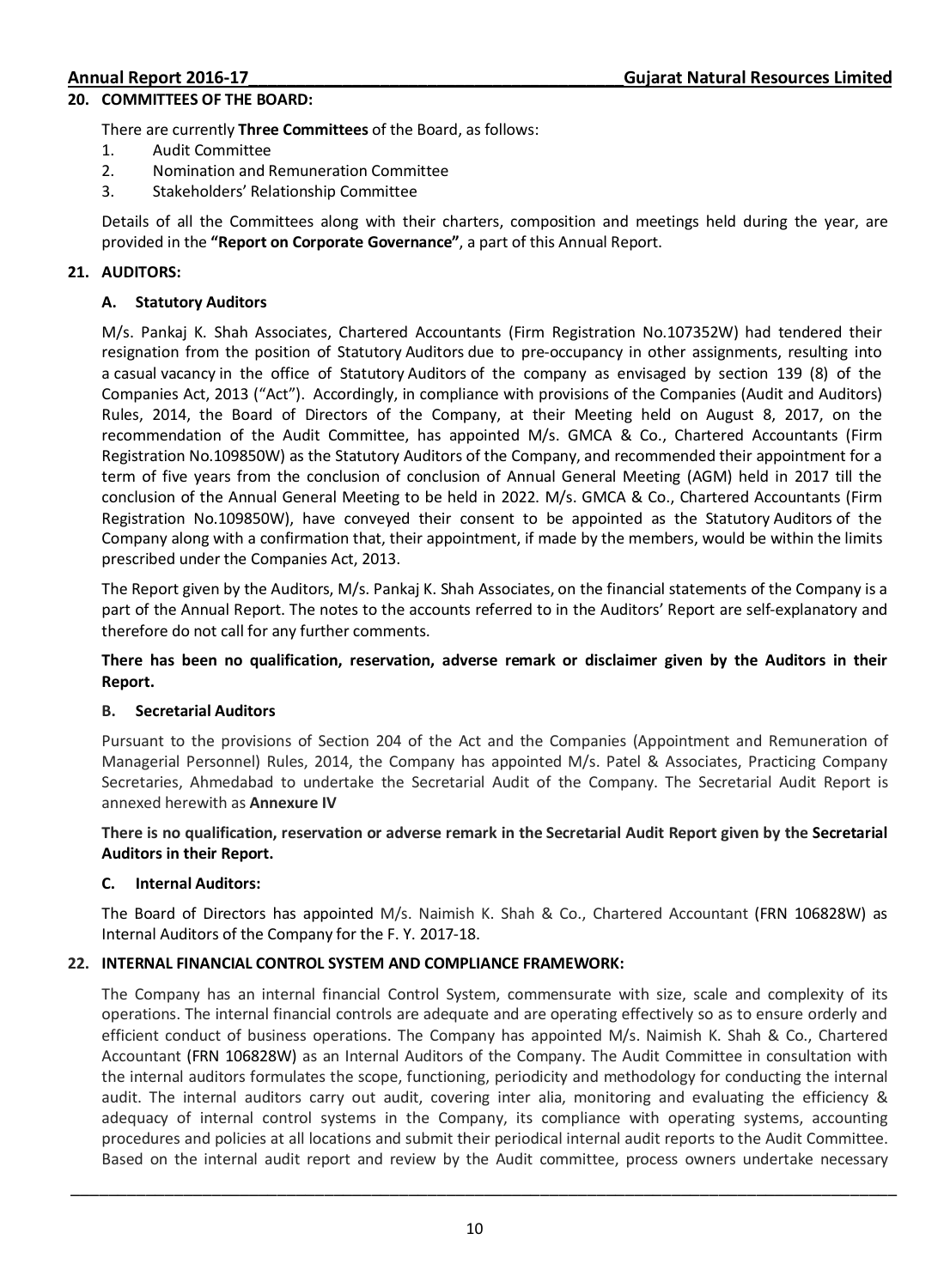actions in their respective areas. The internal auditors have expressed that the internal control system in the Company is robust and effective. The Board has also put in place requisite legal compliance framework to ensure compliance of all the applicable laws and that such systems are adequate and operating effectively.

## **23. RISK MANAGEMENT:**

Risk is an integral part of any business and therefore, Risk Management is an important function that the business management has to perform to ensure sustainable business growth. Company has implemented an integrated risk management approach through which it reviews and assesses significant risks on a regular basis to help ensure that there is a robust system of risk controls and mitigation in place. Senior management periodically reviews this risk management framework to keep updated and address emerging challenges. Major risks identified for the Company by the management are Compliances of various applicable Laws, Regulatory changes, Manufacturing & Supply, Litigation and Technological Changes. The management is however, of the view that none of the above risks may threaten the existence of the Company as robust Risk mitigation mechanism is put in place to ensure that there is nil or minimum impact on the Company in case any of these risks materialize.

## **24. VIGIL MECHANISM AND WHISTLE BLOWER POLICY:**

In accordance with Section 177 of the Companies Act, 2013 and Regulation 22 of SEBI Listing Regulations, the Company has constituted a Whistle Blower Policy/ Vigil Mechanism to establish a vigil mechanism for the directors and employees to report genuine concerns in such manner as may be prescribed and to report to the management instances of unethical behaviour, actual or suspected fraud or violation of the Company's code of conduct.

## **25. PREVENTION OF SEXUAL HARASSMENT AT WORKPLACE:**

As per the requirement of The Sexual Harassment of Women at Workplace (Prevention, Prohibition & Redressal) Act, 2013 ('Act') and Rules made thereunder, your Company has assigned the responsibilities to Audit Committee. During the year, no complaint with allegations of sexual harassment was filed with the Company.

## **26. PREVENTION OF INSIDER TRADING:**

The Company has adopted a Code of Conduct for Prevention of Insider Trading with a view to regulate trading in securities by the Directors and designated employees of the Company. The Code requires pre-clearance for dealing in the Company's shares and prohibits the purchase or sale of Company's shares by the Directors and the designated employees while in possession of unpublished price sensitive information in relation to the Company and during the period when the Trading Window is closed. The Board is responsible for implementation of the Code. All Board Directors and the designated employees have confirmed compliance with the Code.

## **27. DIRECTORS' RESPONSIBILITY STATEMENT:**

In accordance with Section 134(5) of the Companies Act, 2013 and to the best of their knowledge and belief and according to the information and explanations obtained by them, your Directors state that-

- **i.** In the preparation of the annual accounts, the applicable accounting standards had been followed along with proper explanation relating to material departures;
- **ii.** The directors had selected such accounting policies and applied them consistently and made judgments and estimates that are reasonable and prudent so as to give a true and fair view of the state of affairs of the company at the end of the financial year 31<sup>st</sup> March, 2017 and of the profit and loss of the company for that period;
- **iii.** The directors had taken proper and sufficient care for the maintenance of adequate accounting records in accordance with the provisions of Companies Act, 2013 and Rules made thereunder for safeguarding the assets of the company and for preventing and detecting fraud and other irregularities;
- **iv.** The directors had prepared the annual accounts on a going concern basis;
- **v.** The directors had laid down internal financial controls to be followed by the company and that such internal financial controls are adequate and were operating effectively, and
- **vi.** The directors had devised proper systems to ensure compliance with the provisions of all applicable laws and that such systems were adequate and operating effectively.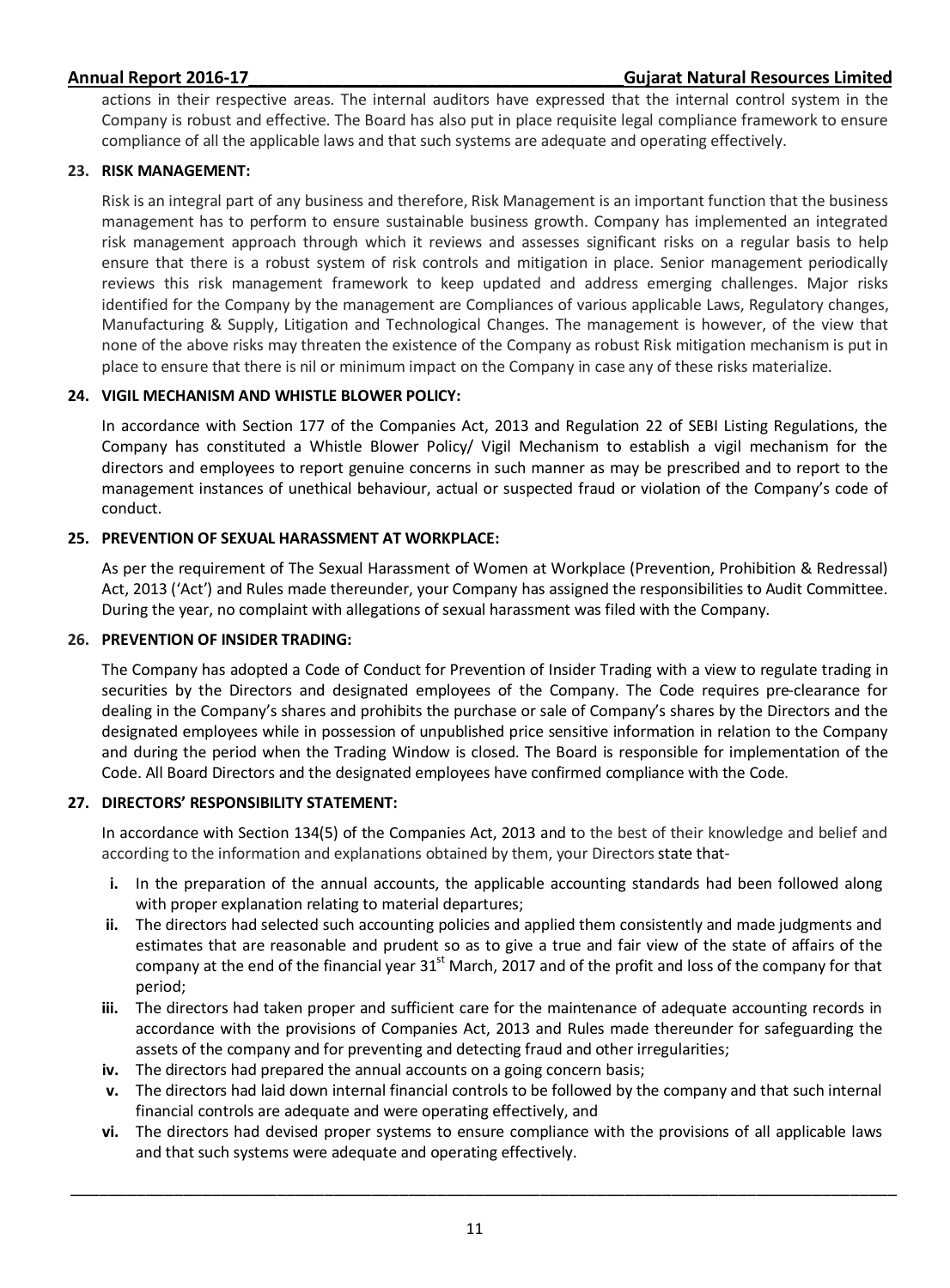### **28. CORPORATE GOVERNANCE:**

As required by the SEBI Listing Regulations, a detailed report on Corporate Governance is given as a part of the Annual Report. The Company is in full compliance with the requirements and disclosures that have to be made in this regard. The Practicing Company Secretary's Certificate of the compliance with Corporate Governance requirements by the Company is attached to the Report on Corporate Governance. Report on Corporate Governance is attached as **ANNEXURE V**.

### **29. GENERAL SHAREHOLDER INFORMATION:**

General Shareholder Information is given in Report on Corporate Governance forming part of the Annual Report.

### **30. CORPORATE SOCIAL RESPONSIBILITY:**

The Company is not required to constitute Corporate Social Responsibility Committee or spend on social responsibility pursuant to section 135 of the Companies Act, 2013.

### **31. MANAGEMENT DISCUSSION AND ANALYSIS REPORT:**

The Report on Management Discussion and Analysis Report as required under SEBI Listing Regulations is included in this Report. Certain statements in the said report may be forward looking. Many factors may affect the actual results, which could be different from what the Directors envisage in terms of the future performance and outlook.

### **32. PARTICULARS OF EMPLOYEES AND RELATED DISCLOSURES :**

Disclosures pertaining to remuneration and other details as required under Section 197 (12) of the Act read with Rule 5 (1) of the Companies (Appointment and Remuneration of Managerial Personnel) Rules, 2014 is annexed herewith as **Annexure III.** 

### **33. LISTING OF SHARES:**

The Equity Shares of the Company are listed on the BSE Limited (BSE) with scrip code No. 513536 & security id: GNRL. The Company confirms that the annual listing fee to the stock exchange for the financial year 2017-18 has been paid.

### **34. ACKNOWLEDGEMENT:**

Your Directors take this opportunity to express their gratitude for the generous commitment, dedication, hard work and significant contribution made by employees at all levels in ensuring growth of the Company. Your Directors also sincerely thank to all the stakeholders, customers, vendors, bankers, business associates, government, other statutory bodies and look forward to their continued assistance, co-operation and support.

**Place: Ahmedabad Date: 8th August, 2017**

### **For and on behalf of the Board**

| Sd/-            | $Sd/-$                   |
|-----------------|--------------------------|
| Ashok C. Shah   | Shalin A. Shah           |
| <b>Director</b> | <b>Managing Director</b> |
| DIN: 02467830   | DIN: 00297447            |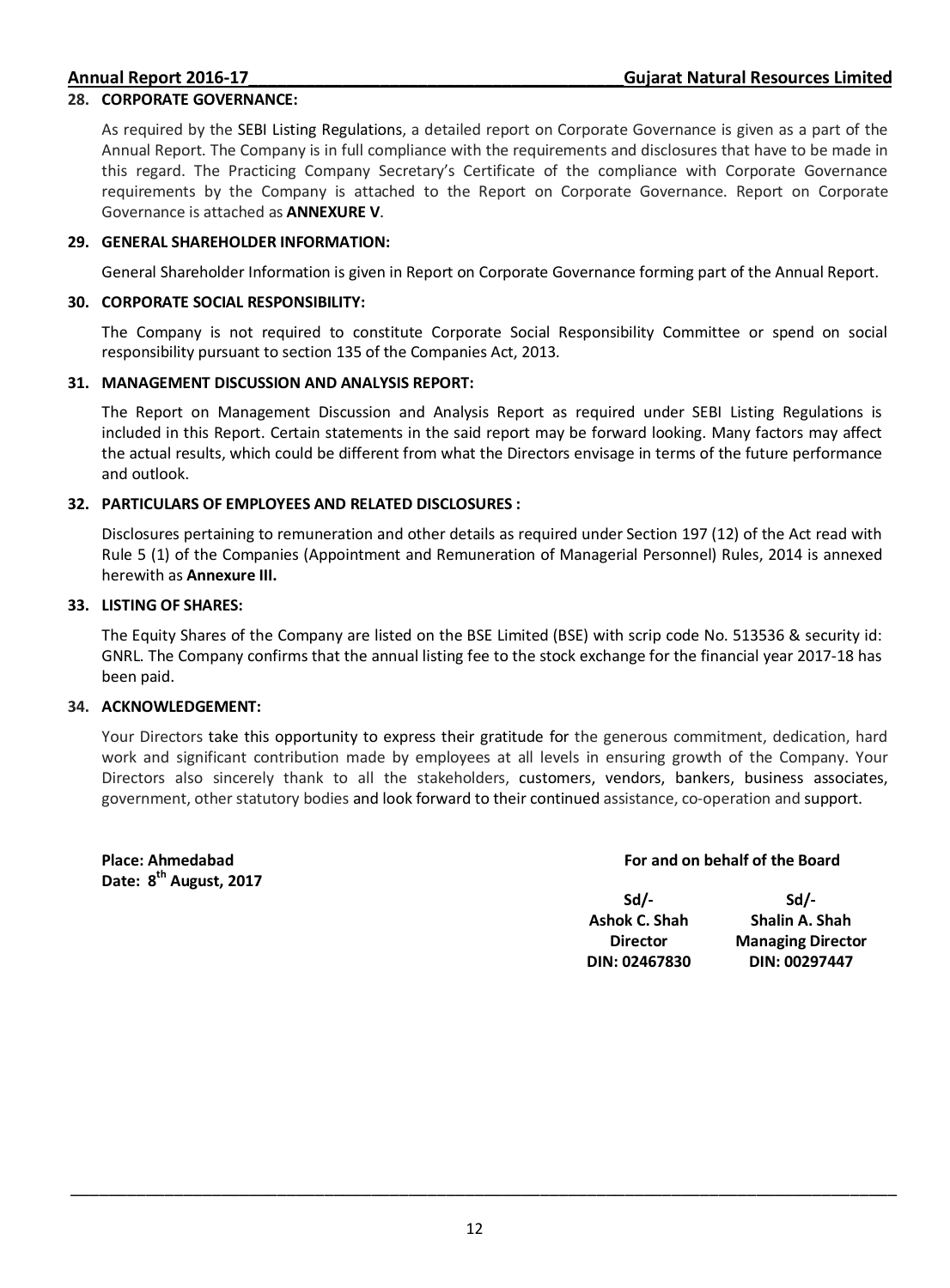### **ANNEXURE I - MANAGEMENT DISCUSSION AND ANALYSIS REPORT**

### **INDUSTRIAL STRUCTURE AND DEVELOPMENT:**

The Company is engaged in the business of Oil & Gas exploration and production, and currently the company is carrying on these activities through its 100% step down subsidiaries. The company through its subsidiary GNRL Oil & Gas Limited (formerly Heramec Limited), has participating interests in 6 producing blocks in Cambay basin and is operator in four of these blocks.

The Company aims to get established as a leading player in upstream oil & gas asset developer and producer through implementation of efficient operations and advance technologies.

### **OPPORTUNITY & THREATS**:

Business conditions continue to be challenging. The industry has pushed technological boundaries but is under keener scrutiny and the frontiers are becoming even more remote. Rising costs are being driven both by cyclical factors and the end of "easy oil."

The Company's strategy is to:

- Look for strategic technical partners/institutions with proven credentials in developing unconventional resources.
- Evaluate and acquire assets with stranded resources.
- To access proven producing/non-producing asset through international/domestic bidding process or through mergers/acquisitions.
- To enhance value through efficient operations by greater reliance on local high caliber professionals and local services whilst maintaining international standards.
- To unlock value through application of advance technologies

### **COMPETITION:**

Competition in the domestic as well as international market has intensified and forced the players to adopt aggressive marketing strategy and promotional campaigns to capture and protect their market shares, The Company has the plans to penetrate better in to world market, especially through the customer retention and business development in the regions which have not been tapped.

### **SEGMENT WISE AND PRODUCT WISE PERFORMANCE:**

The Company is carrying out its operations in only one segment namely, oil and gas exploration.

### **RISK AND CONCERN**:

The risk management function is integral to the company and its objectives includes ensuring that critical risk are identified continuously, monitored and managed effectively in order to protect the company's business. However, the changes in the tax laws, Government policies and regulatory requirement might affect the company's business. The management has laid down robust risk management framework essential for identification, assessment, monitoring and mitigation of various risks to ensure smooth flow of operations adhering to stringent guidelines.

### **INITIATIVES BY THE COMPANY:**

The Company has taken the following initiatives:

- 1. Concentration on reduction of costs by undertaking specific exercise in different fields.
- 2. Focusing on modernization of process to improvise quality and reduction of costs.
- 3. The Company is quite confident that the overall productivity, profitability would improve in a sustainable manner, as a result of this strategy.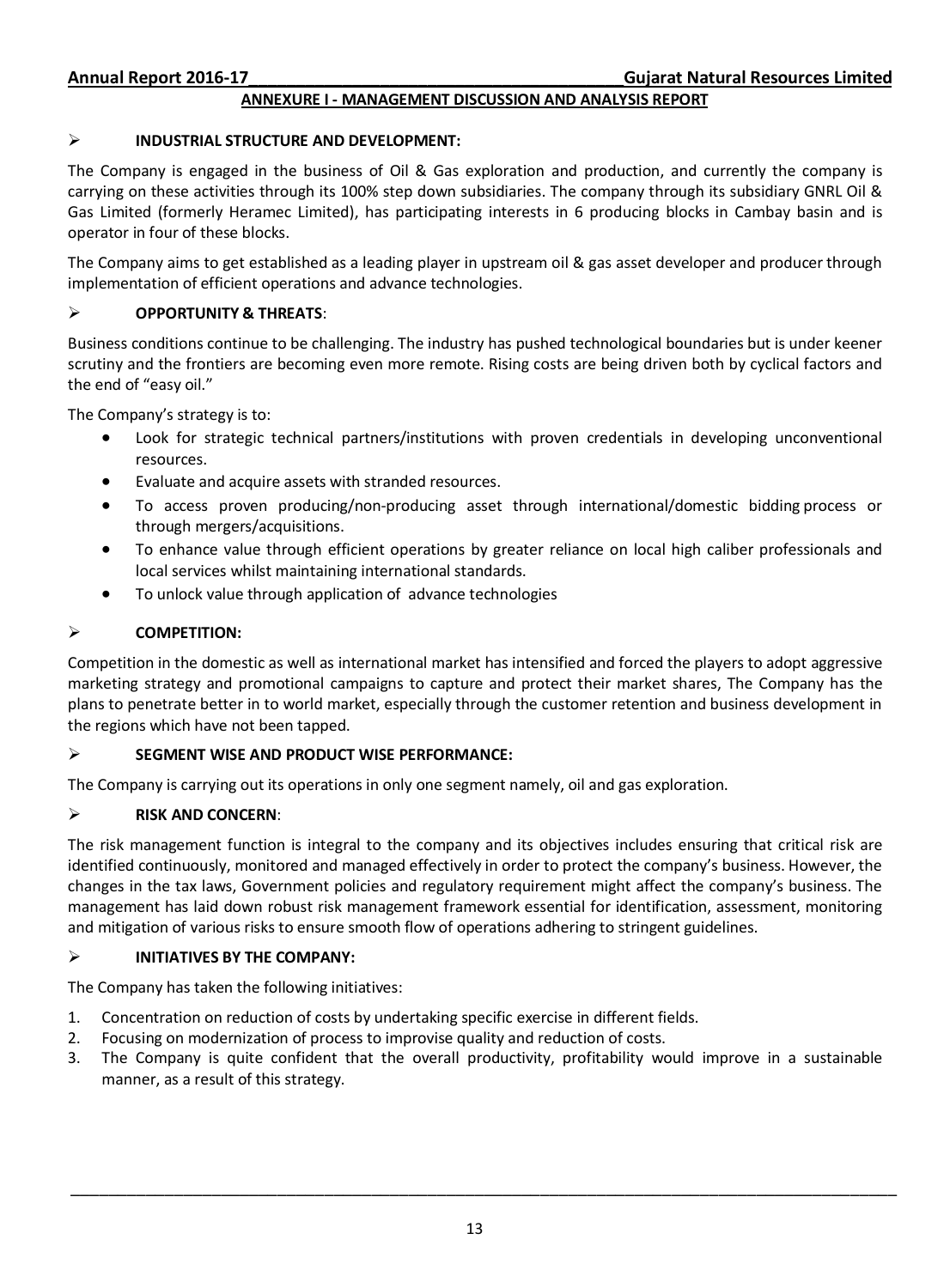## **OUTLOOK:**

The profit margins in the industry are under pressure. However, the Company has taken remedial measures. The Company is confident to meet the challenges with its strength in marketing network, its strategic planning, Research & Development, productivity improvement and cost reduction exercise.

## **INTERNAL CONTROL SYSTEMS AND THEIR ADEQUACY:**

The Management has established adequate Internal Control systems to ensure reliable financial reporting. Internal Controls also help in assessing, evaluating, safeguarding and shielding your Company from losses and unofficial use or deposition of assets. Your Company constantly refines and testifies its internal controls to ensure management effectiveness and efficiencies of operating procedures.

## **HUMAN RESOURCE:**

Your Company firmly believes that employees are the most valuable assets and key players of business success and sustained growth. Human resources are considered as the most significant and valuable asset for your Company and continuous commitment towards upgrading skills is a vital part of the human resource development programme of your Company.

## **HEALTH, SAFETY AND ENVIRONMENTAL PROTECTION**

Your Company focuses on protecting the interests of the environment, safeguarding the health and safety of employees and ensuring the sustainability of the business in line with your Company's objectives, policies, and the requirements of applicable laws and regulations. Your Company believes that a safety culture is central to taking safety to higher levels and its top management continuously works towards establishing, sustaining and improving the safety culture.

## **CEO AND CFO CERTIFICATION**

Mr. Shalin A. Shah, Managing Director, have given certificate to the board as contemplated in SEBI Listing Regulations.

## **CAUTIONARY STATEMENT**

The statements in the "Management Discussion and Analysis Report" section describes the Company's objectives, projections, estimates, expectations and predictions, which may be "forward looking statements" within the meaning of the applicable laws and regulations. The annual results can differ materially from those expressed or implied, depending upon the economic and climatic conditions, Government policies and other incidental factors.

**Place: Ahmedabad Date: 8th August, 2017**

## **For and on behalf of the Board**

**Sd/- Ashok C. Shah Director DIN: 02467830** 

**Sd/- Shalin A. Shah Managing Director DIN: 00297447**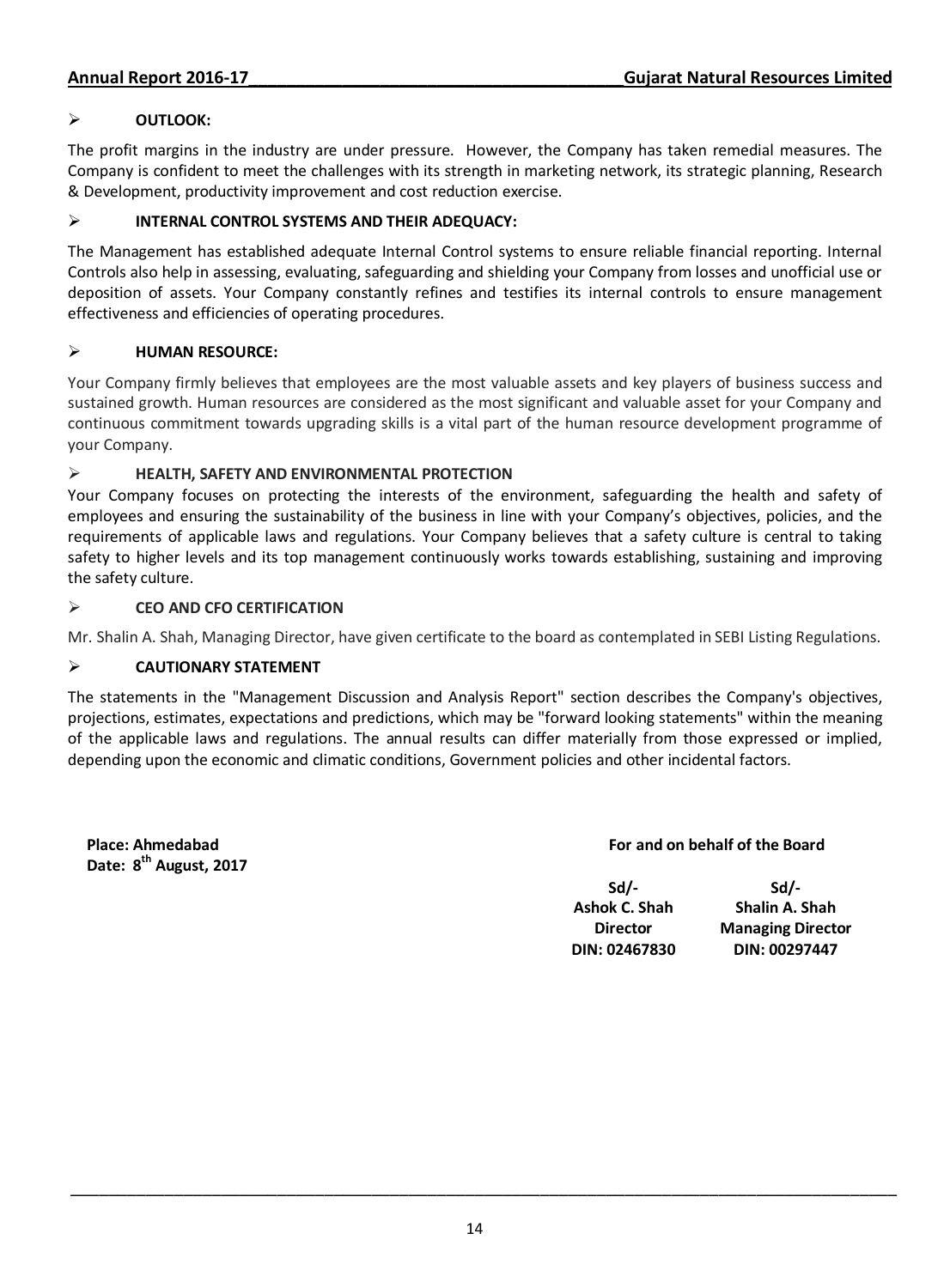### **ANNEXURE – II TO THE DIRECTORS REPORT**

### **FORM NO. MGT 9 EXTRACT OF ANNUAL RETURN As on financial year ended on 31/03/2017**

**Pursuant to Section 92 (3) of the Companies Act, 2013 and rule 12(1) of the Company (Management & Administration) Rules, 2014.** 

### **I. REGISTRATION & OTHER DETAILS:**

|                | <b>CIN</b>                  | L27100GJ1991PLC016158                                       |  |  |
|----------------|-----------------------------|-------------------------------------------------------------|--|--|
| 2              | <b>Registration Date</b>    | 23rd August, 1991                                           |  |  |
| 3              | Name of the Company         | <b>Gujarat Natural Resources Limited</b>                    |  |  |
| 4              | Category/Sub-category<br>of | Company limited by shares and Indian Non-Government Company |  |  |
|                | the Company                 |                                                             |  |  |
| 5              | Address of the Registered   | 8, Sigma Corporate, Nr. Mann Party Plot, S. G. High<br>Way, |  |  |
|                | office & contact details    | Bodakdev, Ahmedabad, Gujarat                                |  |  |
|                |                             | Phone: 079 - 4002 9806                                      |  |  |
| 6              | Whether listed company      | <b>Yes</b>                                                  |  |  |
| $\overline{7}$ | Name, Address & contact     | Purva Sharegistry (India) Pvt. Ltd.                         |  |  |
|                | details of the Registrar &  | Unit No.9, Shiv Shakti Ind. Area,                           |  |  |
|                | Transfer Agent, if any.     | J. R. Boricha Marg, Lower Parel (E)                         |  |  |
|                |                             | Mumbai - 400011.                                            |  |  |
|                |                             | Email:- busicomp@gmail.com                                  |  |  |

## **II. PRINCIPAL BUSINESS ACTIVITIES OF THE COMPANY :**

Business activities contributing 10 % or more of the total turnover of the company:

| Sr.       | Name and Description of main | NIC Code of the        | % to total turnover of |
|-----------|------------------------------|------------------------|------------------------|
| No.       | products / services          | <b>Product/service</b> | the company            |
| <b>NA</b> | ΝA                           | ΝA                     |                        |

### **III. PARTICULARS OF HOLDING, SUBSIDIARY AND ASSOCIATE COMPANIES** -

| Sr.<br>No.     | Name and address of<br>the Company        | <b>CIN/GLN</b>        | Holding /<br>Subsidiary<br>Associate | $%$ of<br>shares<br>held | <b>Applicable</b><br>section |
|----------------|-------------------------------------------|-----------------------|--------------------------------------|--------------------------|------------------------------|
| $\mathbf{1}$   | Sigma Oil & Gas Private<br>Ltd.           | U65999GJ2007PTC064693 | Subsidiary                           | 100%                     | 2(87)(ii)                    |
| $\mathcal{P}$  | Gorlas Corporate<br>Holdings Ltd.         | NA                    | $\ast$                               | $\ast$                   | 2(87)(ii)                    |
| 3              | GNRL Oil & Gas Ltd.                       | <b>NA</b>             | $\ast$                               | $\ast$                   | 2(87)(ii)                    |
| $\overline{4}$ | Heramec Oil & Gas<br>(Singapore) Pte Ltd. | NA                    | $\ast$                               | $\ast$                   | 2(87)(ii)                    |
| 5              | Alkor Petro Overseas Ltd.                 | <b>NA</b>             | $\ast$                               | $\ast$                   | 2(87)(ii)                    |
| 6              | <b>Gorlas Global Energy PLC</b>           | NA.                   | $***$                                | $***$                    | 2(87)(ii)                    |

\* Companies in which 100% holding is with Sigma Oil & Gas Private Limited, a wholly owned subsidiary of the Company.

\*\* Company in which 100% holding is with Gorlas Corporate Holdings Ltd., wholly owned subsidiary of Sigma Oil & Gas Private Limited which is a wholly owned subsidiary of the Company.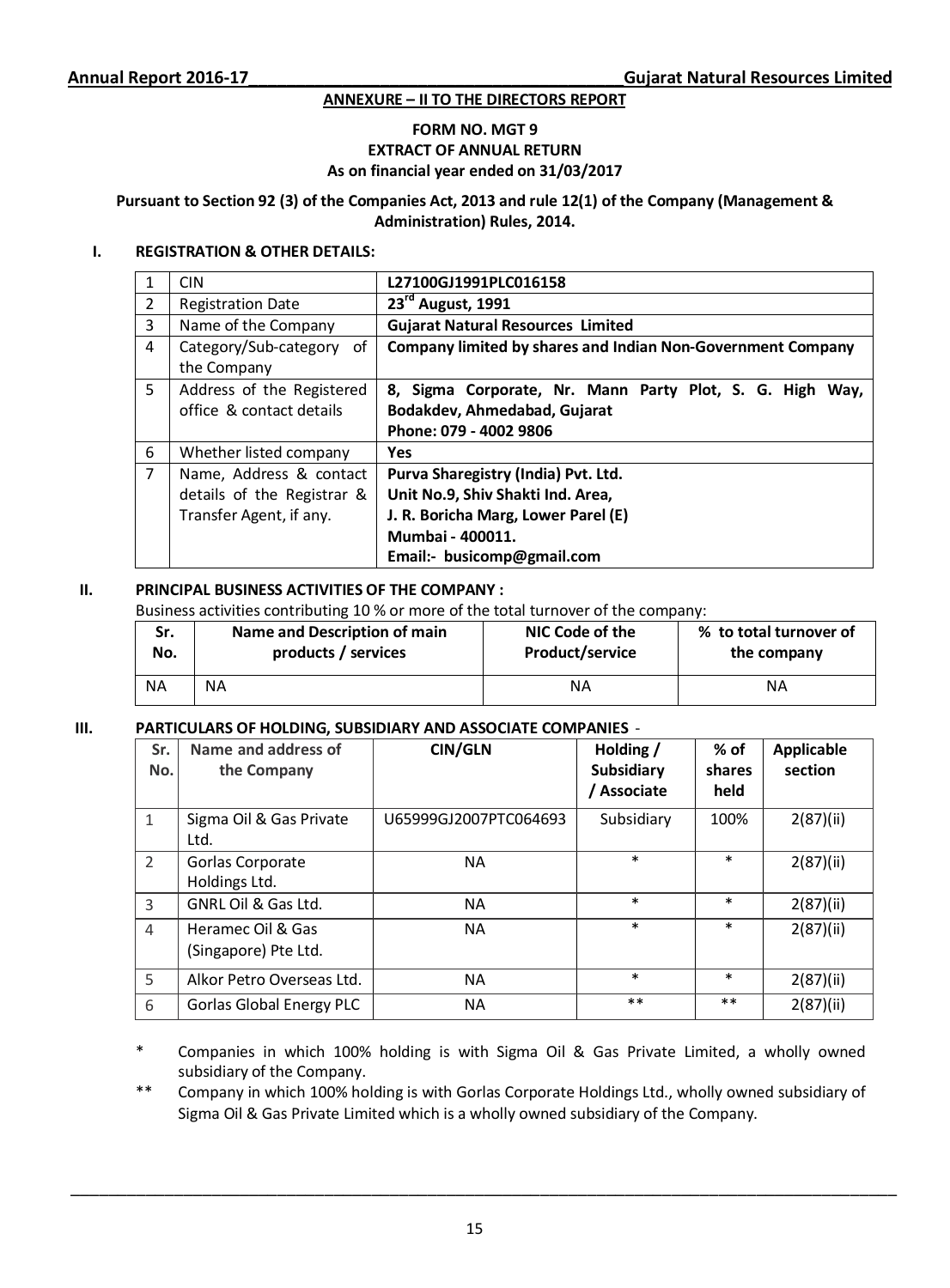## **C) CHANGE IN PROMOTERS' SHAREHOLDING (PLEASE SPECIFY, IF THERE IS NO CHANGE) There is no change in promoters' shareholding during the year.**

## **D) SHAREHOLDING PATTERN OF TOP TEN SHAREHOLDERS AS ON 31ST MARCH, 2017: (OTHER THAN DIRECTORS, PROMOTERS AND HOLDERS OF GDRS AND DRS):**

| Sr.                     | For Each of the Top 10         | Shareholding at the   |            | Increase /      | Reason                   | <b>Cumulative</b>          |            |
|-------------------------|--------------------------------|-----------------------|------------|-----------------|--------------------------|----------------------------|------------|
| no.                     | <b>Shareholders</b>            | beginning of the year |            | <b>Decrease</b> |                          | <b>Shareholding during</b> |            |
|                         |                                |                       |            |                 |                          | the year                   |            |
|                         |                                | No. of                | % of total |                 |                          | No. of                     | % of total |
|                         |                                | shares                | shares of  |                 |                          | shares                     | shares of  |
|                         |                                |                       | the        |                 |                          |                            | the        |
|                         |                                |                       | company    |                 |                          |                            | company    |
| $\mathbf{1}$            | Algorab Power Projects Pvt.    | 3,857,145             | 9.95       |                 |                          | 3,857,145                  | 9.95       |
|                         | Ltd.                           |                       |            |                 |                          |                            |            |
| $\overline{2}$          | Patron Energy Private          | 3,801,570             | 9.81       |                 |                          | 3,801,570                  | 9.81       |
| $\overline{\mathbf{3}}$ | Padma Real Infra Private       | 2,171,000             | 5.60       |                 |                          | 2,171,000                  | 5.60       |
| 4                       | <b>Blowing Traders Private</b> | 2,149,986             | 5.55       |                 |                          | 2,149,986                  | 5.55       |
|                         | Limited                        |                       |            |                 |                          |                            |            |
| 5                       | Deven Mahendrakumar            | 1,870,000             | 4.83       |                 |                          | 1,870,000                  | 4.83       |
|                         | <b>Shah</b>                    |                       |            |                 |                          |                            |            |
| 6                       | Midrina Oil And Gas            | 1,565,000             | 4.04       |                 |                          | 1,565,000                  | 4.04       |
|                         | Services Private Limited       |                       |            |                 |                          |                            |            |
| $\overline{\mathbf{z}}$ | Shaurya Organics Private       | 1,555,000             | 4.01       |                 |                          | 1,555,000                  | 4.01       |
|                         | Limited                        |                       |            |                 |                          |                            |            |
| 8                       | Suryaja Infrastructure Pvt.    | 1,555,000             | 4.01       |                 | ÷.                       | 1,555,000                  | 4.01       |
| 9                       | <b>Rhetan Estate Private</b>   | 1,500,000             | 3.87       | ٠               | $\overline{\phantom{0}}$ | 1,500,000                  | 3.87       |
| 10                      | Milan Grafitech Private        | 1,075,437             | 2.78       |                 |                          | 1,075,437                  | 2.78       |
|                         | Limited                        |                       |            |                 |                          |                            |            |

## **E) SHAREHOLDING OF DIRECTORS AND KEY MANAGERIAL PERSONNEL:**

| Sr.                      | Shareholding of each Directors and each Key      | Shareholding at the       |                           | Cumulative |                         |  |
|--------------------------|--------------------------------------------------|---------------------------|---------------------------|------------|-------------------------|--|
| No.                      | <b>Managerial Personnel</b>                      |                           | beginning                 |            | Shareholding during the |  |
|                          |                                                  | of the year               |                           |            | year                    |  |
|                          |                                                  | No. of                    | % of total                | No. of     | % of total              |  |
|                          |                                                  | shares                    | shares of                 | shares     | shares of               |  |
|                          |                                                  |                           | the                       |            | the                     |  |
|                          |                                                  |                           | company                   |            | company                 |  |
| 1                        | Mr. Ashok Chinubhai Shah                         |                           |                           |            |                         |  |
| $\overline{2}$           | At the beginning of the year                     | 125,100                   | 0.32                      | 125,100    | 0.32                    |  |
| 3                        | Date wise Increase / Decrease in Promoters       |                           |                           |            |                         |  |
|                          | Shareholding during the year specifying the      |                           | No Change during the year |            |                         |  |
|                          | reasons for increase /decrease (e.g. allotment / |                           |                           |            |                         |  |
|                          | transfer / bonus/ sweat equity etc.):            |                           |                           |            |                         |  |
| 4                        | At the end of the year                           | 125,100                   | 0.32                      | 125,100    | 0.32                    |  |
| 5                        | <b>Mr. Malay Mehta</b>                           |                           |                           |            |                         |  |
| 6                        | At the beginning of the year                     | 48,000                    | 0.12                      | 48,000     | 0.12                    |  |
| $\overline{\phantom{a}}$ | Date wise Increase / Decrease in Promoters       |                           |                           |            |                         |  |
|                          | Shareholding during the year specifying the      | No Change during the year |                           |            |                         |  |
|                          | reasons for increase /decrease (e.g. allotment / |                           |                           |            |                         |  |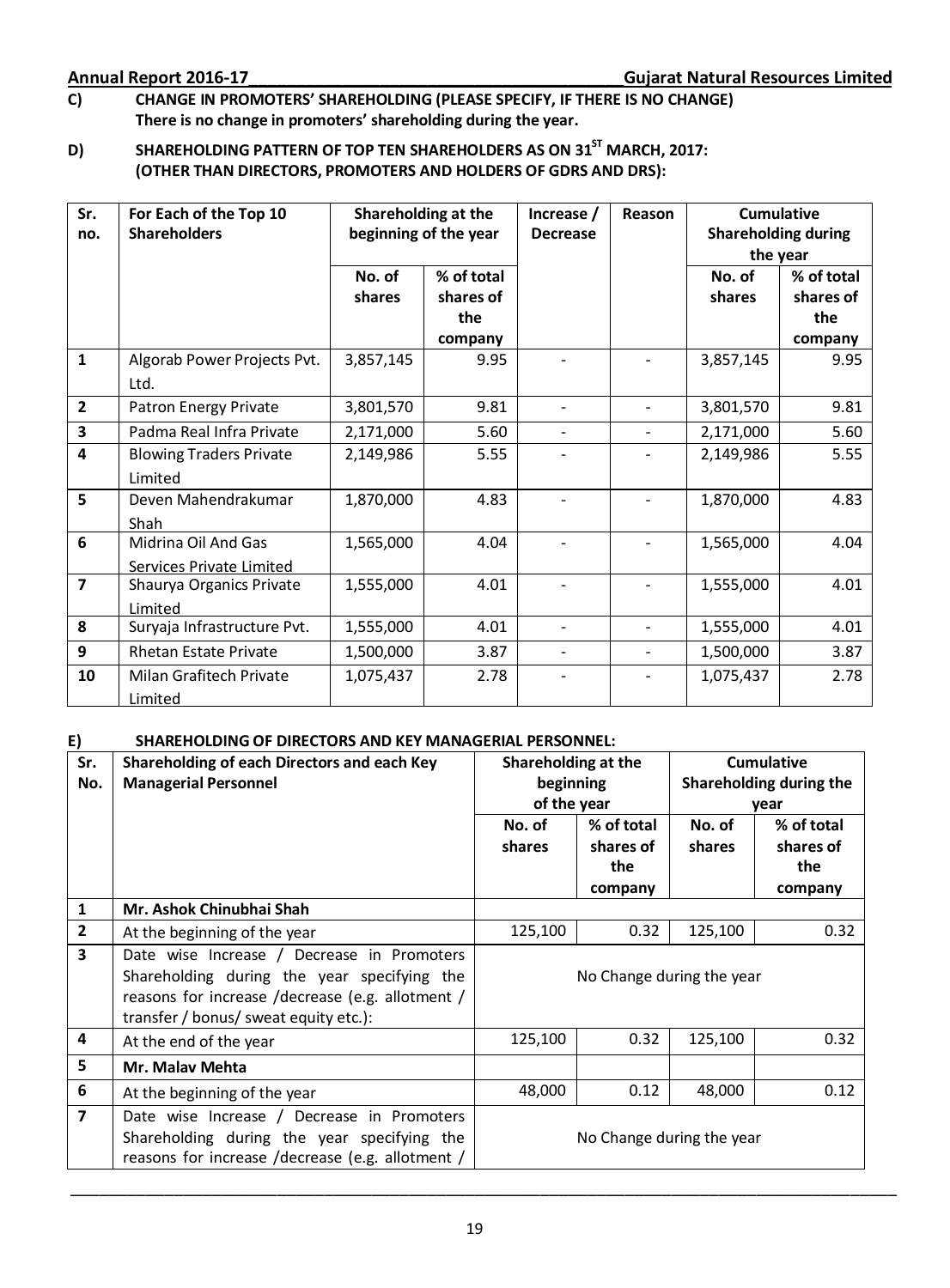**Annual Report 2016-17\_\_\_\_\_\_\_\_\_\_\_\_\_\_\_\_\_\_\_\_\_\_\_\_\_\_\_\_\_\_\_\_\_\_\_\_\_\_\_\_Gujarat Natural Resources Limited**

|    | transfer / bonus/ sweat equity etc.):                                                                                                                                                  |                           |      |        |      |
|----|----------------------------------------------------------------------------------------------------------------------------------------------------------------------------------------|---------------------------|------|--------|------|
| 8  | At the end of the year                                                                                                                                                                 | 48,000                    | 0.12 | 48,000 | 0.12 |
| 9  | <b>Mr. Hariyant Shelat</b>                                                                                                                                                             |                           |      |        |      |
| 10 | At the beginning of the year                                                                                                                                                           | 4,000                     | 0.01 | 4,000  | 0.01 |
| 11 | Date wise Increase / Decrease in Promoters<br>Shareholding during the year specifying the<br>reasons for increase /decrease (e.g. allotment /<br>transfer / bonus/ sweat equity etc.): | No Change during the year |      |        |      |
| 12 | At the end of the year                                                                                                                                                                 | 4000                      | 0.01 | 4000   | 0.01 |

None of the directors apart from above and Company Secretary hold any shares in the Company.

## **V. INDEBTEDNESS –**

Indebtedness of the Company including interest outstanding/accrued but not due for payment.

|                                                  |                                                  |                           |                 | (in Rs.)                            |
|--------------------------------------------------|--------------------------------------------------|---------------------------|-----------------|-------------------------------------|
|                                                  | <b>Secured</b><br>Loans<br>excluding<br>deposits | <b>Unsecured</b><br>Loans | <b>Deposits</b> | <b>Total</b><br><b>Indebtedness</b> |
| Indebtedness at the beginning of the financial   |                                                  |                           |                 |                                     |
| year                                             |                                                  |                           |                 |                                     |
| i) Principal Amount                              | 0.00                                             | 2,04,53,505.60            | 0.00            | 2,04,53,505.60                      |
| ii) Interest due but not paid                    | 0.00                                             | 0.00                      | 0.00            | 0.00                                |
| iii) Interest accrued but not due                | 0.00                                             | 0.00                      | 0.00            | 0.00                                |
| Total (i+ii+iii)                                 | 0.00                                             | 2,04,53,505.60            | 0.00            | 2,04,53,505.60                      |
| Change in Indebtedness during the financial year |                                                  |                           |                 |                                     |
| * Addition                                       | 0.00                                             | 0.00                      | 0.00            | 0.00                                |
| * Reduction                                      | 0.00                                             | 0.00                      | 0.00            | 0.00                                |
| <b>Net Change</b>                                | 0.00                                             | 0.00                      | 0.00            | 0.00                                |
| Indebtedness at the end of the financial year    |                                                  |                           |                 |                                     |
| i) Principal Amount                              | 0.00                                             | 2,04,53,505.60            | 0.00            | 2,04,53,505.60                      |
| ii) Interest due but not paid                    | 0.00                                             | 0.00                      | 0.00            | 0.00                                |
| iii) Interest accrued but not due                | 0.00                                             | 0.00                      | 0.00            | 0.00                                |
| Total (i+ii+iii)                                 | 0.00                                             | 2,04,53,505.60            | 0.00            | 2,04,53,505.60                      |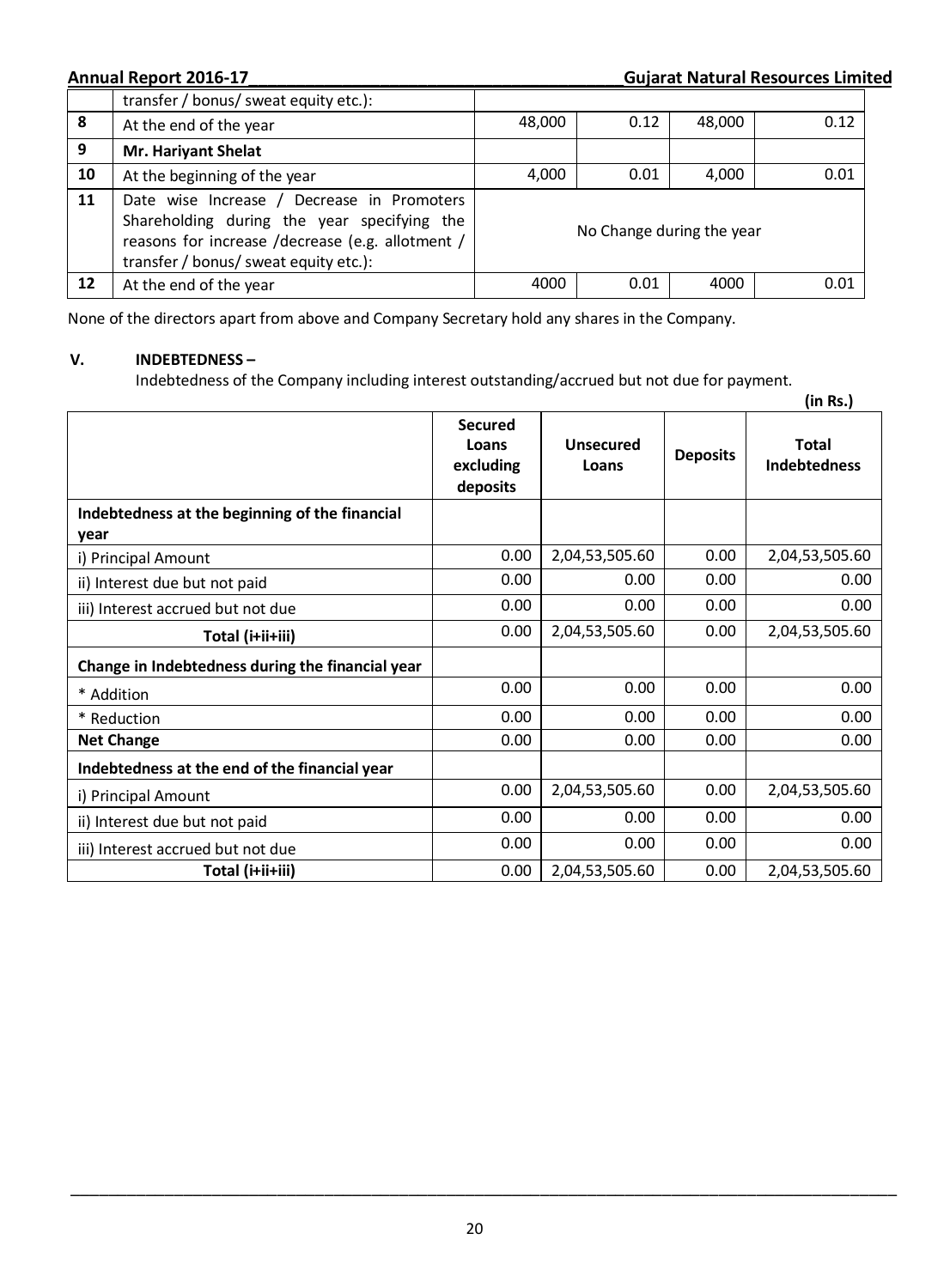## **VI. REMUNERATION OF DIRECTORS AND KEY MANAGERIAL PERSONNEL-**

## **A. REMUNERATION TO MANAGING DIRECTOR, WHOLE-TIME DIRECTORS AND/OR MANAGER:**

|                         |                                                    |                         | (in Lacs)           |
|-------------------------|----------------------------------------------------|-------------------------|---------------------|
| Sr.                     | <b>Particulars of Remuneration</b>                 | Name of MD/WTD/ Manager | <b>Total Amount</b> |
| No.                     |                                                    |                         |                     |
|                         | Name of Director                                   | Shalin A. Shah          |                     |
|                         |                                                    | MD                      |                     |
| $\mathbf{1}$            | Gross salary                                       |                         |                     |
|                         | (a) Salary as per provisions contained in section  | 18.00                   | 18.00               |
|                         | 17(1) of the Income-tax Act, 1961                  |                         |                     |
|                         | (b) Value of perquisites u/s 17(2) Income-tax Act, | <b>NIL</b>              | <b>NIL</b>          |
|                         | 1961                                               |                         |                     |
|                         | (c) Profits in lieu of salary under section 17(3)  | <b>NIL</b>              | <b>NIL</b>          |
|                         | Income-tax Act, 1961                               |                         |                     |
| $\overline{2}$          | <b>Stock Option</b>                                | <b>NIL</b>              | <b>NIL</b>          |
| $\overline{\mathbf{3}}$ | Sweat Equity                                       | <b>NIL</b>              | <b>NIL</b>          |
| 4                       | Commission                                         | <b>NIL</b>              | <b>NIL</b>          |
|                         | - as % of profit                                   |                         |                     |
|                         | - others, specify                                  |                         |                     |
| 5                       | Others, please specify                             |                         |                     |
|                         | PF Contribution<br>1 <sup>1</sup>                  | <b>NIL</b>              | <b>NIL</b>          |
|                         | Gratuity Accrued for the year (Payable<br>2.       | <b>NIL</b>              | <b>NIL</b>          |
|                         | at Retirement/resignation)                         |                         |                     |
|                         | Total (A)                                          | 18.00                   | 18.00               |
|                         | Ceiling as per the Companies Act 2013              | 3.71                    | 3.71                |

### **B. REMUNERATION TO OTHER DIRECTORS**

| Sr.           | <b>Particulars of Remuneration</b>            | <b>Name of Directors</b><br><b>Total Amount</b> |            |  |
|---------------|-----------------------------------------------|-------------------------------------------------|------------|--|
| No.           |                                               |                                                 |            |  |
| 1             | Independent Directors                         |                                                 |            |  |
|               | Fee for attending board committee meetings    |                                                 |            |  |
|               | Commission                                    | <b>NIL</b>                                      |            |  |
|               | Others, please specify                        |                                                 |            |  |
|               | Total (1)                                     |                                                 |            |  |
| $\mathcal{P}$ | <b>Other Non-Executive Directors</b>          |                                                 |            |  |
|               | Fee for attending board committee meetings    |                                                 |            |  |
|               | Commission                                    | <b>NIL</b>                                      |            |  |
|               | Others, please specify                        |                                                 |            |  |
|               | Total (2)                                     |                                                 |            |  |
|               | Total $(B)=(1+2)$<br><b>NIL</b>               |                                                 | <b>NIL</b> |  |
|               | <b>Total Managerial Remuneration</b>          |                                                 |            |  |
|               | Overall Ceiling as per the Companies Act 2013 |                                                 |            |  |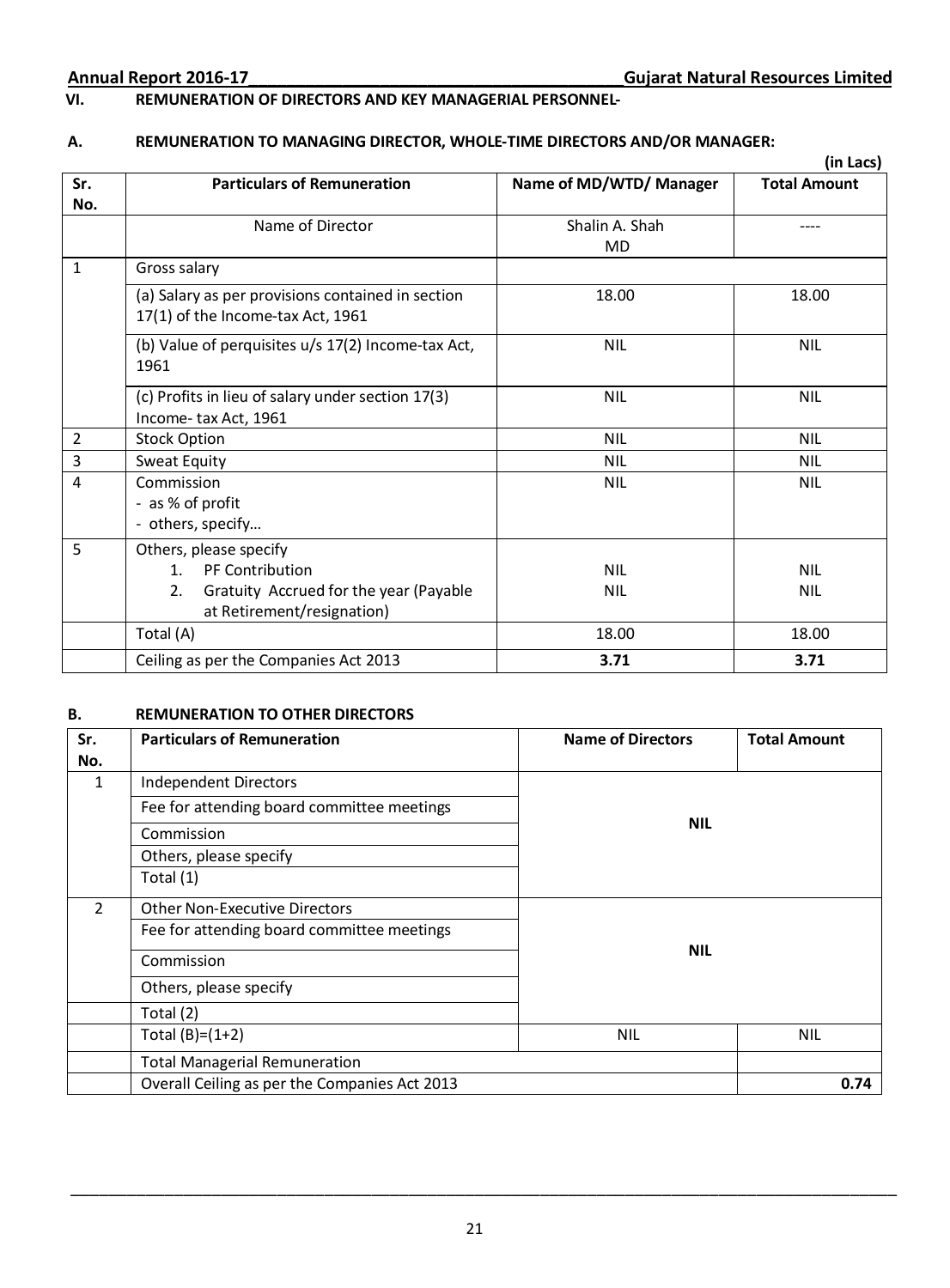## **C. REMUNERATION TO KEY MANAGERIAL PERSONNEL OTHER THAN MD/MANAGER/WTD**

| Sr.            | Particulars of Remuneration                                            | Key Managerial Personnel |       |
|----------------|------------------------------------------------------------------------|--------------------------|-------|
| No.            |                                                                        |                          |       |
|                |                                                                        | <b>CS</b>                | Total |
| 1              | Gross salary                                                           |                          |       |
|                | (a) Salary as per provisions contained in section 17(1) of the         | 3.90                     | 3.90  |
|                | Income-tax Act, 1961                                                   |                          |       |
|                | (b) Value of perquisites u/s 17(2) Income-tax Act, 1961                | Nil                      | Nil   |
|                | (c) Profits in lieu of salary under section 17(3) Income-tax Act, 1961 | Nil                      | Nil   |
| $\overline{2}$ | <b>Stock Option</b>                                                    | Nil                      | Nil   |
| 3              | Sweat Equity                                                           | Nil                      | Nil   |
| 4              | Commission                                                             | Nil                      | Nil   |
|                | - as % of profit                                                       | Nil                      | Nil   |
|                | others, specify                                                        | Nil                      | Nil   |
| 5              | Others, please specify                                                 | Nil                      | Nil   |
|                | Total                                                                  | 3.90                     | 3.90  |

### **VII. PENALTIES / PUNISHMENT/ COMPOUNDING OF OFFENCES:**

| <b>Type</b>         | Section of the<br><b>Companies Act</b> | <b>Brief</b><br><b>Description</b> | <b>Details of Penalty</b><br>/ Punishment/<br><b>Compounding fees</b><br>imposed | <b>Authority</b><br>[RD/<br>NCLT/<br><b>COURT1</b> | Appeal<br>made, if<br>any (give<br>Details) |  |
|---------------------|----------------------------------------|------------------------------------|----------------------------------------------------------------------------------|----------------------------------------------------|---------------------------------------------|--|
| A. COMPANY          |                                        |                                    |                                                                                  |                                                    |                                             |  |
| Penalty             |                                        |                                    |                                                                                  |                                                    |                                             |  |
| Punishment          |                                        |                                    | <b>NONE</b>                                                                      |                                                    |                                             |  |
| Compounding         |                                        |                                    |                                                                                  |                                                    |                                             |  |
| <b>B. DIRECTORS</b> |                                        |                                    |                                                                                  |                                                    |                                             |  |
| Penalty             |                                        |                                    |                                                                                  |                                                    |                                             |  |
| Punishment          |                                        |                                    | <b>NONE</b>                                                                      |                                                    |                                             |  |
| Compounding         |                                        |                                    |                                                                                  |                                                    |                                             |  |
|                     | <b>C. OTHER OFFICERS IN DEFAULT</b>    |                                    |                                                                                  |                                                    |                                             |  |
| Penalty             |                                        |                                    |                                                                                  |                                                    |                                             |  |
| Punishment          | <b>NONE</b>                            |                                    |                                                                                  |                                                    |                                             |  |
| Compounding         |                                        |                                    |                                                                                  |                                                    |                                             |  |

**Place: Ahmedabad Date: 8th August, 2017**

## **For and on behalf of the Board**

| Sd/-            | $Sd/-$                   |
|-----------------|--------------------------|
| Ashok C. Shah   | Shalin A. Shah           |
| <b>Director</b> | <b>Managing Director</b> |
| DIN: 02467830   | DIN: 00297447            |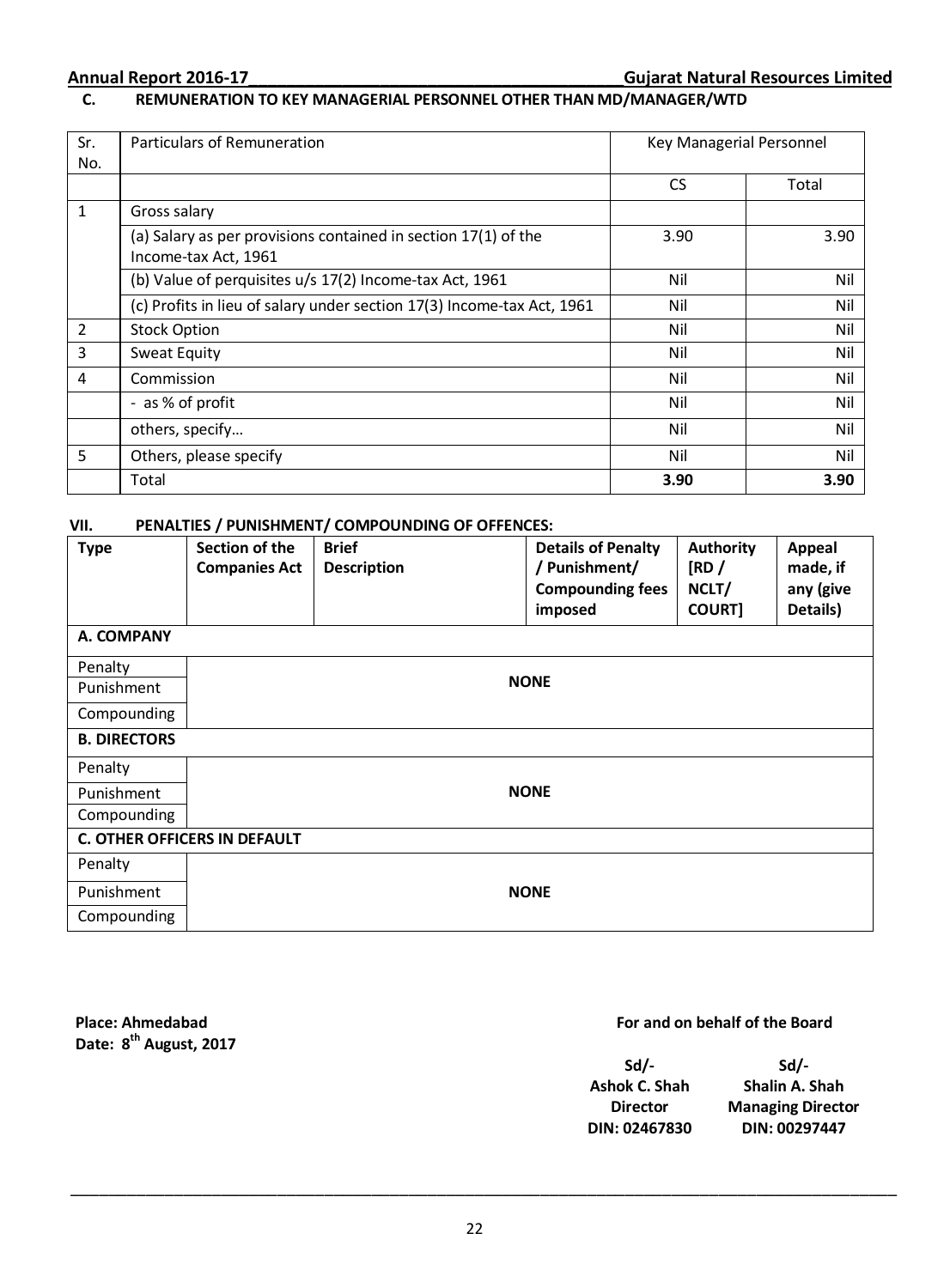### **ANNEXURE-III TO THE DIRECTORS REPORT**

### **1. Details pertaining to remuneration as required under Section 197(12) of the Companies Act, 2013 read with Rule 5(1) of the Companies (Appointment and Remuneration of Managerial Personnel) Rules, 2014:**

- i. The ratio of the remuneration of each Director to the Median Remuneration of the Employees of the Company for the Financial Year 2016-17 and
- ii. The percentage increase in remuneration of each Director, Chief Financial Officer, Chief Executive Officer, Company Secretary or Manager, if any, in the Financial Year

| Sr.            | Name of Director/KMP      | Remuneration<br>to      | Percentage<br>increase     | Ratio of Remuneration   |
|----------------|---------------------------|-------------------------|----------------------------|-------------------------|
| No.            | and its Designation       | the Director / KMP      | decrease in remuneration   | of each Director to the |
|                |                           | Financial<br>the<br>for | in the Financial Year 2016 | Median Remuneration     |
|                |                           | Year $2016 - 17$        | $-17$                      | of Employees            |
|                |                           | (Rs. In Lacs)           |                            |                         |
| 1              | Mr. Shalin A. Shah        | 18                      | 33.33%                     | 6:1                     |
|                | <b>Managing Director</b>  |                         |                            |                         |
| $\overline{2}$ | Ms. Sheetal G. Pandya     | 3.90                    | Nil                        | 1.3:1                   |
|                | Company Secretary &       |                         |                            |                         |
|                | <b>Compliance Officer</b> |                         |                            |                         |

- iii. Median Remuneration of Employees (MRE) of the Company is  $\bar{\tau}$  3.00 Lacs for the Financial Year 2016-17. There was no increase in the remuneration during the year.
- iv. The number of permanent employees on the rolls of the Company is seven for the year ended  $31<sup>st</sup>$ March, 2017.
- v. The remuneration of the Key Managerial Personnel (KMP) is in line with the performance of the company.
- vi. The Market Capitalization as on, 31<sup>st</sup> March, 2017 was  $\bar{\mathfrak{c}}$  136.21 crores as compared to  $\bar{\mathfrak{c}}$  217.01 crores as on March 31, 2016. Price Earnings Ratio of the Company increased to 319.55 as on 31<sup>st</sup> March, 2017 as against (622.22) as on  $31<sup>st</sup>$  March, 2016.
- vii. Average percentage increase made in the salaries of employees other than the managerial personnel in the last Financial Year was Nil. Average percentage increase made in the salary of the managerial personnel in the last Financial Year was 33.33%. The increase in remuneration is determined based on the performance by the employees of the Company.
- viii. The remuneration of each of the Key Managerial Personnel is given in (i) and (ii) above. The performance of the Company, in comparison, is as stated in (v) above.
	- ix. There is no variable component in remuneration of Directors of the Company.
	- x. The ratio of the remuneration of the highest paid director to that of the employees who are not directors but receive remuneration in excess of the highest paid director during the year — None.
	- xi. It is hereby affirmed that the remuneration paid is as per the Remuneration Policy of the Company.

### **2. There were no employees covered under rule 5(2) of the Companies (Appointment and Remuneration) Rules, 2014**

**Place: Ahmedabad Date: 8th August, 2017**

### **For and on behalf of the Board**

| $Sd/-$          | $Sd/-$                   |
|-----------------|--------------------------|
| Ashok C. Shah   | Shalin A. Shah           |
| <b>Director</b> | <b>Managing Director</b> |
| DIN: 02467830   | DIN: 00297447            |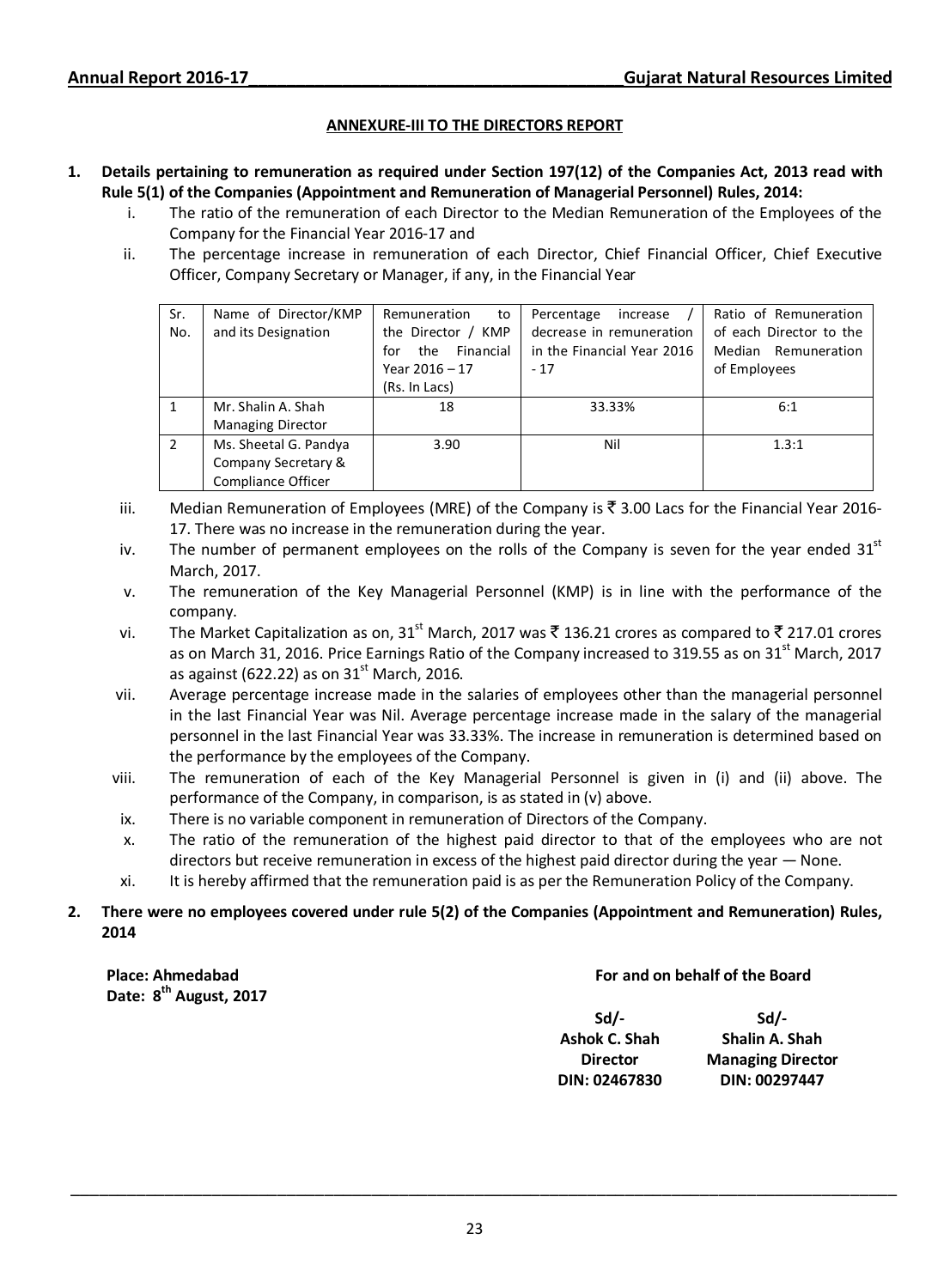### **ANNEXURE – IV TO THE DIRCTORS REPORT**

### **FORM NO. MR-3**

### **SECRETARIAL AUDIT REPORT**

## FOR THE FINANCIAL YEAR ENDED 31<sup>ST</sup> MARCH, 2017

*[Pursuant to section 204(1) of the Companies Act, 2013 and rule No. 9 of the Companies (Appointment and Remuneration of Managerial Personnel) Rules, 2014]* 

To, The Members, **Gujarat Natural Resources Limited.** 

I have conducted the secretarial audit of the compliance of applicable statutory provisions and the adherence to good corporate practices by **Gujarat Natural Resources Limited** (CIN: L27100GJ1991PLC016158) having its registered office at **8, Sigma Corporate, Nr. Mann Party Plot, S. G. High Way, Bodakdev Ahmedabad.** Secretarial Audit was conducted in a manner that provided me a reasonable basis for evaluating the corporate conducts/statutory compliances and expressing my opinion thereon.

Based on my verification of the Company's books, papers, minute books, forms and returns filed and other records maintained by the Company and also the information provided by the Company, its officers, agents and authorized representatives during the conduct of secretarial audit, I hereby report that in my opinion, the Company has, during the audit period covering the financial year ended on  $31<sup>st</sup>$  March, 2017 complied with the statutory provisions listed hereunder and also that the Company has proper Board processes and compliance mechanism in place to the extent, in the manner and subject to the reporting made hereinafter:

I have examined the books, papers, minute books, forms and returns filed and other records maintained by **Gujarat**  Natural Resources Limited (the Company) for the financial year ended on 31<sup>st</sup> March, 2017 according to the provisions of:

- I. The Companies Act, 2013 (the Act) and the rules made thereunder;
- II. The Securities Contracts (Regulation) Act, 1956 ('SCRA') and the rules made thereunder;
- III. The Depositories Act, 1996 and the Regulations and Bye-laws framed thereunder;
- IV. Foreign Exchange Management Act, 1999 and the rules and regulations made thereunder to the extent of Foreign Direct Investment, Overseas Direct Investment and External Commercial Borrowings;
- V. The following Regulations and Guidelines prescribed under the Securities and Exchange Board of India Act, 1992 ('SEBI Act'):-
	- (a) The Securities and Exchange Board of India (Substantial Acquisition of Shares and Takeovers) Regulations, 2011;
	- (b) The Securities and Exchange Board of India (Prohibition of Insider Trading) Regulations, 1992;
	- (c) The Securities and Exchange Board of India (Issue of Capital and Disclosure Requirements) Regulations, 2009;
	- (d) The Securities and Exchange Board of India (Employee Stock Option Scheme and Employee Stock Purchase Scheme) Guidelines, 1999;
	- (e) The Securities and Exchange Board of India (Issue and Listing of Debt Securities) Regulations, 2008;
	- (f) The Securities and Exchange Board of India (Registrars to an Issue and Share Transfer Agents) Regulations, 1993 regarding the Companies Act and dealing with client;
	- (g) The Securities and Exchange Board of India (Delisting of Equity Shares) Regulations, 2009; and

\_\_\_\_\_\_\_\_\_\_\_\_\_\_\_\_\_\_\_\_\_\_\_\_\_\_\_\_\_\_\_\_\_\_\_\_\_\_\_\_\_\_\_\_\_\_\_\_\_\_\_\_\_\_\_\_\_\_\_\_\_\_\_\_\_\_\_\_\_\_\_\_\_\_\_\_\_\_\_\_\_\_\_\_\_\_\_\_

(h) The Securities and Exchange Board of India (Buyback of Securities) Regulations, 1998;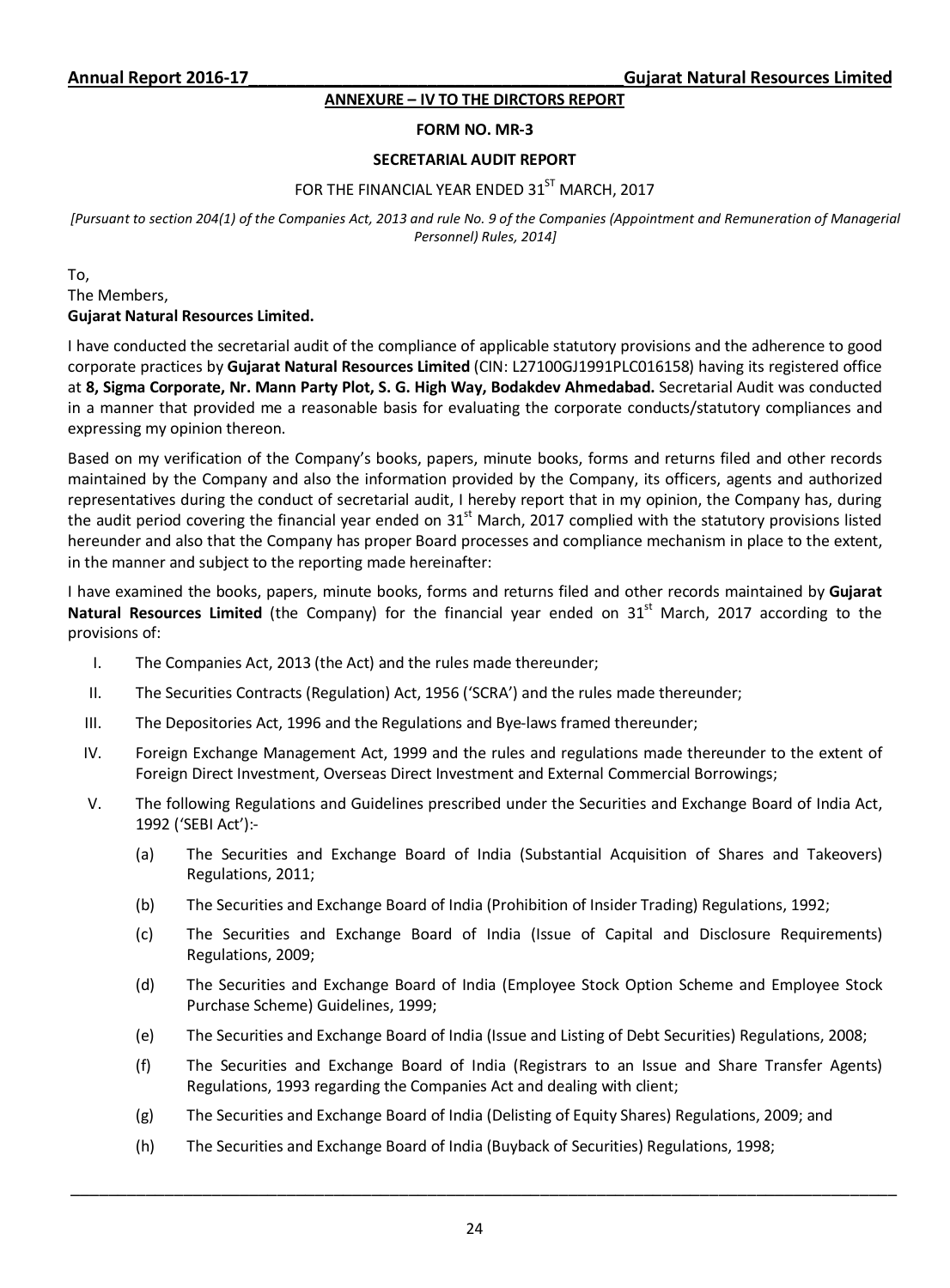(i) Securities and Exchange Board of India (Listing Obligations and Disclosure Requirements) Regulations, 2015;

I have also examined compliance with the applicable clauses of the following:

- (i) Secretarial Standards issued by The Institute of Company Secretaries of India.
- (ii) The Listing Agreements entered into by the Company with Bombay Stock Exchange.
- (iii) Securities and Exchange Board of India (Listing Obligations and Disclosure Requirements) Regulations, 2015;

During the period under review the Company has complied with the provisions of the Act, Rules, Regulations, Guidelines, Standards, etc. mentioned above subject to the following observations:

- A) The Company has maintained a Register of Directors' Attendance as prescribed in the Secretarial Standards.
- B) The Directors have signed against their respective names after the meeting has been held.
- C) The Company had received four proxy forms for the Annual General Meeting for the financial year ended  $31<sup>st</sup>$ March, 2016.
- D) The Company has complied with requirements of at least one-third of the total number of directors as independent directors as stated in Regulation 17 of the SEBI (Listing Obligations and Disclosure Requirements) Regulations, 2015.
- E) The Company has complied with the of SEBI (Listing Obligations and Disclosure Requirements) Regulations, 2015.
- F) The Company has obtained all necessary approvals under the various provisions of the Act;
- G) There was no prosecution initiated and no fines or penalties were imposed during the year under review under the Act, SEBI Act, SCRA, Depositories Act, Listing Agreement and Rules, Regulations and Guidelines framed under these Acts against / on the Company, its Directors and Officers.

### **I further report that**

The Board of Directors of the Company is duly constituted with proper balance of Executive Directors, Non-Executive Directors and Independent Directors.

Adequate notice is given to all directors to schedule the Board Meetings, agenda and detailed notes on agenda were sent at least seven days in advance, and a system exists for seeking and obtaining further information and clarifications on the agenda items before the meeting and for meaningful participation at the meeting.

Majority decision is carried through while the dissenting members' views are captured and recorded as part of the minutes.

The following mentioned observations are made:

- A) The Directors have complied with the requirements as to disclosure of interests and concerns in contracts and arrangements, shareholdings and directorships in other companies and interests in other entities;
- B) The Directors have complied with the disclosure requirements in respect of their eligibility of appointment, their being independent and compliance with the Code of Business Conduct and ethics for Directors and Management Personnel;

**I further report that** there are adequate systems and processes in the Company commensurate with the size and operations of the Company to monitor and ensure compliance with applicable laws, rules, regulations and guidelines.

**I further report that** during the audit period, the Company has no other major / specific events, actions having a major bearing on the Company's affairs in pursuance of the above referred laws, rules, regulations, guidelines, standards, etc. referred to above viz.

- **i.** Public/Right/Preferential issue of shares / debentures/sweat equity etc.<br>**ii.** Redemntion / buy-back of securities
- **ii.** Redemption / buy-back of securities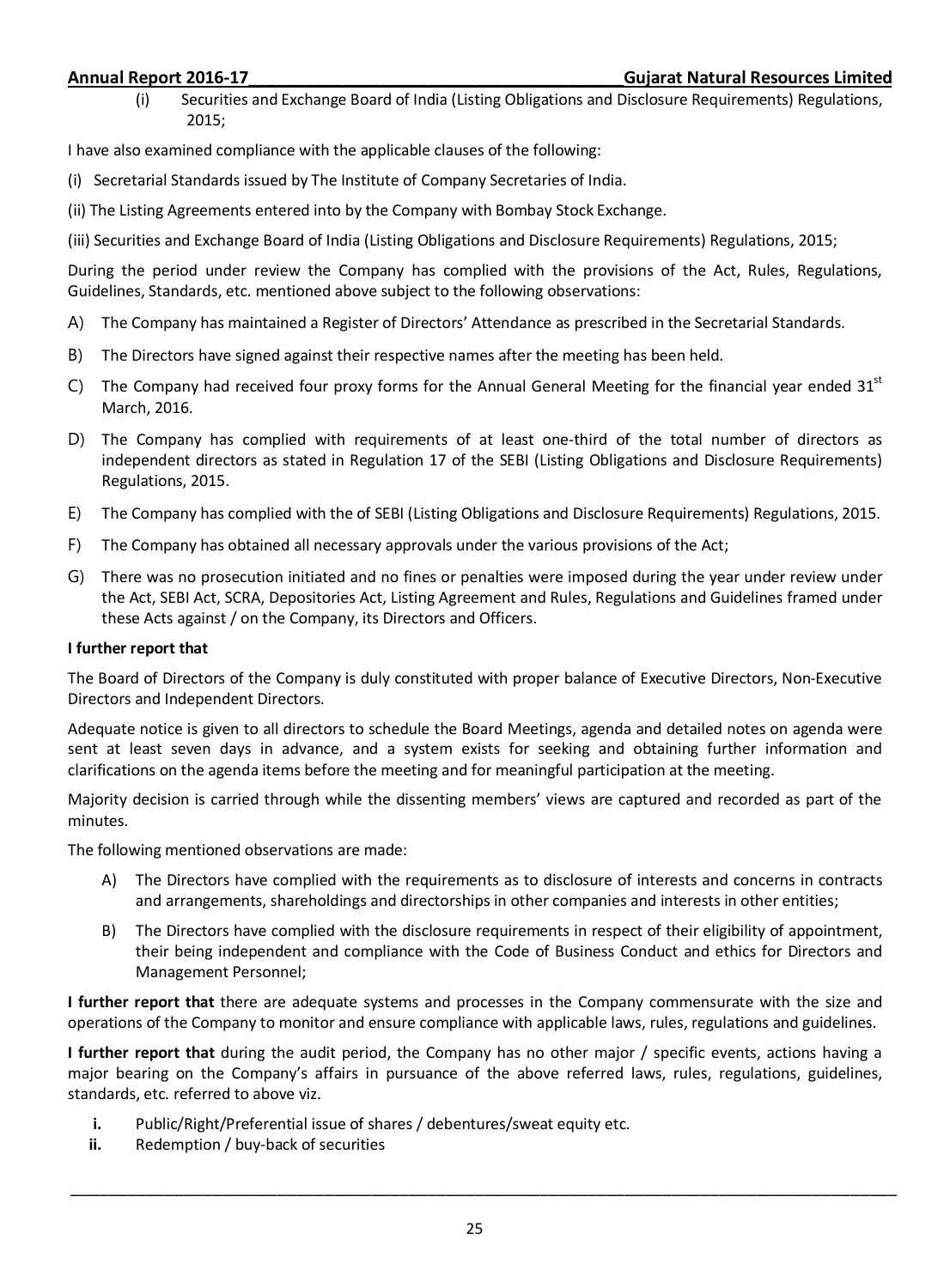- **iii.** Merger / amalgamation / reconstruction etc.
- **iv.** Foreign technical collaborations.

The members of the Company have passed the following Special Resolutions in the Annual General Meeting of the Company held on 30/09/2016 for:

i. To approve investment limit up to Rs. 100 crores.

**Place : Ahmedabad Date : 8th August, 2017**  **For, Patel & Associates Company Secretaries** 

**Sd/- Chintan K. Patel Partner Mem. No. A31987 COP No. 11959** 

### **ANNEXURE - A to the Secretarial Audit Report**

**To, The Members, Gujarat Natural Resources Limited Our report of even date is to be read along with this letter.** 

- 1. The Management of the company is responsible for maintenance of secretarial records, devise proper system to ensure compliance with the provisions of all applicable laws and regulations and to ensure that the systems are adequate and operate effectively.
- 2. Our responsibility is to express an opinion on these secretarial records and procedures followed by the company with respect to Secretarial Compliances.
- 3. We have followed the audit practices and process as were appropriate to obtain reasonable assurance about the correctness of the contents of the Secretarial records. The verification was done on test basis to ensure that correct facts are reflected in secretarial records. We believe that the processes and practices, we followed provide a reasonable basis for our opinion.
- 4. We have not verified the correctness and appropriateness of financial records and Books of Accounts of the company.
- 5. Wherever required, we have obtained the Management representation about the compliance of laws, rules and regulations and happening of events etc.
- 6. The compliance of the provisions of corporate and other applicable laws, rules, regulations, standards is the responsibility of management. Our examination was limited to the verification of procedures on test basis.
- 7. The secretarial Audit Report is neither an assurance as to the future viability of the company nor of the efficacy of effectiveness with which the management has conducted the affairs of the company.

**Place: Ahmedabad Date: 8th August, 2017** **For, Patel & Associates Company Secretaries** 

**SD/- Chintan K. Patel Partner Mem. No.: A31987 COP No.: 11959**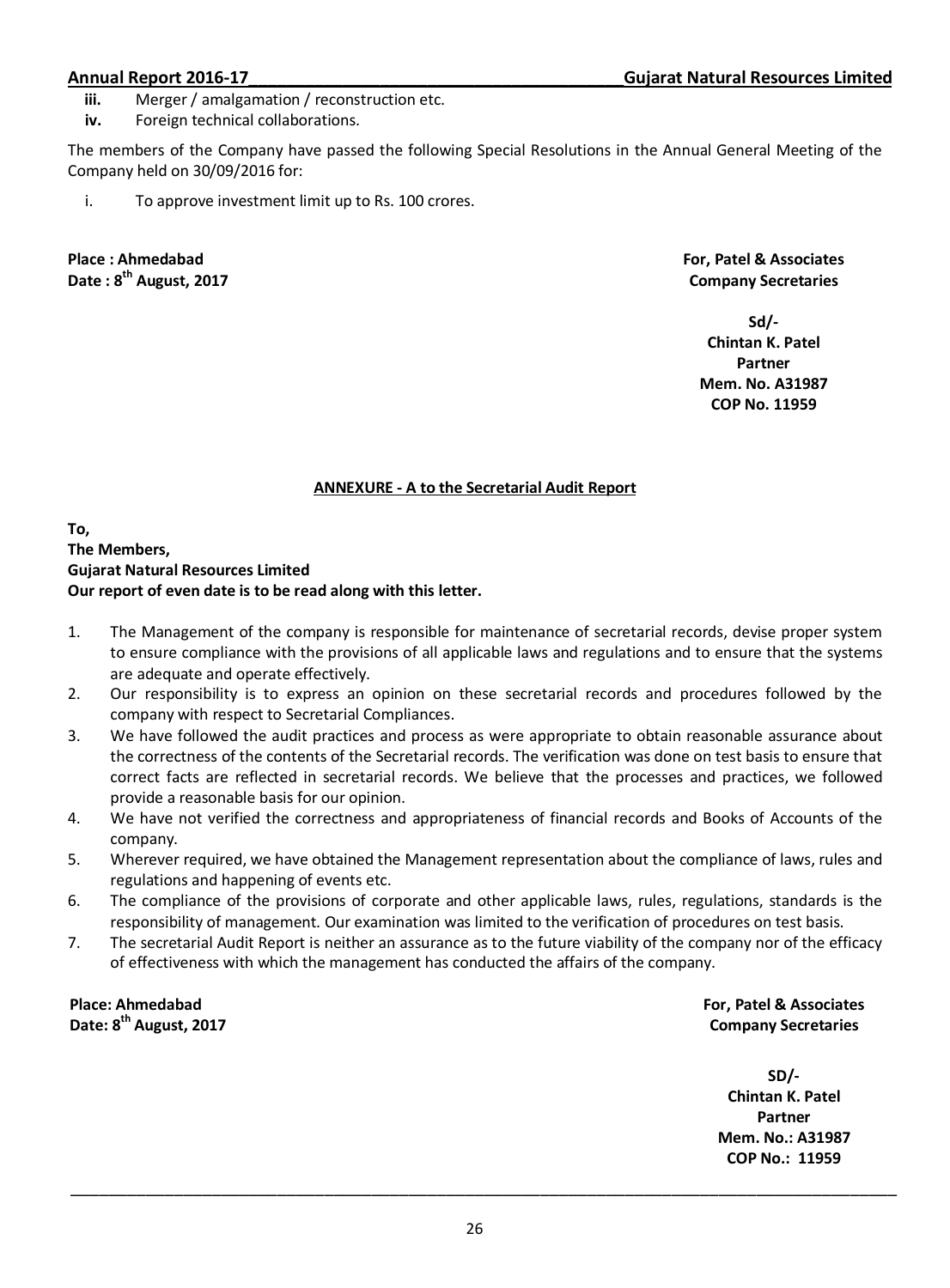### **ANNEXURE V – TO THE DIRECTOR REPORT**

### **REPORT ON CORPORATE GOVERNANCE**

### **COMPANY'S PHILOSOPHY ON CORPORATE GOVERNANCE**

Corporate Governance is a set of systems and practices to ensure that the operations of the Company are being managed in a way which ensures fairness, integrity, transparency and accountability in its dealings with its customers, stakeholders, dealers, lenders, government and employees. Your Company believes that Corporate Governance is not simply a matter of creating checks and balances; it is about creating an outperforming organisation, which leads to increasing employee and customer satisfaction. Company has guiding principles laid out through its Code of business conduct, duly adopted by directors and senior management personnel which have been posted on website of Company (www.gnrl.in).

### **1. BOARD OF DIRECTORS:**

### **Composition of the Board of Directors**

The Company's policy is to maintain optimum combination of Executive and Non-Executive Directors. The composition of the Board and category of Directors are as follows:

| <b>Name of Director</b>           | Category                            | <b>Designation</b>       |
|-----------------------------------|-------------------------------------|--------------------------|
| Mr. Ilesh Shah                    | Promoter, Non Executive Director    | Chairman                 |
| (From 23.01.2010 till 16.06.2017) |                                     |                          |
| Mr. Shalin A. Shah                | Promoter, Executive Director        | <b>Managing Director</b> |
| Mr. Ashok C. Shah                 | Promoter, Non Executive Director    | Director                 |
| Mr. Malay Mehta                   | Promoter, Non Executive Director    | Director                 |
| Mr. Pravinbhai V. Trivedi         | Independent, Non Executive Director | Director                 |
| Ms. Sarika A. Kulkarni            | Independent, Non Executive Director | Director                 |
| Mr. Hariyant C. Shelat            | Independent, Non Executive Director | Director                 |
| Mr. Dhiren S. Bhatt               | Independent, Non Executive Director | Director                 |
| (From 08.01.2016 to 10.08.2016)   |                                     |                          |
| Ms. Payal V. Makani               | Independent, Non Executive Director | Director                 |
| (From 14.02.2017)                 |                                     |                          |

### **Number of Board Meetings and Attendance of Directors:**

During the financial year 2016-17, 4 **(Four)** Board Meetings were held on **30/05/2016, 13/08/2016, 14/11/2016 and 14/02/2017.** 

The composition of Directors and the attendance at the Board Meeting during the year 2016-2017 and last Annual General Meeting are as under:

| <b>Name of Director</b> | Category             | No. of other<br>Directorship<br>held | <b>Membership of Board</b><br><b>Committees</b> |               | No. Of Board<br><b>Meetings</b><br><b>Attended</b> | <b>Attendance</b><br>at last AGM |
|-------------------------|----------------------|--------------------------------------|-------------------------------------------------|---------------|----------------------------------------------------|----------------------------------|
|                         |                      |                                      | Chairman                                        | <b>Member</b> |                                                    |                                  |
| Mr. Ilesh Shah          | Chairman             | 11                                   | --                                              | --            | 3                                                  | Yes                              |
| Mr. Shalin A. Shah      | Managing<br>Director | 5                                    | --                                              |               | ς                                                  | Yes                              |
| Mr. Hariyant C. Shelat  | Director             | $\mathcal{P}$                        | 1                                               | $\mathcal{P}$ | 4                                                  | Yes                              |
| Mr. Ashok C. Shah       | Director             | 5                                    | --                                              | $\mathcal{P}$ | 4                                                  | <b>No</b>                        |
| Mr. Malay Mehta         | Director             | 19                                   |                                                 |               | 4                                                  | No                               |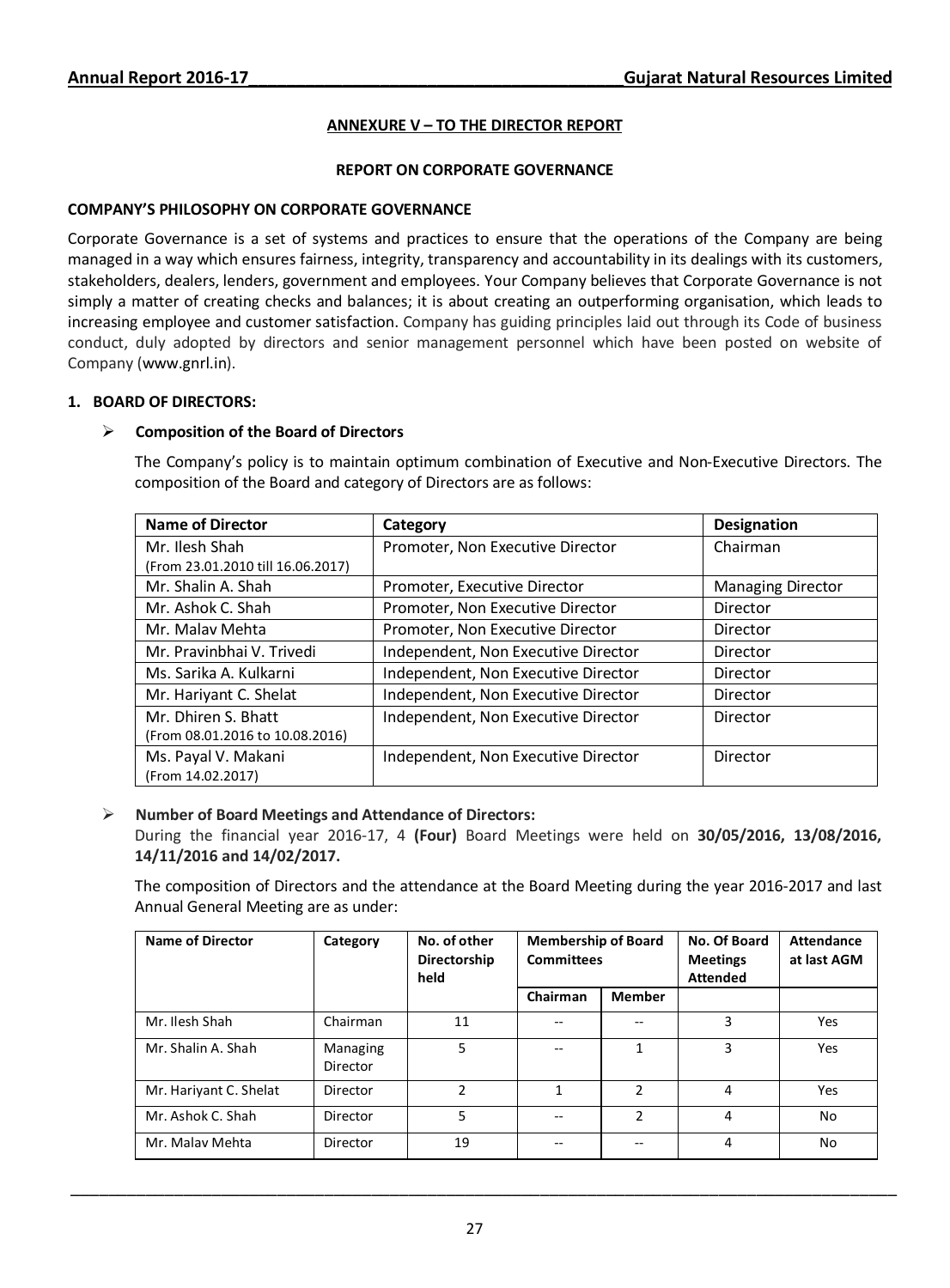**Annual Report 2016-17\_\_\_\_\_\_\_\_\_\_\_\_\_\_\_\_\_\_\_\_\_\_\_\_\_\_\_\_\_\_\_\_\_\_\_\_\_\_\_\_Gujarat Natural Resources Limited**

| Mr. Pravinbhai V. Trivedi | Director | None |                          |     |      | No   |
|---------------------------|----------|------|--------------------------|-----|------|------|
| Ms. Sarika A. Kulkarni    | Director | None | $\overline{\phantom{m}}$ | $-$ |      | Yes  |
| Mr. Dhiren Bhatt          | Director |      | $\overline{\phantom{m}}$ | $-$ |      | N.A. |
| Ms. Payal Makani          | Director |      | $-$                      | --  | N.A. | N.A. |

### **2. BOARD COMMITTEES:**

As per the requirement of the Companies Act, 2013 read with Rules and SEBI Listing Regulations, various Board committees have been formed for better governance and accountability viz. Audit Committee, Nomination and Remuneration Committee, Stakeholders' Relationship Committee.

The terms of reference of each committee are determined by the Board as per the requirement of law and their relevance is reviewed from time to time.

### **A. AUDIT COMMITTEE:**

As a measure of good Corporate Governance and to provide assistance to the Board of Directors in fulfilling the Board's responsibilities, an Audit Committee had been constituted by the Board. The terms of reference of this committee covers matters specified under Regulation 18 of SEBI Listing Regulations and Section 177 of the Companies Act, 2013 and other matters referred by the Board from time to time. Committee lays emphasis on adequate disclosures and compliance with all relevant statues.

The Statutory Auditors, Internal Auditors and other relevant Senior Management persons are invited to attend the meetings of Audit Committee. Mr. Hariyant Shelat, Chairman of the Audit Committee, was present at the last Annual General Meeting held on September 30, 2016. The Company Secretary acts as Secretary to the Committee.

Main areas are deliberated as under.

- a. To provide an open avenue of communication between the independent auditors, internal auditors and the Board of Directors (BOD).
- b. To oversee the work of the independent auditors for the purpose of preparing or issuing an audit report or related work.
- c. Relying on the review and discussions with the management and the independent auditor, the Audit Committee believes that the Company's financial statements are fairly presented in conformity with Generally Accepted Accounting Principles in all material aspects.
- d. To consider and review the adequacy of internal control including computerized information system controls, periodically to the Board of Directors on significant activities.

The Constitution of the committee and the attendance of each member of the committee is given below:

| <b>Name</b>          | <b>Designation</b> | Category                           |
|----------------------|--------------------|------------------------------------|
| Mr. Hariyant Shelat  | Chairman           | Non-Executive Independent Director |
| Mr. Ashok C. Shah    | Member             | Non-Executive Director             |
| Mr. Pravin V Trivedi | Member             | Non-Executive Independent Director |

### **Attendance of each member of the committee:**

| <b>Committee Members</b> | <b>Meetings held</b> | <b>Meetings attended</b> |
|--------------------------|----------------------|--------------------------|
| Mr. Hariyant Shelat      |                      |                          |
| Mr. Ashok C. Shah        |                      |                          |
| Mr. Pravin V. Trivedi    |                      |                          |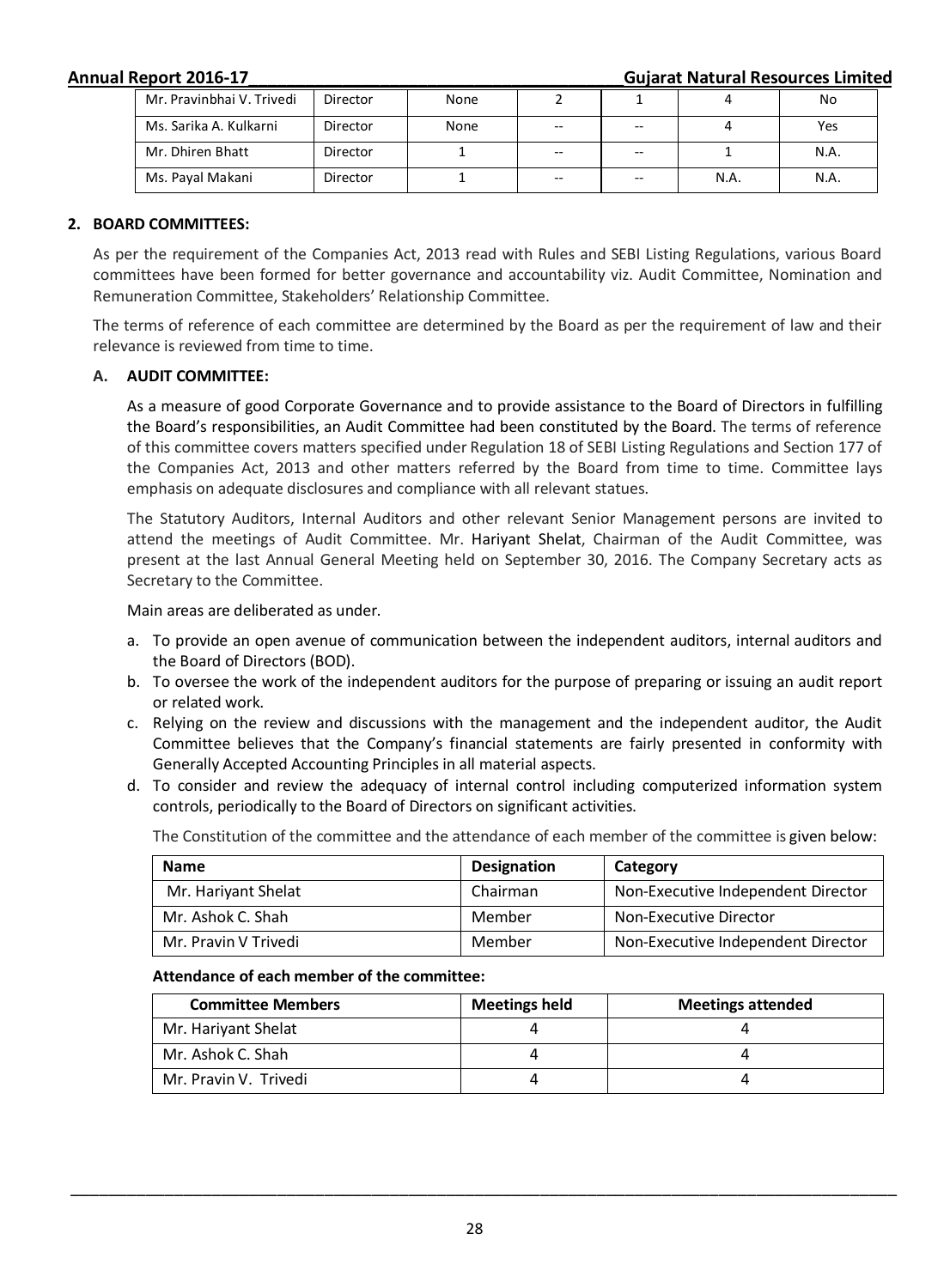### **B. NOMINATION AND REMUNERATION COMMITTEE:**

Pursuant to the provisions of Section 178 of the Companies Act, 2013 and Regulation 19 of SEBI Listing Regulations, the Board of Directors of the Company constituted "Nomination and Remuneration Committee".

The terms of reference of the Nomination and Remuneration Committee are wide enough to cover the matters prescribed under the provisions of 178 of the Companies Act, 2013 and SEBI Listing Regulations.

Composition of committee as on  $31<sup>st</sup>$  March, 2017 and member's attendance at the meetings during the year are as under:

| <b>Name</b>          | Designation | Category                           |
|----------------------|-------------|------------------------------------|
| Mr. Pravin V Trivedi | Chairman    | Non-Executive Independent Director |
| Mr. Ashok C. Shah    | Member      | Non-Executive Director             |
| Mr. Hariyant Shelat  | Member      | Non-Executive Independent Director |

### **Attendance of each member of the committee:**

| <b>Committee Members</b> | <b>Meetings held</b> | <b>Meetings attended</b> |
|--------------------------|----------------------|--------------------------|
| Mr. Pravin V Trivedi     |                      |                          |
| Mr. Ashok C. Shah        |                      |                          |
| Mr. Hariyant Shelat      |                      |                          |

### **Policy on Directors' Appointment and Remuneration**

A transparent, fair and reasonable process for determining the appropriate remuneration at all levels of the Company is required to ensure that shareholders remain informed and confident in the management of the Company. To harmonize the aspirations of human resources consistent with the goals of the Company and in terms of the provisions of the Companies Act, 2013 and the rules made thereunder and the Listing Agreement as amended from time to time, policy on nomination and remuneration of Directors on the Board of the Company, Key Managerial Personnel and other employees in the Senior Management is formulated. The objective of the Policy is to outline a framework to ensure that the Company's remuneration levels are aligned with best industry practices and are good enough to attract and retain competent Directors on the Board, Key Managerial Personnel and Senior Management Personnel of the quality required.

1.1 Appointment criteria and qualifications

- a) A person who is proposed to be appointed as Director of the Company should be eligible to be appointed as Director and must hold Director Identification Number issued by the Central Government and possess such qualification, expertise and experience as prescribed under the Act.
- b) Without prejudice to generality of the above, a person who is proposed to be appointed as an Independent Director shall also be subject to compliance of provisions of Section 149(6).
- c) KMP or Senior Management personnel shall have adequate qualification, expertise and experience in the relevant field for which the appointment is proposed to be made.
- d) The Committee has discretion to decide whether qualification, expertise and experience possessed by a person is sufficient / satisfactory for the concerned position.

### 1.2 Term / Tenure

- a) Managing Director/Whole-time Director/Manager (Managerial Personnel) The Company shall appoint or re-appoint any person as its Managerial Personnel for a term not exceeding five years at a time. No re-appointment shall be made earlier than one year before the expiry of term.
- b) Independent Director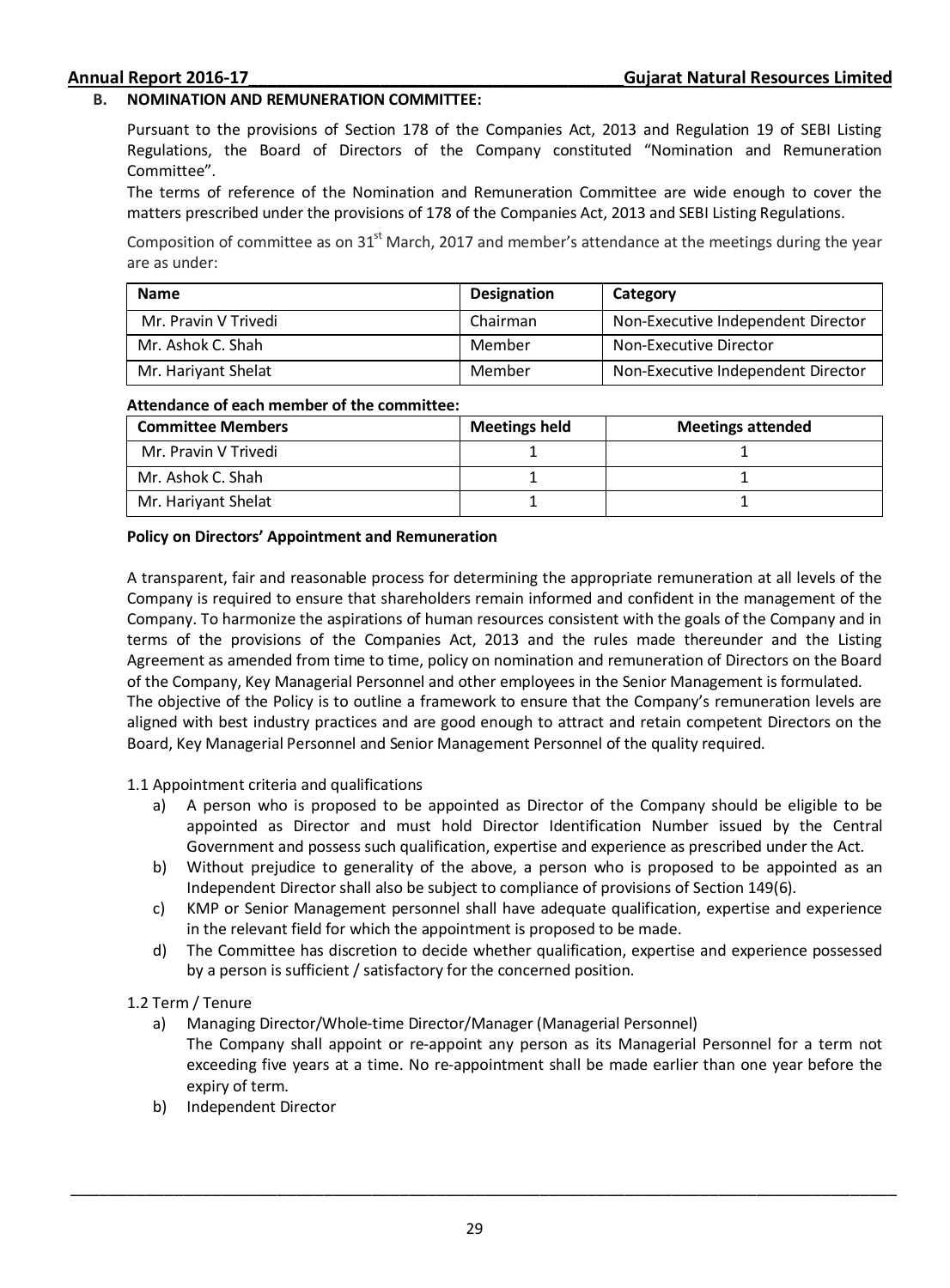- An Independent Director shall hold office for a term of up to five consecutive years on the Board of the Company and will be eligible for reappointment on passing of a special resolution by the Company and disclosure of such appointment in the Board's report.

- No Independent Director shall hold office for more than two consecutive terms, but such Independent Director shall be eligible for appointment after expiry of three years of ceasing to become an Independent Director. Provided that an Independent Director shall not, during the said period of three years, be appointed in or be associated with the Company in any other capacity, either directly or indirectly.

### 1.3 Evaluation

The Committee shall carry out evaluation of performance of every Director, KMP and Senior Management Personnel at such interval as deemed fit.

### 1.4 Removal

The Committee may recommend the Board for removal of a Director, KMP or Senior Management Personnel for reasons recorded in writing. The Procedure for removal of any Director shall be as per the provisions of the Act in this regard.

2.1 Remuneration Policy

- a) The remuneration / compensation / commission etc. to the Managerial Personnel will be determined by the Committee and recommended to the Board for approval which shall be subject to the prior/post approval of the shareholders of the Company and Central Government, wherever required.
- b) The remuneration and commission to be paid to the Managerial Personnel shall be in accordance with the percentage / slabs / conditions as per the provisions of the Act.
- c) Increments to the existing remuneration / compensation structure may be recommended by the Committee to the Board which should be within the limits approved by the Shareholders in the case of Managerial Personnel.

Criteria for Performance Evaluation of Independent Directors. The Criteria for performance evaluation of Independent Directors is disclosed in the Board's Report.

### **Details of Remuneration paid to Directors during the year:**

### **A. Executive Directors**

The remuneration paid to Directors during the financial year ended  $31<sup>st</sup>$  March, 2017 is as follows: Mr. Shalin A. Shah (MD) Rs. 18 Lacs.

### **B. Non Executive Directors**

No sitting fees have been paid to Non – Executive Directors for attending any meetings during the financial year ended 31<sup>st</sup> March, 2017.

### **C. STAKEHOLDERS' RELATIONSHIP COMMITTEE:**

Pursuant to the provisions of Section 178 of the Companies Act, 2013 and Regulation 20 of SEBI Listing Regulations, the Company has constituted "Stakeholders Relationship Committee".

Composition of committee as on 31<sup>st</sup> March, 2017 and member's attendance at the meetings during the year are as under:

| <b>Name</b>          | <b>Designation</b> | Category                           |
|----------------------|--------------------|------------------------------------|
| Mr. Pravin V Trivedi | Chairman           | Non-Executive Independent Director |
| Mr. Shalin A. Shah   | Member             | <b>Executive Director</b>          |
| Mr. Hariyant Shelat  | Member             | Non-Executive Independent Director |

### **Attendance of each member of the committee:**

| <b>Meetings held</b><br><b>Meetings attended</b><br><b>Committee Members</b> |
|------------------------------------------------------------------------------|
|------------------------------------------------------------------------------|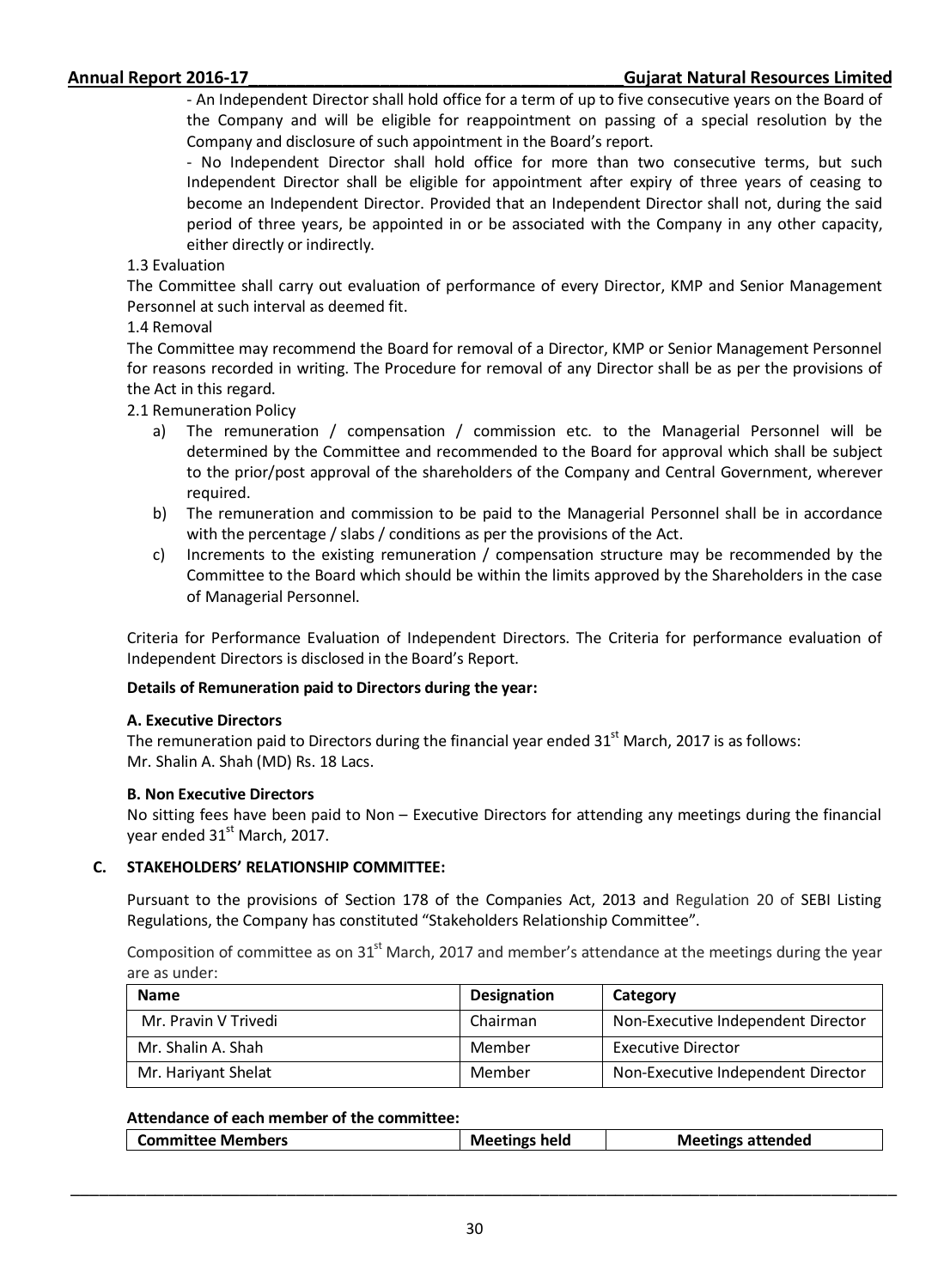**Annual Report 2016-17\_\_\_\_\_\_\_\_\_\_\_\_\_\_\_\_\_\_\_\_\_\_\_\_\_\_\_\_\_\_\_\_\_\_\_\_\_\_\_\_Gujarat Natural Resources Limited**

| Mr. Pravin V Trivedi |  |
|----------------------|--|
| Mr. Shalin A. Shah   |  |
| Mr. Hariyant Shelat  |  |

Ms. Sheetal G. Pandya, Company Secretary is the Compliance Officer of the Company.

- No. of Shareholders' complaints pending: 1
- No. of Shareholders' complaints received so far: 1
- No. of complaints not solved to the satisfaction of shareholders: Nil
- No. of pending complaints: Nil

### **3. INDEPENDENT DIRECTORS:**

The selection of eminent people for appointment as Independent Directors on the Board is considered by the Nomination and Remuneration Committee. The Committee, *inter alia*, considers qualification, positive attributes; area of expertise and number of Directorships and Memberships held in various committees of other companies by such person and recommend the same to the Board. The Board considers the Committee's recommendation and takes appropriate decision.

As per requirements under the SEBI Listing Regulations, the Company undertook familiarization Programme for Independent Directors in order to familiarize them with business model, management structure, product portfolio, Industry overview, manufacturing operations, internal control system and processes, risk management framework, functioning of various divisions, HR Management etc.

During the year under review, the Independent Directors met on March 24, 2017, inter alia, to discuss:

- Evaluation of the performance of Non Independent Directors and the Board of Directors as a whole;
- Evaluation of the performance of the Chairman, taking into account the views of the Executive and Non-Executive Directors;
- \* Evaluation of quality, content and timelines of flow of information between the Management and the Board that is necessary for the Board to effectively and reasonable perform its duties.

All Independent Directors were present at the Meeting.

The policy on familiarization Programme for Independent Directors has been uploaded on the Company's website at the following link-

http://gnrl.in/Familiarization Programme for Independent Directors.pdf

## **4. SHAREHOLDING OF NON-EXECUTIVE NON-PROMOTER DIRECTORS**

Mr. Hariyant Shelat, Independent Director holds 4000 equity shares in the Company.

### **5. DISCLOSURE OF RELATIONSHIPS BETWEEN DIRECTORS INTER-SE**

Mr. Ashok C. Shah, Non-Executive Director is the father of Mr. Shalin A. Shah, Managing Director. No other Director of the Company is related to any other Director.

### **6. POSTAL BALLOT:**

During the year, the Company had not sought approval from the shareholders through Postal Ballot. The Company had provided e-voting facility at the time of Annual General Meeting for the year ended  $31<sup>st</sup>$  March, 2016. The Company had appointed Ms. Patel & Associates, Company Secretaries to act as Scrutinizer for the entire e-voting process.

### **7. ANNUAL GENERAL MEETINGS**

### Details of last three AGMs held-

| Year    | Date            | Time         | Venue                                    | No. of Special<br><b>Resolutions passed</b> |
|---------|-----------------|--------------|------------------------------------------|---------------------------------------------|
| 2013-14 | 30th September, | $11:00$ a.m. | 8, Sigma Corporate, Nr. Mann Party Plot, | $---$                                       |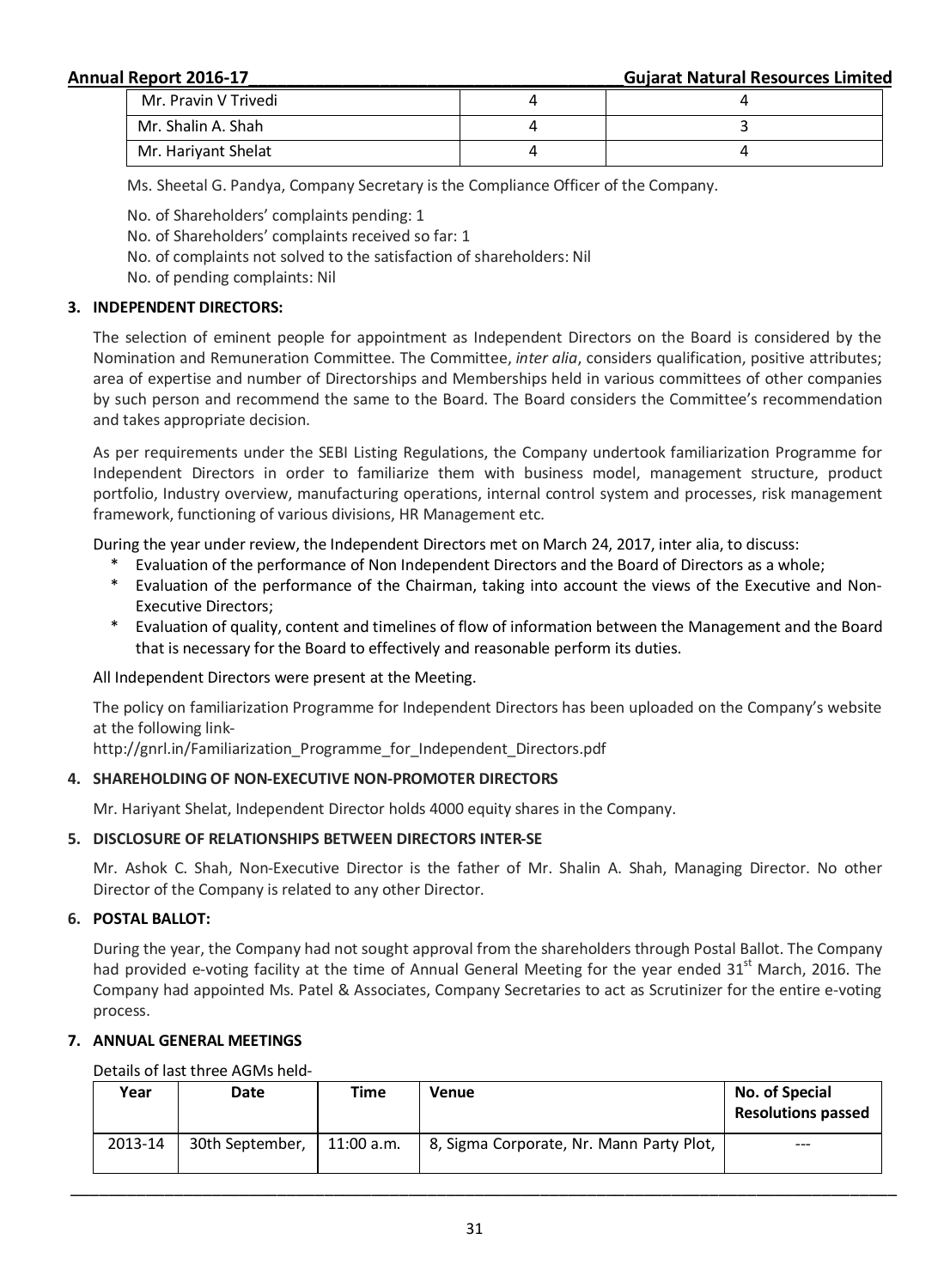### **Annual Report 2016-17\_\_\_\_\_\_\_\_\_\_\_\_\_\_\_\_\_\_\_\_\_\_\_\_\_\_\_\_\_\_\_\_\_\_\_\_\_\_\_\_Gujarat Natural Resources Limited**

|         | 2014            |              | S. G. Highway, Ahmedabad - 380 059       |  |
|---------|-----------------|--------------|------------------------------------------|--|
| 2014-15 | 30th September, | $11:00$ a.m. | 8, Sigma Corporate, Nr. Mann Party Plot, |  |
|         | 2015            |              | S. G. Highway, Ahmedabad - 380 059       |  |
| 2015-16 | 30th September, | 12:00 noon   | 8, Sigma Corporate, Nr. Mann Party Plot, |  |
|         | 2016            |              | S. G. Highway, Ahmedabad - 380 059       |  |

No Resolutions were put through postal ballot.

Resolutions were passed through E-voting and poll at the Annual General Meeting for the financial year ended on  $31<sup>st</sup>$  March, 2014, 31<sup>st</sup> March, 2015 and 31<sup>st</sup> March, 2016.

## **8. DEMAT / REMAT OF SHARES**

Details of Shares Dematerialized / Rematerialized during the last financial year is as below:

| a) | Number of Demat requests approved   | 20     |
|----|-------------------------------------|--------|
| b) | Number of Shares Dematerialized     | 5300   |
| C) | Percentage of Shares Dematerialized | 0.014% |
| d) | Number of Remat requests approved   | Nil    |
| e) | Number of Shares Rematted           | Nil    |

Representatives of the Company are constantly in touch with M/s. Purva Sharegistry (India) Pvt. Ltd., Share Transfer Agents of the Company and review periodically the outstanding matters.

## **9. DISCLOSURES:**

- i. There are no materially significant related party transactions that may have potential conflict with the interest of the Company at large
- ii. There were no instances of non-compliance nor have any penalties/strictures imposed by Stock Exchanges or SEBI or any other statutory authority on any matters related to capital market, during last 3 financial years.
- iii. Whistle Blower Policy

In terms of SEBI Listing Regulations, the Company has established vigil mechanism for directors, employees and other stakeholders to report concerns about unethical behavior, actual or suspected fraud or violation of the Company's code of conduct or ethical policy.

(www.gnrl.in/Whistle\_Blower\_Policy.pdf)

- iv. The Company has also adopted Policy for determining material subsidiaries (www.gnrl.in/Policy on Material Subsidiaries.pdf) and policy on dealing with related party transactions (www.gnrl.in/Related\_Party\_Transaction\_Policy.pdf)
- v. Details of Compliance with Mandatory requirements and adoption of Non-mandatory requirements of Securities and Exchange Board of India (Listing Obligations and Disclosure Requirement) Regulations, 2015. **Mandatory requirements:**

The Company complies with all the mandatory requirements of Securities and Exchange Board of India (Listing Obligations and Disclosure Requirement) Regulations, 2015, with regard to corporate governance.

### **Non-Mandatory requirements:**

- a) Office for non-executive Chairman at company's expense: No
- b) Half-yearly declaration of financial performance to each household of shareholders: Not complied
- c) Audit Qualifications: Complied as there are no audit qualifications
- d) Separate posts of Chairman & CEO: Not applicable
- e) Reporting of Internal Auditors directly to Audit Committee: Complied

### **10. MEANS OF COMMUNICATION:**

Board of Directors approves and takes on record Unaudited Quarterly Results and Audited Annual Results in the prescribed form and announces forthwith the results and intimate to the Bombay Stock Exchange Ltd. where the Company's shares are listed. The results are also published in two newspapers, one in English and the other in Regional Language.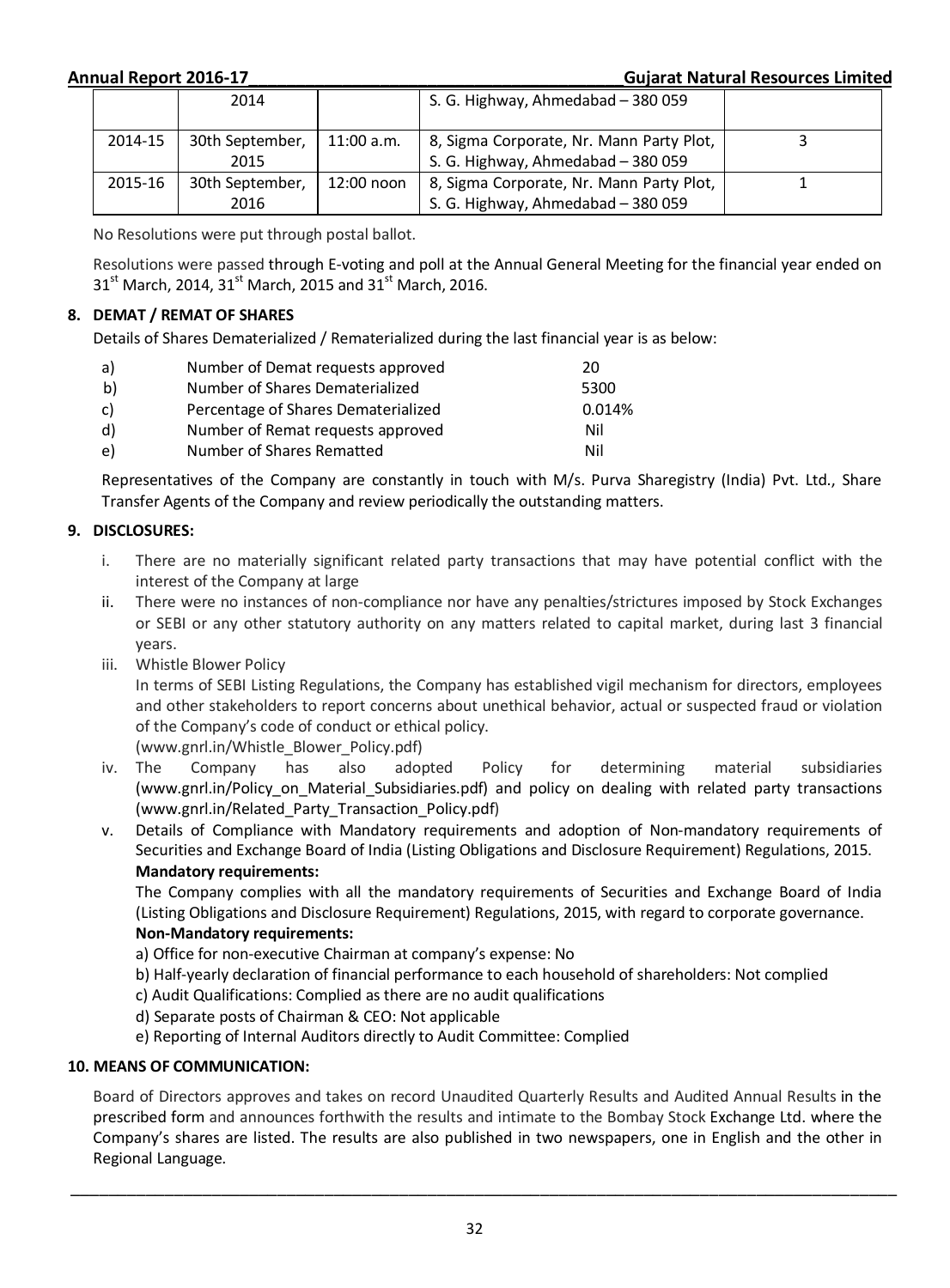### **11. ADDITIONAL INFORMATION TO SHAREHOLDERS**

### **a. Annual General Meeting:**

Date: 29<sup>th</sup> September, 2017  **Time**: 12.00 noon  **Address:** 8, Sigma Corporate, Nr. Mann Party Plot, S. G. Highway, Ahmedabad – 380 054  **Dividend payment date:** Within the statutory time limit of 30 days, subject to Shareholders' approval.

### **b. Calendar of Financial Year ended 31st March, 2017**

The meetings of Board of Directors for approval of quarterly financial results during the Financial Year ended  $31<sup>st</sup>$  March, 2017 were held on the following dates: **First Quarter Results: 13<sup>th</sup> August, 2016** Second Quarter and Half yearly Results: 14<sup>th</sup> November, 2016 **Third Quarter Results: 14<sup>th</sup> February, 2017 Fourth Quarter and Annual Results: 25<sup>th</sup> May, 2017** 

## **c. Tentative Calendar for financial year ending 31st March, 2018**

| Unaudited Results for the quarter ended 30/06/2017                      | Second Week of September, 2017 |
|-------------------------------------------------------------------------|--------------------------------|
| Unaudited Results for the quarter ended 30/09/2017                      | Second Week of December, 2017  |
| Unaudited Results for the last quarter ended 31/12/2017                 | Second Week of February 2018   |
| Audited Results for the quarter ended 31/03/2018                        | Fourth Week of May 2018        |
| Annual General Meeting for the year ending 31 <sup>st</sup> March, 2018 | September, 2018                |

### **d. Date of Book Closure**

23<sup>rd</sup> September, 2017 to 29<sup>th</sup> September, 2017 (both days inclusive) for Annual General Meeting.

### **e. Regd. Office**

8, Sigma Corporate, Nr. Mann Party Plot, S. G. Highway, Ahmedabad – 380 054.

- **f.** Equity shares of the Company are listed on BSE Limited Stock Exchange.
- **g.** Scrip Code:- **513536** (BSE), Scrip ID: **GNRL,** ISIN : **INE207H01018**

## **h. Stock Market Data (in** ` **/ Per Share)**

**Month Market Price of Indicative Comparison of Market Price Equity Share of Share of GNRL at GNRL with BSE Sensex BSE Month's Month's**  140 **High Low**  120 April, 2016 | 56.10 | 50.00 100 May, 2016 <br> 51.40 <br> 41.00 80 June, 2016 | 55.75 | 37.75 60 GNRL July, 2016 74.40 52.35 40 **BSE Sensex** August, 2016 | 55.00 | 43.10 20 September, 2016 | 54.20 | 37.05  $\Omega$ October, 2016 | 59.40 41.10 Apr-16<br>*Nav-*16<br>*Jun-16*<br>Jun-16<br>*Sep-16*<br>*Oct-16*<br>*De-17*<br>*De-17*<br>*De-17*<br>*De-17*<br>*De-17* November, 2016 49.90 38.50 December, 2016 43.00 37.65 January, 2017 | 41.75 | 35.95 February, 2017 | 40.60 | 35.15 March, 2017 | 38.45 32.50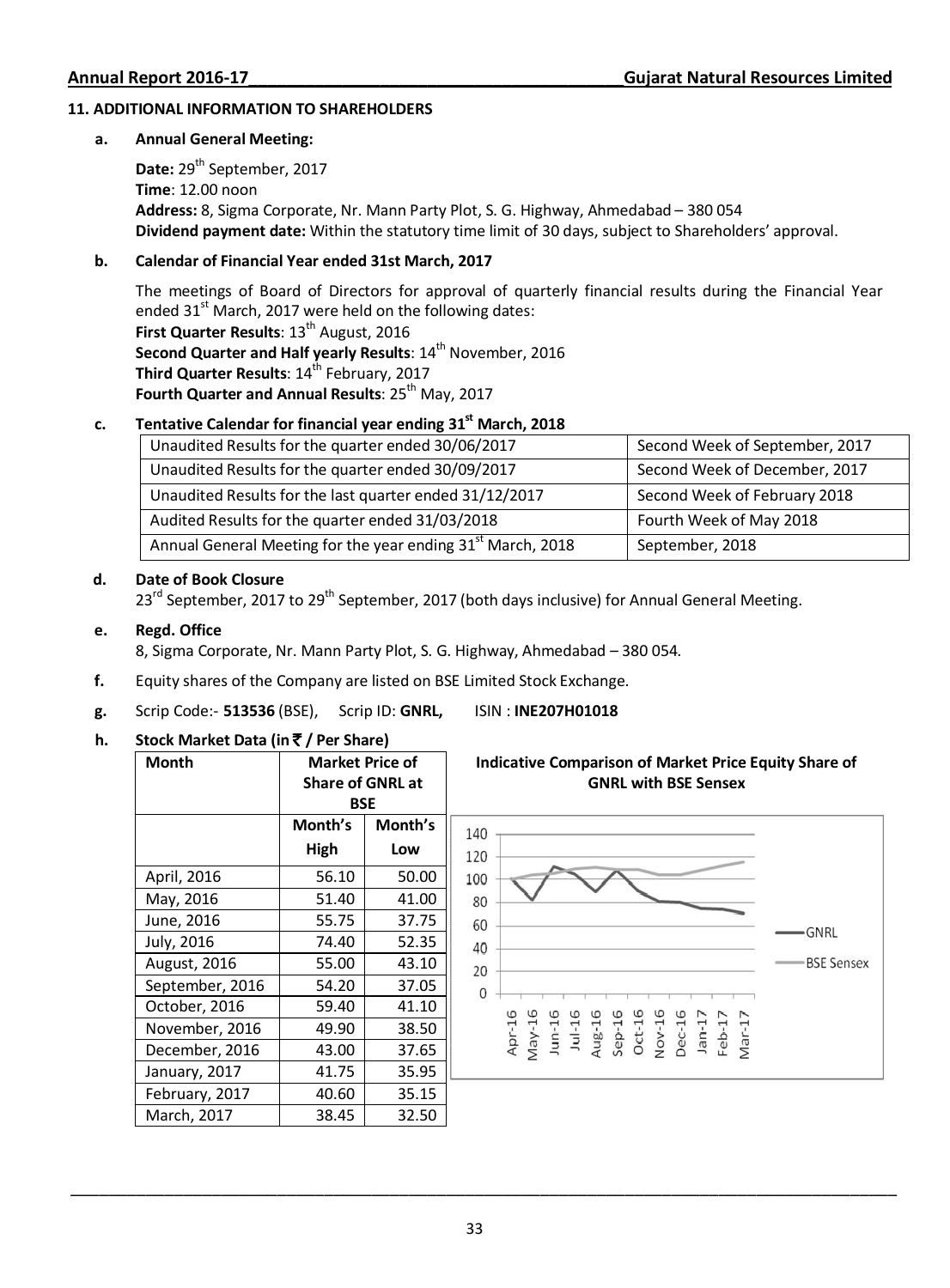## **i. Share Transfer System**

 Applications for transfer of shares held in physical form are received at the office of the Registrars and Share Transfer Agents of the Company, Purva Sharegistry (India) Pvt. Ltd. All valid transfers are processed within 15 days from the date of receipt

| Slab of              | No. of              | $%$ of              | No. of Shares | Amount (in $\bar{x}$ ) | % of Capital |
|----------------------|---------------------|---------------------|---------------|------------------------|--------------|
| <b>Shareholdings</b> | <b>Shareholders</b> | <b>Shareholders</b> |               |                        |              |
| 1-500                | 5644                | 86.37               | 1131210       | 11312100               | 2.92         |
| 501-1000             | 456                 | 6.98                | 389007        | 3890070                | 1.00         |
| 1001-2000            | 160                 | 2.45                | 241931        | 2419310                | 0.62         |
| 2001-3000            | 56                  | 0.86                | 144139        | 1441390                | 0.37         |
| 3001-4000            | 33                  | 0.50                | 118398        | 1183980                | 0.31         |
| 4001-5000            | 25                  | 0.38                | 114887        | 1148870                | 0.30         |
| 5001-10000           | 49                  | 0.75                | 358432        | 3584320                | 0.92         |
| 10001 and            | 112                 | 1.71                | 36253641      | 362536410              | 93.55        |
| above                |                     |                     |               |                        |              |
| <b>TOTAL</b>         | 6535                | 100.00              | 38751645      | 387516450              | 100.00       |

## **j. Distribution of Shareholding as on 31st March, 2017 is as under:**

## **k. Dematerialization of Shares and liquidity**

The shares of the company are permitted for demat on NSDL and CDSL

| Issued, Subscribed and Paid up Capital as on March 31, 2017 |                            |  |  | 38751645 |
|-------------------------------------------------------------|----------------------------|--|--|----------|
| А.                                                          | Electronic Holding in NSDL |  |  | 12931182 |
| В.                                                          | Electronic Holding in CDSL |  |  | 24223855 |
| C.                                                          | <b>Physical Holding</b>    |  |  | 1596608  |
|                                                             |                            |  |  |          |

**l. Outstanding GDRs / ADRs / Warrants or Conversion instruments, Conversion date and like impact on equity**- Not applicable

### **m. Investors' correspondence:**

For transfer / dematerialization of shares, Change of Address, Change in Status of investors, payment of dividend on shares and other query relating to the shares of the Company:

Purva Sharegistry (India) Pvt. Ltd. (Unit : Gujarat Natural Resources Limited) Shiv Shakti Industrial Estates, Unit No. 9, J. R. Boricha Marg, Lower Parel (E), Mumbai – 400 011.

### **n. Share Transfer System**

Shares in physical form sent for registering transfer, to the Registrar and Shares Transfer Agents, Purva Sharegistry (India) Pvt. Ltd. are registered and returned within a period of 15 days from the date of receipt, if the documents are in order in all respects. The Share Transfer Committee of the Company meets as often as required.

**o.** There are no shares lying in the demat suspense account or unclaimed suspense account.

### **Place: Ahmedabad Date: 8th August, 2017**

### **For and on behalf of the Board**

**Sd/- Ashok C. Shah Director DIN: 02467830 Sd/- Shalin A. Shah Managing Director DIN: 00297447**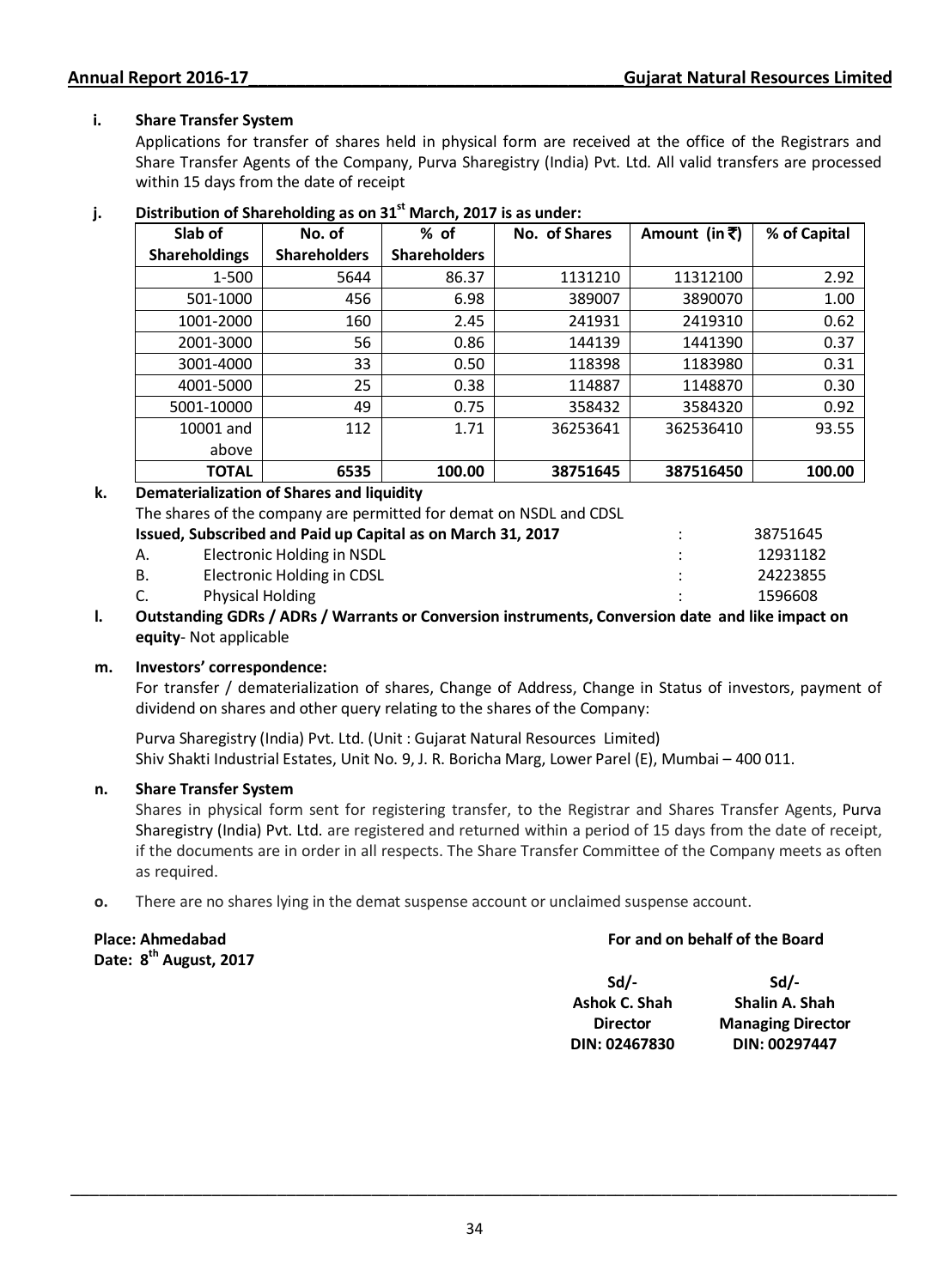## **DECLARATION**

All Board Members and Senior Management personnel have affirmed compliance with the code of conduct for Directors and Senior Management as approved by the Board for the financial year 2016-17.

**Place: Ahmedabad Date: 8th August, 2017**

### **For and on behalf of the Board**

**Sd/- Ashok C. Shah Director DIN: 02467830** 

**Sd/- Shalin A. Shah Managing Director DIN: 00297447**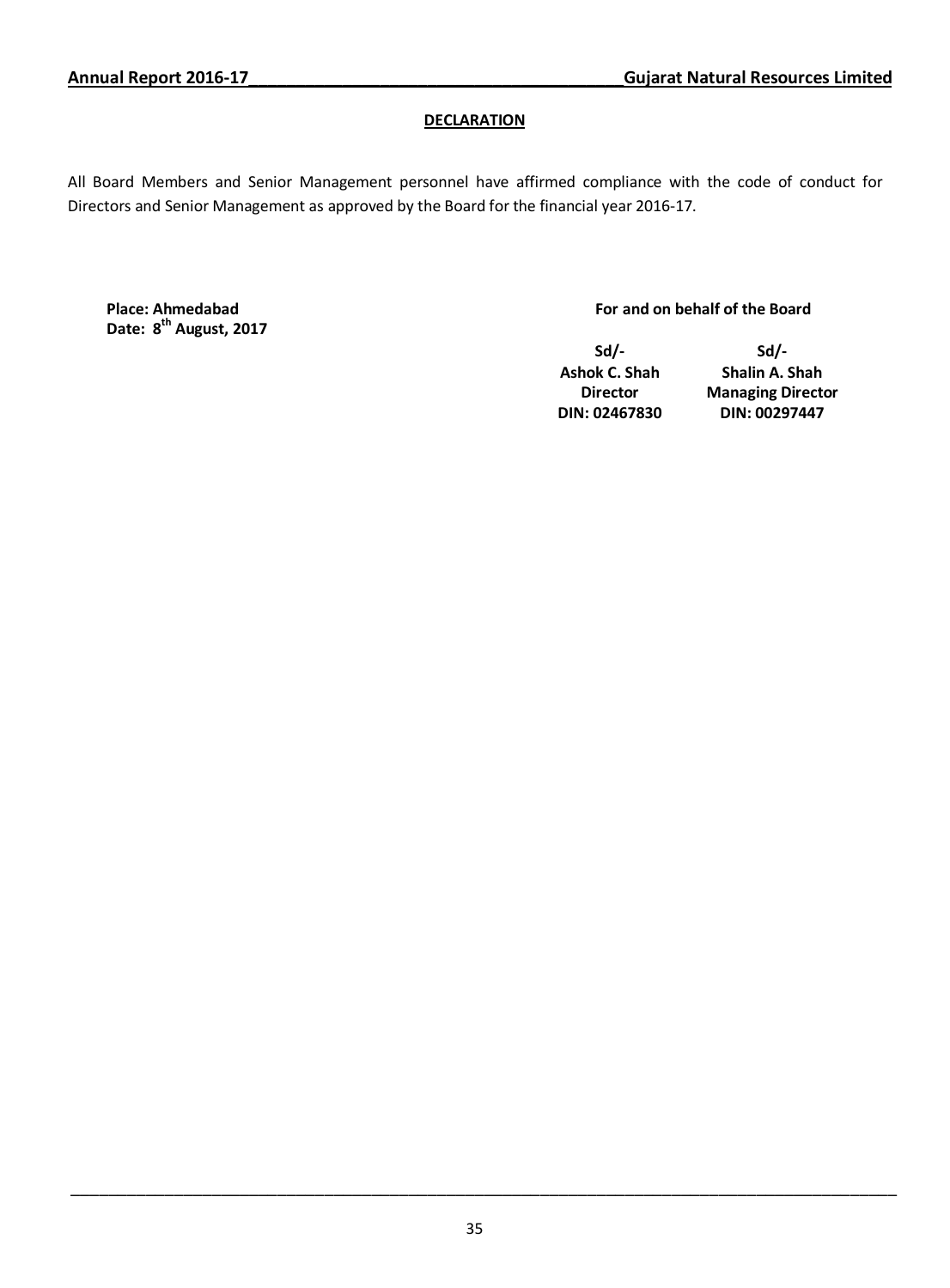### **ANNEXURE – VI TO THE DIRECTORS REPORT**

### **CORPORATE GOVERNANCE CERTIFICATE**

## To The Members **GUJARAT NATURAL RESOURCES LIMITED**

We have examined the compliance of conditions of Corporate Governance by Gujarat Natural Resources Limited ('the Company') for the year ended on  $31<sup>st</sup>$  March, 2017, as per Chapter IV of Securities and Exchange Board of India (Listing Obligations and Disclosure Requirements) Regulations, 2015 (Listing Regulations).

The compliance of conditions of Corporate Governance is the responsibility of the Management. Our examination was limited to a review of procedures and implementation thereof, adopted by the Company for ensuring compliance with the conditions of Corporate Governance. It is neither an audit nor an expression of opinion on the financial statements of the Company.

In our opinion and to the best of our information and according to the explanations given to us, we certify that the Company has compiled with the conditions of Corporate Governance as stipulated in the provisions as specified in Chapter IV of Securities and Exchange Board of India (Listing Obligations and Disclosure Requirements) Regulations, 2015.

We further state that this certificate is neither an assurance as to the future viability of the Company nor of the efficiency or effectiveness with which the Management has conducted the affairs of the Company.

**Place : Ahmedabad Date : 8th August, 2017**  **For, Patel & Associates Company Secretaries** 

> **Sd/- Chintan K. Patel Partner Mem. No. A31987 COP No. 11959**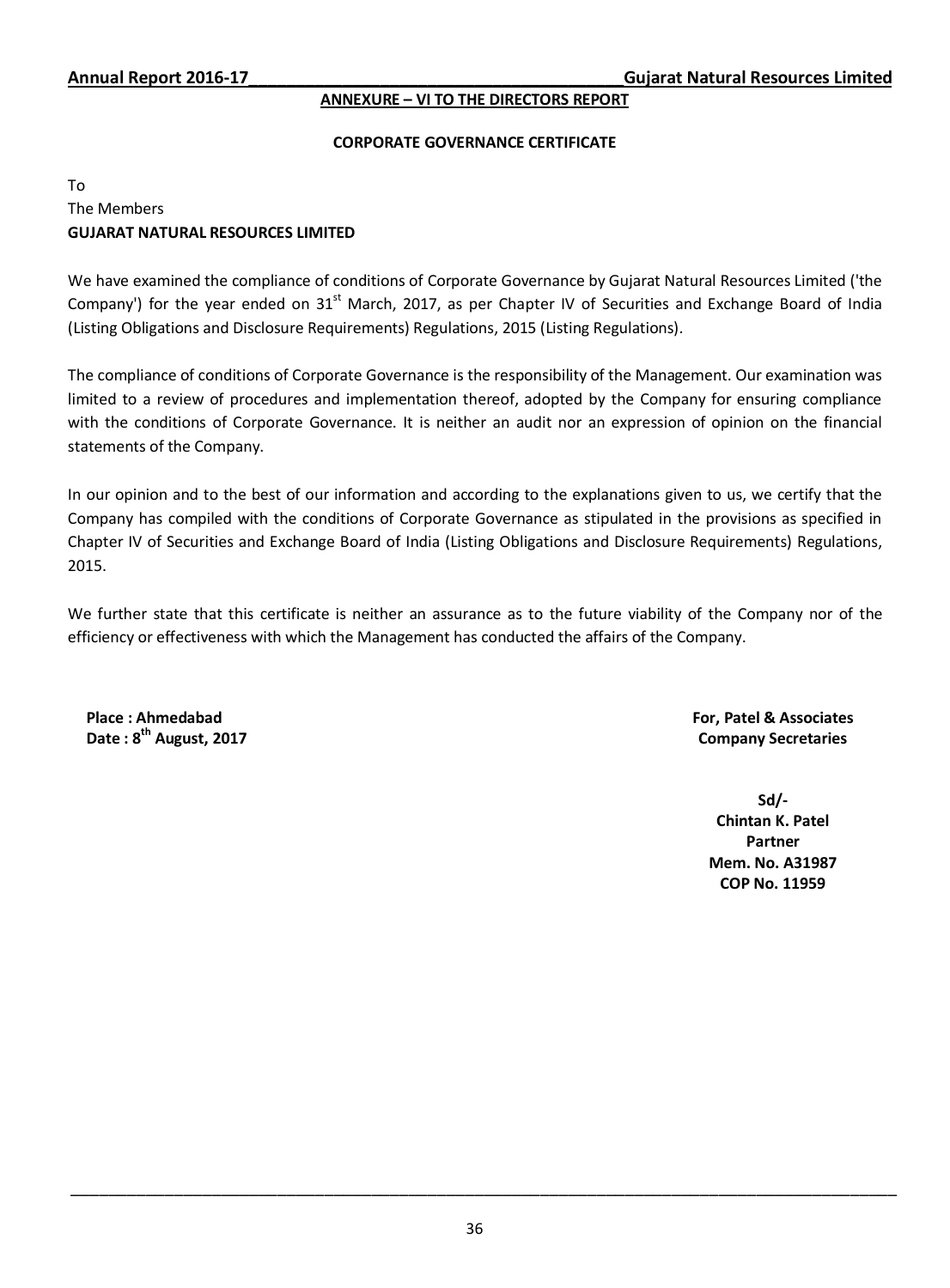### **CEO CERTIFICATION**

**To, The Board of Directors, Gujarat Natural Resources Limited Ahmedabad**.

We hereby certify that:

- i. We have reviewed the financial statements and the cash flow statement for the Financial Year 2016-17 and that to the best of our knowledge and belief.
	- a. these statements do not contain any materially untrue statement or omit any material fact or contain statements that might be misleading;
	- b. these statements together present a true and fair view of the Company's affairs and are in compliance with existing accounting standards, applicable laws and regulations.
- ii. There are, to the best of our knowledge and belief, no transactions entered into by the Company during the year which are fraudulent, illegal or in violation of the Company's code of conduct.
- iii. We accept responsibility for establishing and maintaining internal controls and that we have evaluated the effectiveness of the internal control systems of the Company and we have disclosed to the Auditors and the Audit Committee that there have been no inefficiencies in the design or operation of internal controls, prevailing in the company.
- iv. We hereby certify that :
	- a. There have been no significant changes in internal control during the year.
	- b. There have been no significant changes in accounting policies during the year and
	- c. No instances of significant fraud were observed in the Company by the management or an employee having a significant role in the company's internal control system.

**Place: Ahmedabad Date: 8th August, 2017**

## **For and on behalf of the Board**

**Sd/- Shalin A. Shah Managing Director (DIN: 00297447)**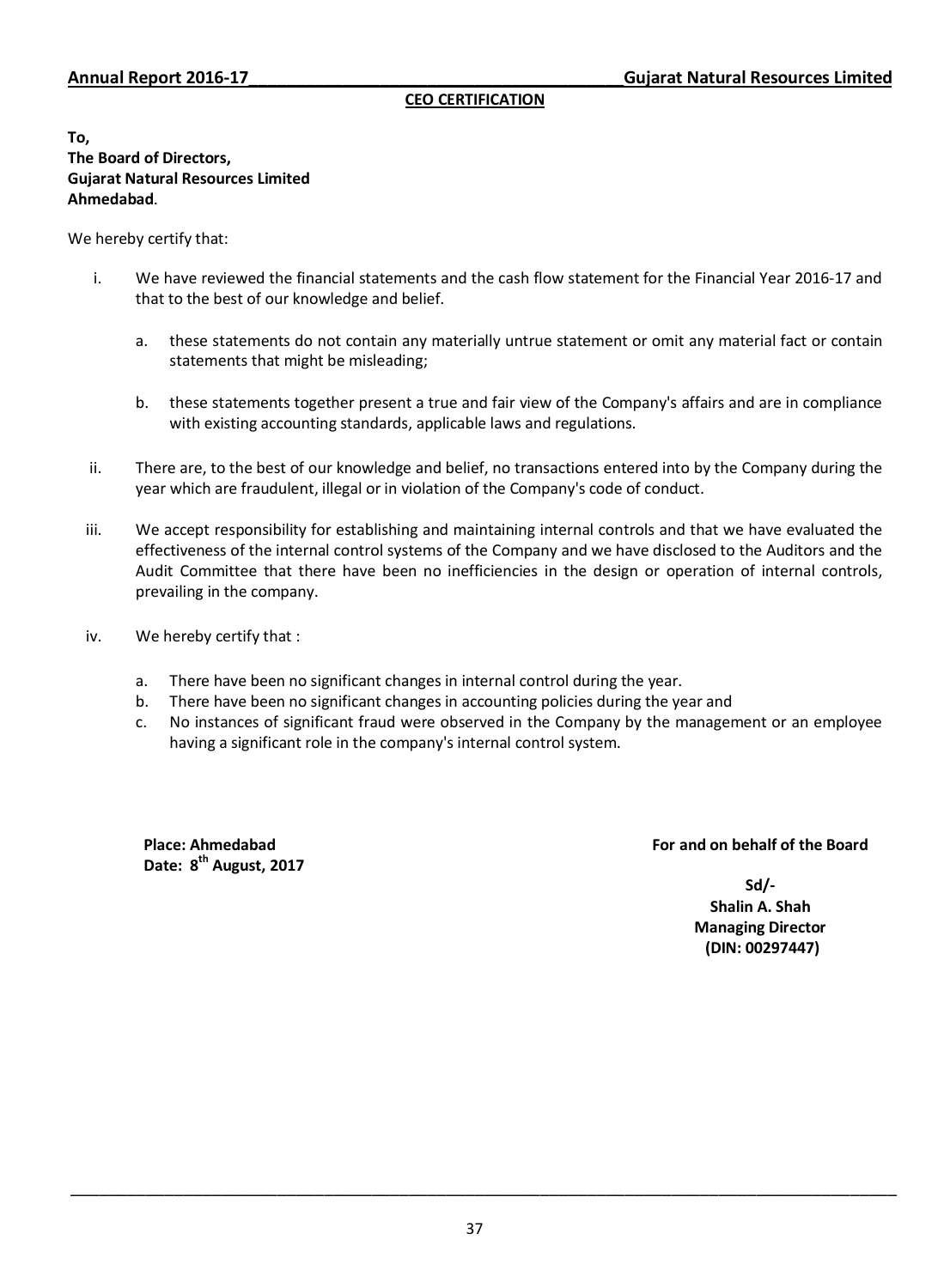### Part "A": Subsidiaries **1 Name of the subsidiary Sigma Oil & Gas Private Limited GNRL Oil & Gas Ltd. (Formerly Heramec Ltd) Alkor Petro Overseas Ltd. Gorlas Corporate Holdings Ltd. Heramec Oil & Gas (Singapore) Pte Ltd. Gorlas Global Energy PLC- Isle Of Man**  $2$  The date since when subsidiary was acquired 08/05/2009 02/11/2007 02/11/2007 02/11/2007 30/05/2009 02/11/2007 3 Reporting period for the subsidiary 2016-17 2016-17 2016-17 2016-17 2016-17 2016-17 4 Reporting currency and Exchange rate as on the last date of the relevant Financial year INR (Rs. in lacs) USD USD USD USD USD 5 Share capital 1,029.00 50 4,82,000 10,000 40,82,000 9100 6 Reserves & surplus 22.49 25,50,547 | Nil Nil Nil (56,644) | Nil 7 | Total assets 6,602.42 | 1,44,41,491 | 4,82,000 | 1,83,284 | 40,25,356 | 2,55,218 8 Total Liabilities 6,602.42 1,44,41,491 4,82,000 1,83,284 40,25,356 2,55,218 9 |Investments | 3,481.88 | Nil | Nil | Nil | Nil | Nil | 10 Turnover 39.37 12,22,330 Nil Nil Nil Nil 11 Profit before taxation 1.39 | 12,166 | Nil | Nil | (5,684) | Nil 12 Provision for taxation 1.21 | 5,794 | Nil | Nil | Nil | Nil 13 Profit after taxation 0.18 | 6,372 | Nil | Nil (5,684) | Nil 14 Proposed Dividend Nil Nil Nil Nil Nil Nil 15 % of shareholding 100% held by Gujarat Natural Resources Limited 100% held by Sigma Oil & Gas Private Limited 100% held by Sigma Oil & Gas Private Limited 100% held by Sigma Oil & Gas Private Limited 100% held by Sigma Oil & Gas Private Limited 100% held by Gorlas Corporate **Holdings** Ltd

\_\_\_\_\_\_\_\_\_\_\_\_\_\_\_\_\_\_\_\_\_\_\_\_\_\_\_\_\_\_\_\_\_\_\_\_\_\_\_\_\_\_\_\_\_\_\_\_\_\_\_\_\_\_\_\_\_\_\_\_\_\_\_\_\_\_\_\_\_\_\_\_\_\_\_\_\_\_\_\_\_\_\_\_\_\_\_\_

## **Form AOC- 1**

2. Names of subsidiaries which are yet to commence operations - None

3. Names of subsidiaries which have been liquidated or sold during the year. - NA

Part "B": Associates and Joint Ventures

There are no Associates of the Company.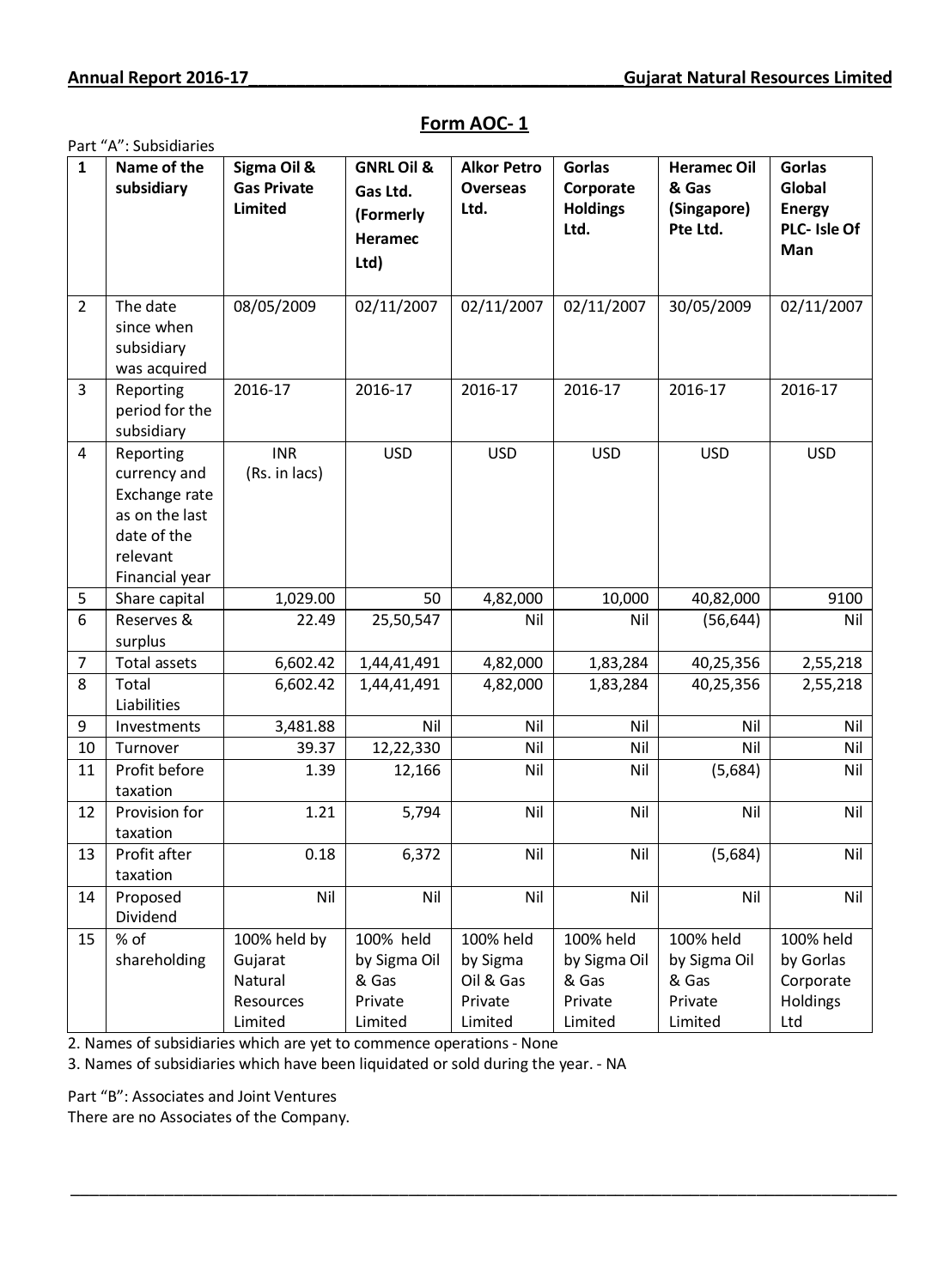### **GUJARAT NATURAL RESOURCES LIMITED**

### **Regd. Office: 8, Sigma Corporate, Nr. Mann Party Plot, S. G. High Way, Bodakdev, Ahmedabad, Gujarat CIN: L27100GJ1991PLC016158**

### **ATTENDANCE SLIP**

| No. of Shares held<br>Notes: 1. | Name of the attending Shareholder/Proxy<br>Shareholder's Folio No./Client ID<br>I/We hereby record my/our presence at the Annual General Meeting held on Friday, September 29, 2017 at the<br>Registered Office of the Company at 12:00 noon<br>Signature of the Attending Shareholder/Proxy:<br>Share holder/Proxy holder wishing to attend the meeting must bring the attendance slip to the Meeting<br>and hand it over at the entrance duly signed. |                                                          | <u> 1989 - Johann Barn, mars ann an t-Amhain ann an t-Amhain an t-Amhain an t-Amhain an t-Amhain an t-Amhain an t-</u> |                  |
|---------------------------------|---------------------------------------------------------------------------------------------------------------------------------------------------------------------------------------------------------------------------------------------------------------------------------------------------------------------------------------------------------------------------------------------------------------------------------------------------------|----------------------------------------------------------|------------------------------------------------------------------------------------------------------------------------|------------------|
| 2.                              | Share holder/Proxy holder desiring to attend the meeting should bring his/her copy of the Annual Report<br>for reference at the meeting                                                                                                                                                                                                                                                                                                                 |                                                          |                                                                                                                        |                  |
|                                 |                                                                                                                                                                                                                                                                                                                                                                                                                                                         |                                                          |                                                                                                                        |                  |
|                                 | Regd. Office: 8, Sigma Corporate, Nr. Mann Party Plot, S. G. High Way, Bodakdev Ahmedabad, Gujarat<br>[Pursuant to section 105(6) of the Companies Act, 2013 and rule 19(3) of the Companies (Management and Administration) Rules,                                                                                                                                                                                                                     | CIN: L27100GJ1991PLC016158<br><b>PROXY FORM</b><br>2014] | <b>GUJARAT NATURAL RESOURCES LIMITED</b>                                                                               |                  |
|                                 | CIN: L27100GJ1991PLC016158<br>Name of the company: GUJARAT NATURAL RESOURCES LIMITED<br>Registered office: 8, Sigma Corporate, Nr. Mann Party Plot, S. G. High Way, Bodakdev, Ahmedabad Gujarat.                                                                                                                                                                                                                                                        |                                                          |                                                                                                                        |                  |
|                                 |                                                                                                                                                                                                                                                                                                                                                                                                                                                         |                                                          |                                                                                                                        |                  |
|                                 |                                                                                                                                                                                                                                                                                                                                                                                                                                                         |                                                          |                                                                                                                        |                  |
|                                 | I/We, ____________________________being the member (s) of  shares of the above named Company, hereby                                                                                                                                                                                                                                                                                                                                                    |                                                          |                                                                                                                        |                  |
| appoint                         |                                                                                                                                                                                                                                                                                                                                                                                                                                                         |                                                          |                                                                                                                        |                  |
|                                 | Signature:, or failing him Signature:, or failing him Signature:                                                                                                                                                                                                                                                                                                                                                                                        |                                                          |                                                                                                                        |                  |
|                                 | as my/our proxy to attend and vote (on a poll) for me/us and on my/our behalf at the Annual general meeting of the<br>company, to be held on the 29 <sup>th</sup> day of September, 2017 At 12:00 noon at 8, Sigma Corporate, Nr. Mann Party Plot, S.<br>G. High Way, Bodakdev, Ahmedabad, Gujarat and at any adjournment thereof in respect of such resolutions as are<br>indicated in the notice.<br>Signed this ______ Day of ______ 2017            |                                                          |                                                                                                                        | Affix<br>Revenue |
| Notes:                          | Signature of Proxy Holder(s)_________                                                                                                                                                                                                                                                                                                                                                                                                                   |                                                          |                                                                                                                        | Stamp            |

- 1. Proxy need not be a member.
- 2. Alterations, if any made in the form of proxy should be initialled;
- 3. Proxy must be deposited at the Registered Office of Gujarat Natural Resources Limited not later than 48 hours before the time for holding the meeting.
- 4. In case of multiple proxies, proxy later in time shall be accepted.
- 5. A form of appointment naming a proxy and a list of individuals who would be willing to act as Proxies will be made available on receipt of request in writing to the Company Secretary.